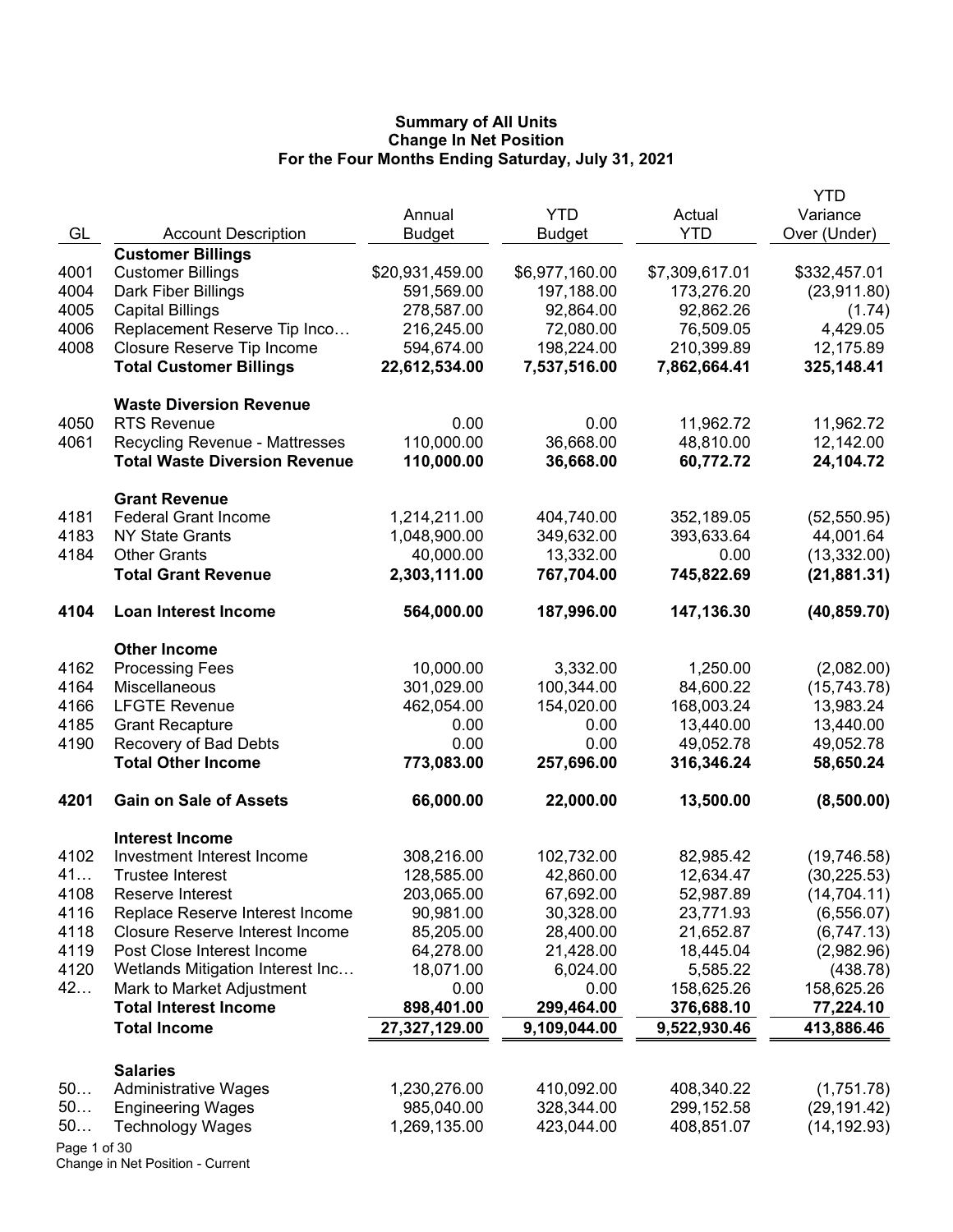|              |                                                 |                        |                       |                       | YTD                     |
|--------------|-------------------------------------------------|------------------------|-----------------------|-----------------------|-------------------------|
|              |                                                 | Annual                 | <b>YTD</b>            | Actual                | Variance                |
| GL           | <b>Account Description</b>                      | <b>Budget</b>          | <b>Budget</b>         | <b>YTD</b>            | Over (Under)            |
| 50           | <b>Regional Development Wages</b>               | 347,175.00             | 115,724.00            | 108,665.19            | (7,058.81)              |
| 50           | <b>MMF Wages</b>                                | 1,461,066.00           | 487,024.00            | 433,063.63            | (53,960.37)             |
| 50           | <b>WQ Wages</b>                                 | 1,040,560.00           | 346,852.00            | 340,836.31            | (6,015.69)              |
| 50           | Overtime Wages                                  | 167,174.00             | 55,724.00             | 52,479.01             | (3,244.99)              |
| 5005         | On-Call Stipend                                 | 25,800.00              | 8,600.00              | 8,100.00              | (500.00)                |
|              | <b>Total Salaries</b>                           | 6,526,226.00           | 2,175,404.00          | 2,059,488.01          | (115, 915.99)           |
|              | <b>Fringe Benefits</b>                          |                        |                       |                       |                         |
| 50           | <b>FICA Expense</b>                             | 435,260.00             | 145,088.00            | 151,915.28            | 6,827.28                |
| 50           | <b>Pension Expense</b>                          | 912,840.00             | 304,284.00            | 307,254.44            | 2,970.44                |
| 50           | Health Insurance                                | 845,715.00             | 281,908.00            | 268,301.07            | (13,606.93)             |
| 50           | Retiree Health Insurance                        | 85,343.00              | 28,448.00             | 29,723.73             | 1,275.73                |
| 50           | <b>Workers Comp</b>                             | 201,553.00             | 67,184.00             | 67,157.11             | (26.89)                 |
| 50           | <b>Disability Insurance</b>                     | 16,778.00              | 5,592.00              | 5,592.35              | 0.35                    |
| 5036         | Unemployment                                    | 10,000.00              | 3,332.00              | 0.00                  | (3,332.00)              |
| 50           | Post Retire Overhead                            | 476,650.00             | 158,888.00            | 158,676.99            | (211.01)                |
| 5051         | <b>Benefit Admin. Fees</b>                      | 13,730.00              | 4,576.00              | 3,467.20              | (1, 108.80)             |
| 5054         | <b>Employee Physicals &amp; Screening</b>       | 15,887.00              | 5,301.32              | 6,701.90              | 1,400.58                |
|              | <b>Total Fringe Benefits</b>                    | 3,013,756.00           | 1,004,601.32          | 998,790.07            | (5,811.25)              |
|              | <b>Operations &amp; Maintenance</b>             |                        |                       |                       |                         |
| 5062         | Third Party Temporary - O&M                     | 31,000.00              | 10,333.32             | 0.00                  | (10, 333.32)            |
| 5133         | Equipment Maintenance Contr                     | 340,194.00             | 113,400.00            | 140,330.10            | 26,930.10               |
| 5134         | <b>Maintenance Contracts</b>                    | 158,520.00             | 52,840.00             | 33,026.66             | (19, 813.34)            |
| 5135         | <b>Underground Locating</b>                     | 70,000.00              | 23,332.00             | 16,052.17             | (7, 279.83)             |
| 5403         | <b>Safety Equipment &amp; Supplies</b>          | 37,446.00              | 12,484.00             | 9,579.93              | (2,904.07)              |
| 5702         | Large Parts                                     | 115,643.34             | 38,547.80             | 50,053.85             | 11,506.05               |
| 5703         | <b>Small Equipment</b>                          | 30,000.00              | 10,000.00             | 308.50                | (9,691.50)              |
| 5704         | <b>O&amp;M Supplies</b>                         | 25,000.00              | 8,336.00              | 4,344.52              | (3,991.48)              |
| 5706         | Shop Tools                                      | 11,700.00              | 3,901.32              | 723.15                | (3, 178.17)             |
| 5708         | Fuels                                           | 250,000.00             | 83,332.00             | 91,644.72             | 8,312.72                |
| 5710         | Lubricants                                      | 20,000.00              | 6,668.00              | 4,450.04              | (2,217.96)              |
| 5712         | Purchased Maintenance & Repair                  | 135,000.00             | 45,000.00             | 8,421.12              | (36, 578.88)            |
| 5716         | <b>Equipment Rental</b>                         | 15,000.00              | 5,000.00              | 0.00                  | (5,000.00)              |
| 5718         | <b>l</b> <i>I</i> res                           | 20,000.00              | 6,668.00              | 3,195.80              | (3,472.20)              |
| 5720         | <b>Offnet Circuit Lease</b>                     | 677,772.00             | 225,924.00            | 217,368.57            | (8, 555.43)             |
| 5770         | Other Tool, Equip & O&M                         | 11,500.00              | 3,836.00              | 2,202.81              | (1,633.19)              |
| 5815         | Chemicals                                       | 69,000.00              | 23,002.68             | 23,200.80             | 198.12                  |
| 5818         | Leachate System Expense                         | 15,000.00              | 5,000.00              | 13,966.85             | 8,966.85                |
| 5820         | <b>LFG Maintenance</b>                          | 69,156.00              | 23,052.00             | 2,688.56              | (20, 363.44)            |
| 5830         | Collo Expense                                   | 171,720.00             | 57,240.00             | 46,403.21             | (10, 836.79)            |
| 5834         | Permitting                                      | 6,000.00               | 2,000.00              | 4,622.99              | 2,622.99                |
| 5835         | <b>NYS DOT Fee</b>                              | 10,000.00              | 3,332.00              | 0.00                  | (3,332.00)              |
| 5836         | <b>Pole Attachment Fees</b>                     | 310,643.00             | 103,548.00            | 41,860.82             | (61, 687.18)            |
| 5838<br>5870 | <b>Conduit Lease</b>                            | 22,195.00<br>50,000.00 | 7,400.00              | 1,568.96<br>21,064.00 | (5,831.04)              |
| 5902         | <b>Natural Habitat Enhancements</b><br>Lab Fees | 8,600.00               | 16,668.00<br>2,868.00 | 1,755.00              | 4,396.00<br>(1, 113.00) |
|              |                                                 |                        |                       |                       |                         |

Page 2 of 30 Change in Net Position - Current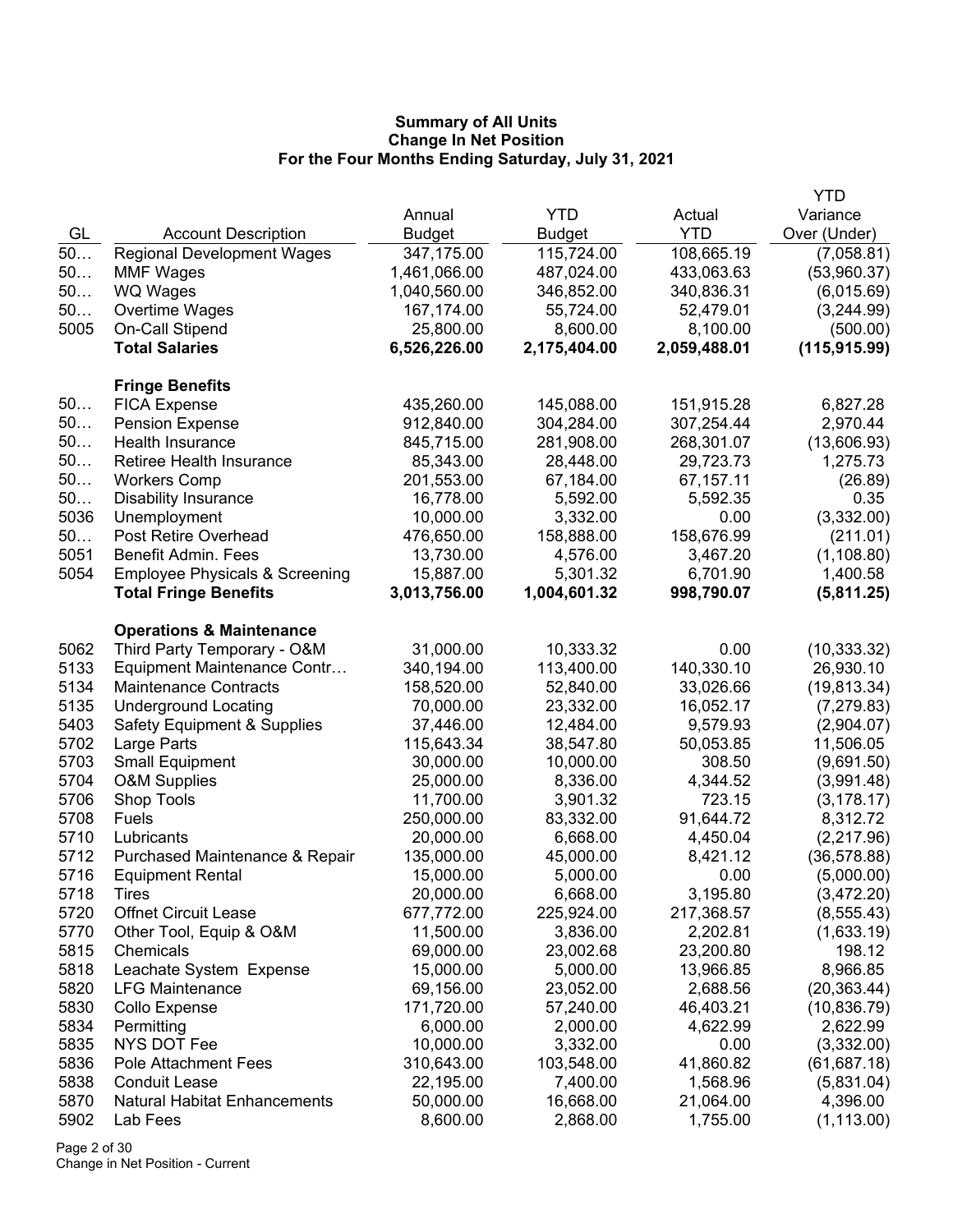|      |                                       |               |               |            | <b>YTD</b>    |
|------|---------------------------------------|---------------|---------------|------------|---------------|
|      |                                       | Annual        | <b>YTD</b>    | Actual     | Variance      |
| GL   | <b>Account Description</b>            | <b>Budget</b> | <b>Budget</b> | <b>YTD</b> | Over (Under)  |
| 5904 | <b>SCADA</b>                          | 19,550.00     | 6,516.00      | 722.90     | (5,793.10)    |
| 5932 | <b>Monitoring &amp; Testing</b>       | 161,904.00    | 53,966.68     | 17,138.75  | (36, 827.93)  |
| 6008 | <b>Contract Hauling</b>               | 30,000.00     | 10,000.00     | 0.00       | (10,000.00)   |
| 6010 | <b>Cape Vincent Reserve</b>           | 700.00        | 232.00        | 700.00     | 468.00        |
| 6110 | Marketing                             | 5,000.00      | 1,668.00      | 0.00       | (1,668.00)    |
| 8090 | <b>Purchases for Resale</b>           | 95,500.00     | 31,832.00     | 27,878.35  | (3,953.65)    |
|      | Total O & M                           | 2,993,743.34  | 997,927.80    | 785,273.13 | (212, 654.67) |
|      |                                       |               |               |            |               |
|      | <b>Recycling Transfer Station</b>     |               |               |            |               |
| 50   | <b>Material Reprocessing Wages</b>    | 235,603.00    | 78,536.00     | 68,805.08  | (9,730.92)    |
| 50   | <b>Material Reprocessing OT</b>       | 6,419.00      | 2,140.00      | 3,036.71   | 896.71        |
| 50   | <b>FICA Expense</b>                   | 16,273.00     | 5,424.00      | 4,931.16   | (492.84)      |
| 50   | <b>Pension Expense</b>                | 32,531.00     | 10,844.00     | 8,485.50   | (2,358.50)    |
| 50   | Health Insurance                      | 29,297.00     | 9,764.00      | 7,070.22   | (2,693.78)    |
| 50   | <b>Workers Comp</b>                   | 18,663.00     | 6,220.00      | 5,876.75   | (343.25)      |
| 50   | <b>Disability Insurance</b>           | 893.00        | 296.00        | 0.00       | (296.00)      |
| 50   | Post Retire Overhead                  | 25,944.00     | 8,648.00      | 7,744.50   | (903.50)      |
| 6300 | RTS -Safety Equipment & Sup           | 2,500.00      | 832.00        | 773.88     | (58.12)       |
| 6305 | RTS - Large Parts                     | 7,500.00      | 2,500.00      | 1,977.51   | (522.49)      |
| 6310 | RTS - Small Equipment                 | 4,000.00      | 1,332.00      | 0.00       | (1,332.00)    |
| 6315 | RTS - O&M Supplies                    | 10,000.00     | 3,332.00      | 610.39     | (2,721.61)    |
| 6320 | RTS - Fuels                           | 10,000.00     | 3,332.00      | 1,468.36   | (1,863.64)    |
| 6325 | RTS - Purchased Maintenance           | 7,500.00      | 2,500.00      | 0.00       | (2,500.00)    |
| 6330 | RTS - Contract Hauling                | 0.00          | 0.00          | 11,572.50  | 11,572.50     |
| 6335 | RTS - Office Supplies                 | 1,000.00      | 332.00        | 14.13      | (317.87)      |
| 6340 | <b>RTS - Cellular Services</b>        | 1,050.00      | 352.00        | 0.00       | (352.00)      |
| 6345 | RTS - Other Communications            | 2,400.00      | 800.00        | 499.88     | (300.12)      |
| 6350 | RTS - Office Equipment Mainte         | 500.00        | 168.00        | 0.00       | (168.00)      |
| 6355 | RTS - Employee Mileage Reim           | 50.00         | 16.00         | 0.00       | (16.00)       |
| 6360 | RTS - Employee Uniforms               | 1,000.00      | 332.00        | 466.48     | 134.48        |
| 6365 | RTS - Gas & Electric                  | 6,000.00      | 2,000.00      | 1,263.55   | (736.45)      |
| 6370 | RTS - Propane                         | 4,000.00      | 1,332.00      | 1,129.68   | (202.32)      |
| 6375 | RTS - Building Supplies               | 1,000.00      | 332.00        | 67.46      | (264.54)      |
| 6380 | RTS - Site Supplies                   | 1,000.00      | 332.00        | 0.00       | (332.00)      |
| 6385 | RTS - Building Maintenance &          | 3,000.00      | 1,000.00      | 0.00       | (1,000.00)    |
| 6390 | RTS - Site Maintenance & Repair       | 4,000.00      | 1,332.00      | 555.00     | (777.00)      |
| 6395 | RTS - Auto/Light Truck Rep. &         | 2,000.00      | 668.00        | 0.00       | (668.00)      |
| 6400 | RTS - Auto/Light Truck Fuel           | 500.00        | 168.00        | 181.45     | 13.45         |
| 6410 | RTS - Programming & Software          | 1,155.00      | 384.00        | 0.00       | (384.00)      |
|      | <b>Total Recycling Transfer Stati</b> |               | 145,248.00    | 126,530.19 | (18, 717.81)  |
|      |                                       | 435,778.00    |               |            |               |
|      | <b>Waste Diversion</b>                |               |               |            |               |
| 5125 | <b>Promotional Materials - RRR</b>    | 75,000.00     | 25,000.00     | 18,553.00  | (6,447.00)    |
| 6009 | <b>Household Hazardous Waste</b>      | 75,000.00     | 25,000.00     | 30,795.70  | 5,795.70      |
| 6011 | Recycling Incentive                   | 70,000.00     | 23,332.00     | 9,559.70   | (13, 772.30)  |
| 6012 | Recycling Incentive-County Ca         | 238,814.00    | 79,604.00     | 0.00       | (79,604.00)   |
| 6017 | <b>Book Debinding</b>                 | 3,000.00      | 1,000.00      | 0.00       | (1,000.00)    |
|      |                                       |               |               |            |               |

Page 3 of 30 Change in Net Position - Current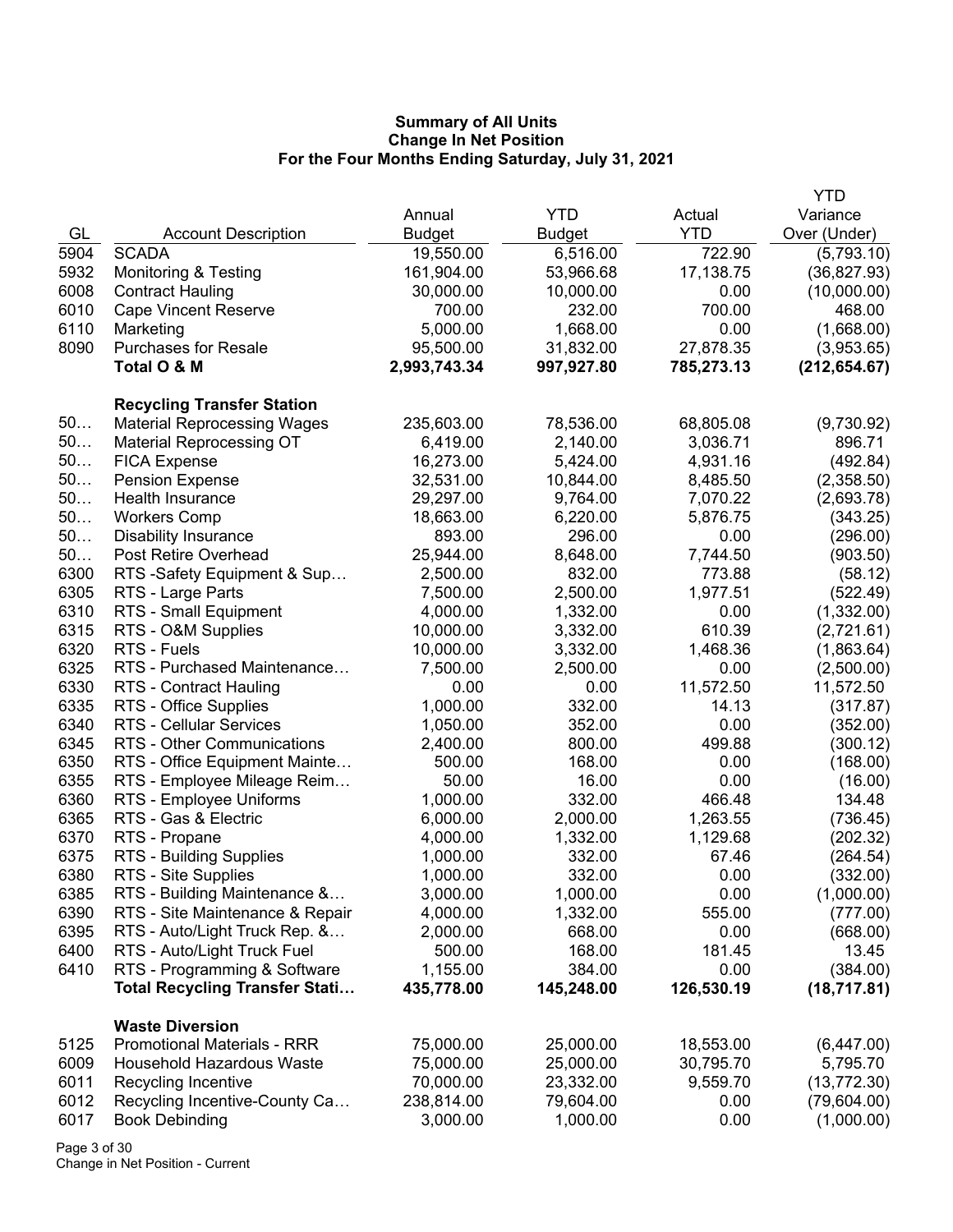|      |                                          |               |               |            | <b>YTD</b>   |
|------|------------------------------------------|---------------|---------------|------------|--------------|
|      |                                          | Annual        | <b>YTD</b>    | Actual     | Variance     |
| GL   | <b>Account Description</b>               | <b>Budget</b> | <b>Budget</b> | <b>YTD</b> | Over (Under) |
| 6018 | <b>Mattress Recycling - All Counties</b> | 350,000.00    | 116,668.00    | 146,869.00 | 30,201.00    |
|      | <b>Total Waste Diversion</b>             | 811,814.00    | 270,604.00    | 205,777.40 | (64, 826.60) |
| 6002 | <b>Sewage Treatment</b>                  | 1,837,029.00  | 612,344.00    | 553,798.11 | (58, 545.89) |
| 6004 | <b>Water Purchases</b>                   | 752,520.00    | 250,844.00    | 252,894.92 | 2,050.92     |
| 60   | <b>Closure &amp; Post Closure Care</b>   | 744,157.00    | 248,052.00    | 356,180.68 | 108,128.68   |
| 6006 | <b>Host Community Benefits</b>           | 896,583.00    | 298,864.00    | 401,958.22 | 103,094.22   |
|      | <b>Office &amp; Administrative</b>       |               |               |            |              |
| 5053 | Misc Employee Costs                      | 9,515.00      | 3,172.00      | 788.31     | (2,383.69)   |
| 5102 | <b>Office Rent</b>                       | 171,604.00    | 57,200.00     | 63,602.29  | 6,402.29     |
| 5104 | <b>Office Supplies</b>                   | 25,200.00     | 8,396.00      | 2,849.47   | (5,546.53)   |
| 5110 | Postage & Shipping                       | 8,000.00      | 2,664.00      | 2,259.92   | (404.08)     |
| 5112 | Telephone                                | 37,270.00     | 12,420.00     | 11,993.04  | (426.96)     |
| 5114 | <b>Cellular Services</b>                 | 39,350.00     | 13,120.00     | 9,846.83   | (3,273.17)   |
| 5118 | <b>Other Communications</b>              | 11,200.00     | 3,732.00      | 3,352.54   | (379.46)     |
| 5120 | Dues & Subscriptions                     | 10,640.00     | 3,548.00      | 1,583.20   | (1,964.80)   |
| 5122 | Public Info & Advertising                | 14,071.00     | 4,700.00      | 1,618.85   | (3,081.15)   |
| 5123 | <b>Promotional Materials</b>             | 15,500.00     | 5,168.00      | 1,475.37   | (3,692.63)   |
| 5130 | <b>Office Equipment</b>                  | 15,900.00     | 5,294.68      | 2,245.53   | (3,049.15)   |
| 5132 | <b>Office Equip Maintenance</b>          | 1,200.00      | 400.00        | 0.00       | (400.00)     |
| 5170 | <b>Other Office Expenses</b>             | 7,600.00      | 2,532.00      | 552.07     | (1,979.93)   |
| 5172 | <b>Filing Fees</b>                       | 24,600.00     | 8,200.00      | 0.00       | (8,200.00)   |
| 5173 | <b>Credit Card Processing Fees</b>       | 600.00        | 200.00        | 166.20     | (33.80)      |
| 5202 | Employee Mileage Reimburse               | 22,116.00     | 7,373.32      | 2,234.96   | (5, 138.36)  |
| 5204 | Empl. Meals & Incidental                 | 19,625.00     | 6,540.00      | 1,011.37   | (5,528.63)   |
| 5206 | Empl. Lodging                            | 38,500.00     | 12,840.00     | 1,925.00   | (10, 915.00) |
| 5270 | <b>Travel &amp; Meeting Expense</b>      | 7,400.00      | 2,472.00      | 500.00     | (1,972.00)   |
| 5312 | <b>Continuing Education</b>              | 18,691.66     | 6,233.24      | 3,535.00   | (2,698.24)   |
| 5370 | Training & Development                   | 52,365.00     | 17,460.32     | 11,153.19  | (6,307.13)   |
| 5402 | <b>Employee Uniforms</b>                 | 26,350.00     | 8,784.00      | 3,697.01   | (5,086.99)   |
| 5404 | <b>Safety Training</b>                   | 10,000.00     | 3,332.00      | 0.00       | (3,332.00)   |
| 5508 | <b>Cleaning Services</b>                 | 37,900.00     | 12,632.00     | 9,320.00   | (3,312.00)   |
| 5570 | <b>Other General Expense</b>             | 3,550.00      | 1,184.00      | 300.00     | (884.00)     |
| 6102 | Board Member Travel & Expen              | 1,750.00      | 584.00        | 268.80     | (315.20)     |
| 6104 | Sponsorships                             | 9,000.00      | 3,000.00      | 2,500.00   | (500.00)     |
| 6210 | <b>Trustee Fees</b>                      | 7,500.00      | 2,500.00      | 0.00       | (2,500.00)   |
|      | <b>Total Office &amp; Admin</b>          | 646,997.66    | 215,681.56    | 138,778.95 | (76, 902.61) |
|      | <b>Utilities</b>                         |               |               |            |              |
| 5802 | Gas & Electric                           | 144,225.00    | 48,076.00     | 34,901.46  | (13, 174.54) |
| 5803 | Propane                                  | 25,000.00     | 8,332.00      | 3,485.22   | (4,846.78)   |
|      | <b>Total Utilities</b>                   | 169,225.00    | 56,408.00     | 38,386.68  | (18,021.32)  |
|      | <b>Materials &amp; Supplies</b>          |               |               |            |              |
| 5806 | <b>Building Supplies</b>                 | 7,000.00      | 2,332.00      | 1,582.63   | (749.37)     |
| 5810 | <b>Site Supplies</b>                     | 40,000.00     | 13,332.00     | 1,779.47   | (11, 552.53) |
|      |                                          |               |               |            |              |

Page 4 of 30 Change in Net Position - Current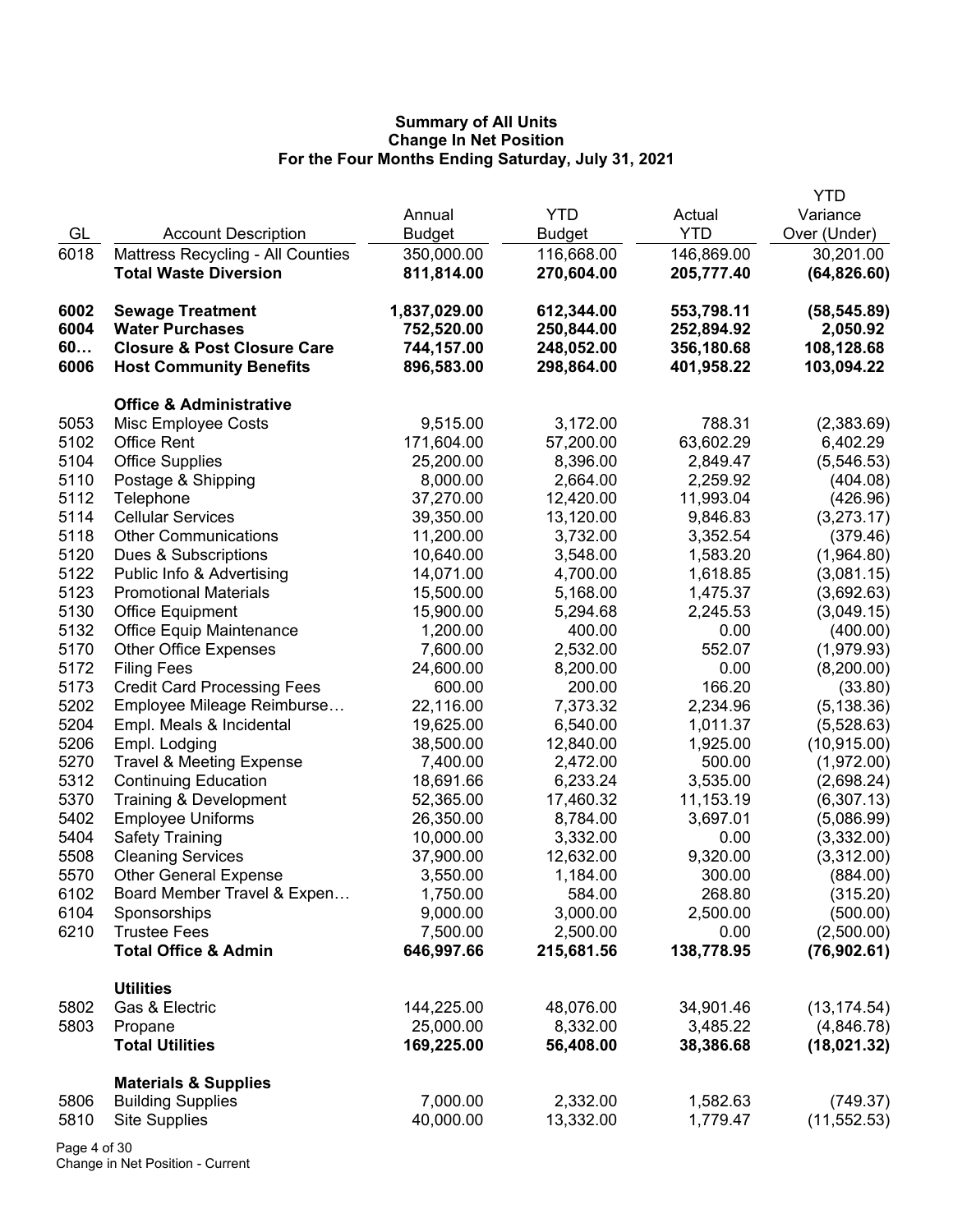|      |                                                                              |                  |                |              | <b>YTD</b>    |
|------|------------------------------------------------------------------------------|------------------|----------------|--------------|---------------|
|      |                                                                              | Annual           | <b>YTD</b>     | Actual       | Variance      |
| GL   | <b>Account Description</b>                                                   | <b>Budget</b>    | <b>Budget</b>  | <b>YTD</b>   | Over (Under)  |
| 5824 | Sand, Gravel & Stone                                                         | 220,000.00       | 73,332.00      | 13,473.54    | (59,858.46)   |
| 5826 | Seed & Mulch                                                                 | 35,000.00        | 11,668.00      | 14,832.00    | 3,164.00      |
|      | <b>Total Materials &amp; Supplies</b>                                        | 302,000.00       | 100,664.00     | 31,667.64    | (68,996.36)   |
|      |                                                                              |                  |                |              |               |
|      | <b>Professional Fees</b>                                                     |                  |                |              |               |
| 5924 | Legal                                                                        | 105,500.00       | 35,172.00      | 14,465.00    | (20, 707.00)  |
| 5926 | <b>Investment Banking Fees</b>                                               | 48,216.00        | 16,076.00      | 20,338.95    | 4,262.95      |
| 59   | <b>Accounting Fees</b>                                                       | 43,200.00        | 14,400.00      | 30,200.00    | 15,800.00     |
| 5970 | Consulting                                                                   | 273,900.00       | 91,301.32      | 88,676.95    | (2,624.37)    |
|      | <b>Total Professional Fees</b>                                               | 470,816.00       | 156,949.32     | 153,680.90   | (3,268.42)    |
|      |                                                                              |                  |                |              |               |
| 5804 | <b>Repairs &amp; Maintenance</b><br><b>Building Maintenance &amp; Repair</b> | 48,000.00        | 16,000.00      | 6,450.01     | (9,549.99)    |
| 5808 |                                                                              | 35,500.00        | 11,832.00      | 4,022.82     |               |
| 5812 | Site Maint & Repair                                                          |                  |                |              | (7,809.18)    |
|      | <b>Pipeline Maintenance</b>                                                  | 83,000.00        | 27,669.32      | 13,536.25    | (14, 133.07)  |
|      | <b>Total Repairs &amp; Maintenance</b>                                       | 166,500.00       | 55,501.32      | 24,009.08    | (31, 492.24)  |
|      | <b>Automobile</b>                                                            |                  |                |              |               |
| 5601 | Auto/Light Truck Rep. & Maint.                                               | 34,140.00        | 11,376.00      | 7,639.08     | (3,736.92)    |
| 5602 | <b>Auto/Light Truck Fuel</b>                                                 | 77,250.00        | 25,750.68      | 20,867.39    | (4,883.29)    |
| 5603 | Auto/Light Truck Rental/Lease                                                | 211,300.00       | 70,432.00      | 65,699.98    | (4,732.02)    |
| 5605 | Vehicle Ins                                                                  | 42,200.00        | 14,064.00      | 14,066.64    | 2.64          |
|      | <b>Total Automobile</b>                                                      | 364,890.00       | 121,622.68     | 108,273.09   | (13, 349.59)  |
|      | Computer                                                                     |                  |                |              |               |
| 5124 | <b>Computer Equipment</b>                                                    | 76,020.00        | 25,340.00      | 6,202.04     | (19, 137.96)  |
| 5126 | <b>Computer Maintenance</b>                                                  | 8,500.00         | 2,832.00       | 945.00       | (1,887.00)    |
| 5128 | Programming & Software                                                       | 196,310.00       | 65,442.68      | 35,828.02    | (29,614.66)   |
| 5129 | <b>ECMS Expense</b>                                                          | 29,000.00        | 9,668.00       | 22,974.75    | 13,306.75     |
| 6108 | Web Page Design & Maintenance                                                | 6,002.00         | 2,004.00       | 0.00         | (2,004.00)    |
| 5906 | GIS                                                                          |                  |                | 20,551.25    |               |
|      |                                                                              | 29,200.00        | 9,732.00       |              | 10,819.25     |
|      | <b>Total Computer</b>                                                        | 345,032.00       | 115,018.68     | 86,501.06    | (28, 517.62)  |
| 6122 | <b>Bad Debt Expense</b>                                                      | 0.00             | 0.00           | 12,121.32    | 12,121.32     |
| 6114 | <b>Insurance</b>                                                             | 433,000.00       | 144,336.00     | 144,333.36   | (2.64)        |
| 6120 | <b>Grants</b>                                                                | 284,570.00       | 94,856.00      | 210,390.35   | 115,534.35    |
| 61   | <b>Admin Allocation</b>                                                      | 0.00             | 8.00           | 0.00         | (8.00)        |
| 61   | <b>Engineering Allocation</b>                                                | 1.00             | 4.00           | 0.00         | (4.00)        |
| 6208 | <b>NYS Administrative Assessm</b>                                            | 125,049.00       | 41,684.00      | 0.00         | (41, 684.00)  |
| 7032 | <b>Depreciation</b>                                                          | 8,364,400.00     | 2,788,136.00   | 2,612,482.11 | (175, 653.89) |
| 7002 | Amortization                                                                 | 24,400.00        | 8,132.00       | 8,122.26     | (9.74)        |
| 6202 | <b>Interest Expense</b>                                                      | 714,950.00       | 238,316.00     | 197,932.12   | (40, 383.88)  |
| 6901 | Contingency                                                                  | 75,000.00        | 24,997.32      | 0.00         | (24, 997.32)  |
|      | <b>Total Expenses</b>                                                        | 30,498,437.00    | 10,166,204.00  | 9,507,369.65 | (658, 834.35) |
|      |                                                                              |                  |                |              |               |
|      | <b>Change in Net Position</b>                                                | (3, 171, 308.00) | (1,057,160.00) | 15,560.81    | 1,072,720.81  |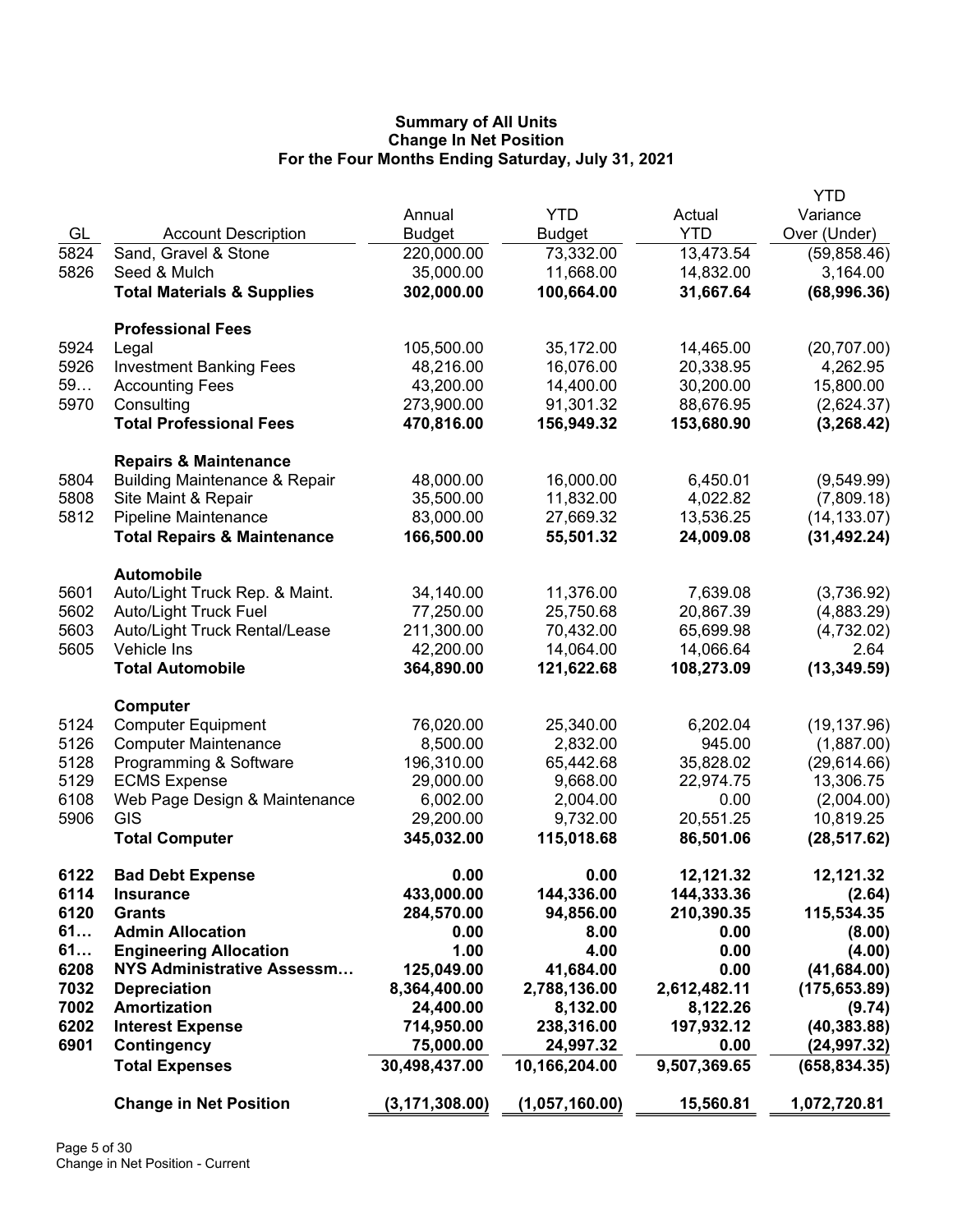# **Administration Change In Net Position For the Four Months Ending Saturday, July 31, 2021**

| GL           | <b>Account Description</b>                          | Annual<br><b>Budget</b> | <b>YTD</b><br><b>Budget</b> | Actual<br><b>YTD</b>    | <b>YTD</b><br>Variance<br>Over (Under) |
|--------------|-----------------------------------------------------|-------------------------|-----------------------------|-------------------------|----------------------------------------|
|              | <b>Customer Billings</b>                            |                         |                             |                         |                                        |
| 4001         | <b>Customer Billings</b>                            | \$0.00                  | \$0.00                      | (\$379.00)              | (\$379.00)                             |
|              | <b>Total Customer Billings</b>                      | 0.00                    | 0.00                        | (379.00)                | (379.00)                               |
|              | <b>Grant Revenue</b>                                |                         |                             |                         |                                        |
| 4183         | <b>NY State Grants</b>                              | 4,000.00                | 1,332.00                    | 4,369.00                | 3,037.00                               |
|              | <b>Total Grant Revenue</b>                          | 4,000.00                | 1,332.00                    | 4,369.00                | 3,037.00                               |
|              | <b>Other Income</b>                                 |                         |                             |                         |                                        |
| 4164         | Miscellaneous                                       | 211,300.00              | 70,432.00                   | 72,292.92               | 1,860.92                               |
|              | <b>Total Other Income</b>                           | 211,300.00              | 70,432.00                   | 72,292.92               | 1,860.92                               |
| 4201         | <b>Gain on Sale of Assets</b>                       | 21,000.00               | 7,000.00                    | 5,300.00                | (1,700.00)                             |
|              | <b>Interest Income</b>                              |                         |                             |                         |                                        |
| 4102         | Investment Interest Income                          | 98,400.00               | 32,800.00                   | 32,362.05               | (437.95)                               |
| 42           | Mark to Market Adjustment                           | 0.00                    | 0.00                        | 2,870.00                | 2,870.00                               |
|              | <b>Total Interest Income</b><br><b>Total Income</b> | 98,400.00<br>334,700.00 | 32,800.00<br>111,564.00     | 35,232.05<br>116,814.97 | 2,432.05<br>5,250.97                   |
|              |                                                     |                         |                             |                         |                                        |
|              | <b>Salaries</b>                                     |                         |                             |                         |                                        |
| 50           | <b>Administrative Wages</b>                         | 1,212,691.00            | 404,232.00                  | 403,066.34              | (1, 165.66)                            |
| 50           | Overtime Wages                                      | 1,000.00                | 332.00                      | 194.41                  | (137.59)                               |
|              | <b>Total Salaries</b>                               | 1,213,691.00            | 404,564.00                  | 403,260.75              | (1,303.25)                             |
|              | <b>Fringe Benefits</b>                              |                         |                             |                         |                                        |
| 50           | <b>FICA Expense</b>                                 | 82,432.00               | 27,476.00                   | 29,395.63               | 1,919.63                               |
| 50           | <b>Pension Expense</b>                              | 145,280.00              | 48,428.00                   | 49,184.26               | 756.26                                 |
| 50<br>50     | Health Insurance<br>Retiree Health Insurance        | 135,154.00              | 45,052.00<br>28,448.00      | 43,913.18               | (1, 138.82)<br>1,275.73                |
| 50           | <b>Workers Comp</b>                                 | 85,343.00<br>2,032.00   | 676.00                      | 29,723.73<br>677.18     | 1.18                                   |
| 50           | <b>Disability Insurance</b>                         | 2,797.00                | 932.00                      | 932.28                  | 0.28                                   |
| 5036         | Unemployment                                        | 10,000.00               | 3,332.00                    | 0.00                    | (3,332.00)                             |
| 50           | Post Retire Overhead                                | 81,254.00               | 27,084.00                   | 27,605.55               | 521.55                                 |
| 5051         | <b>Benefit Admin. Fees</b>                          | 13,730.00               | 4,576.00                    | 3,467.20                | (1, 108.80)                            |
| 5054         | <b>Employee Physicals &amp; Screening</b>           | 1,787.00                | 596.00                      | 0.00                    | (596.00)                               |
|              | <b>Total Fringe Benefits</b>                        | 559,809.00              | 186,600.00                  | 184,899.01              | (1,700.99)                             |
|              | <b>Operations &amp; Maintenance</b>                 |                         |                             |                         |                                        |
| 5134         | <b>Maintenance Contracts</b>                        | 2,720.00                | 908.00                      | 675.57                  | (232.43)                               |
| 5403         | <b>Safety Equipment &amp; Supplies</b>              | 14,046.00               | 4,684.00                    | 3,444.00                | (1,240.00)                             |
|              | Total O & M                                         | 16,766.00               | 5,592.00                    | 4,119.57                | (1,472.43)                             |
|              | <b>Office &amp; Administrative</b>                  |                         |                             |                         |                                        |
| 5053         | Misc Employee Costs                                 | 5,215.00                | 1,740.00                    | 549.90                  | (1, 190.10)                            |
| 5102         | <b>Office Rent</b>                                  | 121,936.00              | 40,644.00                   | 49,525.97               | 8,881.97                               |
| Page 6 of 30 |                                                     |                         |                             |                         |                                        |

Change in Net Position - Current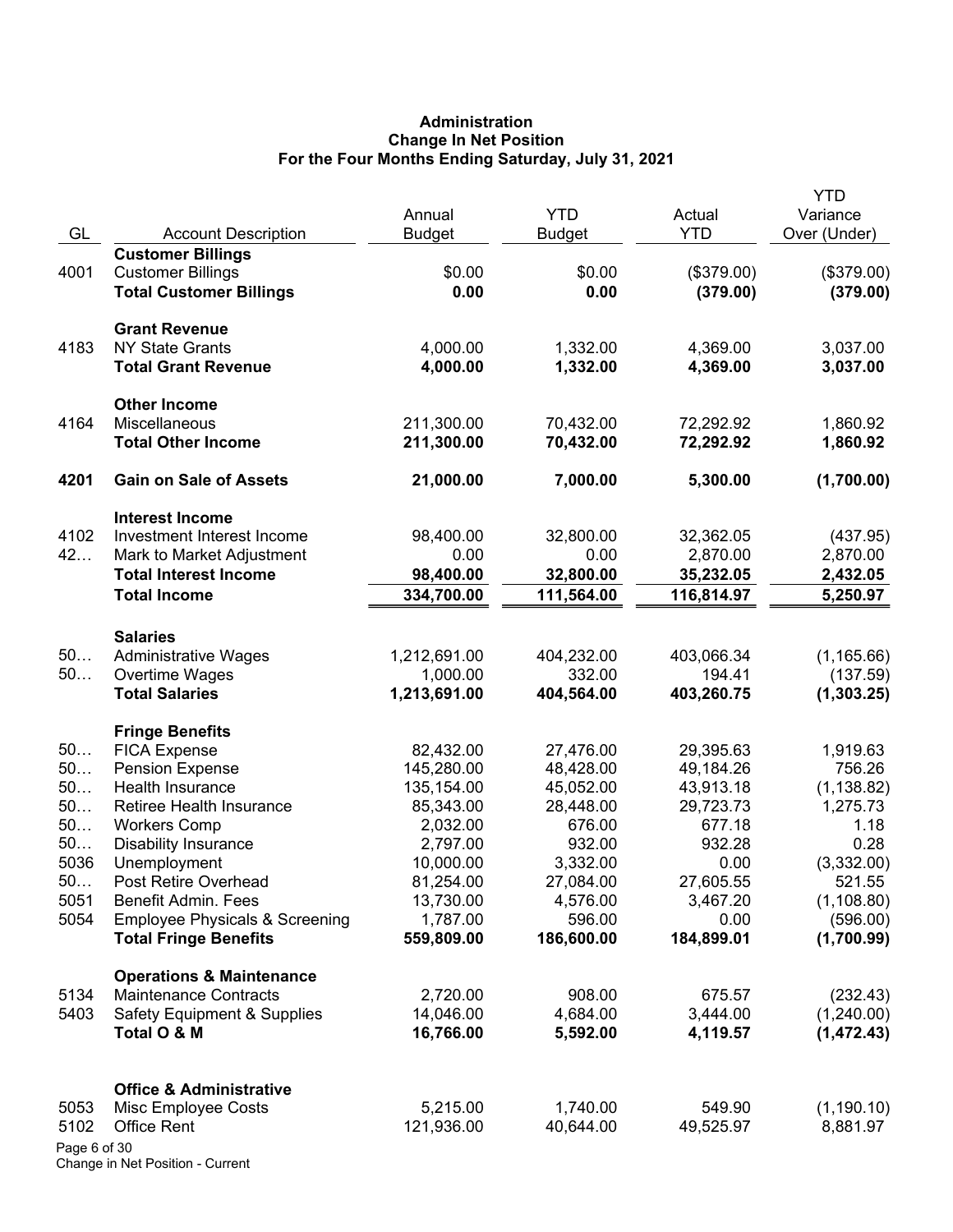# **Administration Change In Net Position For the Four Months Ending Saturday, July 31, 2021**

|      |                                     |                |               |               | <b>YTD</b>   |
|------|-------------------------------------|----------------|---------------|---------------|--------------|
|      |                                     | Annual         | YTD           | Actual        | Variance     |
| GL   | <b>Account Description</b>          | <b>Budget</b>  | <b>Budget</b> | <b>YTD</b>    | Over (Under) |
| 5104 | <b>Office Supplies</b>              | 10,000.00      | 3,332.00      | 1,690.36      | (1,641.64)   |
| 5110 | Postage & Shipping                  | 6,000.00       | 2,000.00      | 2,023.62      | 23.62        |
| 5112 | Telephone                           | 5,310.00       | 1,772.00      | 1,604.08      | (167.92)     |
| 5114 | <b>Cellular Services</b>            | 5,500.00       | 1,832.00      | 1,261.49      | (570.51)     |
| 5118 | <b>Other Communications</b>         | 9,600.00       | 3,200.00      | 2,874.74      | (325.26)     |
| 5120 | Dues & Subscriptions                | 4,415.00       | 1,472.00      | 301.20        | (1, 170.80)  |
| 5122 | Public Info & Advertising           | 4,590.00       | 1,532.00      | 0.00          | (1,532.00)   |
| 5123 | <b>Promotional Materials</b>        | 2,500.00       | 832.00        | 1,475.37      | 643.37       |
| 5130 | <b>Office Equipment</b>             | 7,000.00       | 2,332.00      | 1,439.60      | (892.40)     |
| 5170 | <b>Other Office Expenses</b>        | 1,600.00       | 532.00        | 323.58        | (208.42)     |
| 5173 | <b>Credit Card Processing Fees</b>  | 600.00         | 200.00        | 166.20        | (33.80)      |
| 5202 | Employee Mileage Reimburse          | 5,000.00       | 1,668.00      | 342.72        | (1,325.28)   |
| 5204 | Empl. Meals & Incidental            | 2,700.00       | 900.00        | 42.00         | (858.00)     |
| 5206 | Empl. Lodging                       | 5,400.00       | 1,800.00      | 0.00          | (1,800.00)   |
| 5270 | <b>Travel &amp; Meeting Expense</b> | 3,550.00       | 1,184.00      | 500.00        | (684.00)     |
| 5370 | Training & Development              | 14,100.00      | 4,700.00      | 2,463.75      | (2,236.25)   |
| 5402 | <b>Employee Uniforms</b>            | 1,425.00       | 476.00        | 0.00          | (476.00)     |
| 5404 | <b>Safety Training</b>              | 10,000.00      | 3,332.00      | 0.00          | (3,332.00)   |
| 5508 | <b>Cleaning Services</b>            | 13,900.00      | 4,632.00      | 2,860.00      | (1,772.00)   |
| 6102 | Board Member Travel & Expen         | 1,750.00       | 584.00        | 268.80        | (315.20)     |
| 6104 | Sponsorships                        | 9,000.00       | 3,000.00      | 2,500.00      | (500.00)     |
|      | <b>Total Office &amp; Admin</b>     | 251,091.00     | 83,696.00     | 72,213.38     | (11, 482.62) |
|      | <b>Professional Fees</b>            |                |               |               |              |
| 5924 | Legal                               | 35,000.00      | 11,668.00     | 6,075.00      | (5,593.00)   |
| 5926 | <b>Investment Banking Fees</b>      | 6,900.00       | 2,300.00      | 3,558.01      | 1,258.01     |
| 59   | <b>Accounting Fees</b>              | 43,200.00      | 14,400.00     | 30,200.00     | 15,800.00    |
| 5970 | Consulting                          | 60,600.00      | 20,200.00     | 23,115.00     | 2,915.00     |
|      | <b>Total Professional Fees</b>      | 145,700.00     | 48,568.00     | 62,948.01     | 14,380.01    |
|      | <b>Automobile</b>                   |                |               |               |              |
| 5601 | Auto/Light Truck Rep. & Maint.      | 640.00         | 212.00        | 79.96         | (132.04)     |
| 5602 | <b>Auto/Light Truck Fuel</b>        | 1,250.00       | 416.00        | 15.88         | (400.12)     |
|      | <b>Total Automobile</b>             | 1,890.00       | 628.00        | 95.84         | (532.16)     |
|      | Computer                            |                |               |               |              |
| 5124 | <b>Computer Equipment</b>           | 29,320.00      | 9,772.00      | 393.45        | (9,378.55)   |
| 5126 | <b>Computer Maintenance</b>         | 8,500.00       | 2,832.00      | 945.00        | (1,887.00)   |
| 5128 | Programming & Software              | 161,258.00     | 53,754.68     | 23,440.55     | (30, 314.13) |
| 5129 | <b>ECMS Expense</b>                 | 29,000.00      | 9,668.00      | 22,974.75     | 13,306.75    |
| 6108 | Web Page Design & Maintenance       | 5,252.00       | 1,752.00      | 0.00          | (1,752.00)   |
|      | <b>Total Computer</b>               | 233,330.00     | 77,778.68     | 47,753.75     | (30, 024.93) |
| 6114 | <b>Insurance</b>                    | 19,200.00      | 6,400.00      | 6,400.00      | 0.00         |
| 61   | <b>Admin Allocation</b>             | (2,332,132.00) | (777, 376.00) | (751, 629.71) | 25,746.29    |
| 7032 | <b>Depreciation</b>                 | 279,900.00     | 93,300.00     | 79,581.91     | (13,718.09)  |
| 6901 | Contingency                         | 20,000.00      | 6,665.32      | 0.00          | (6,665.32)   |

Page 7 of 30 Change in Net Position - Current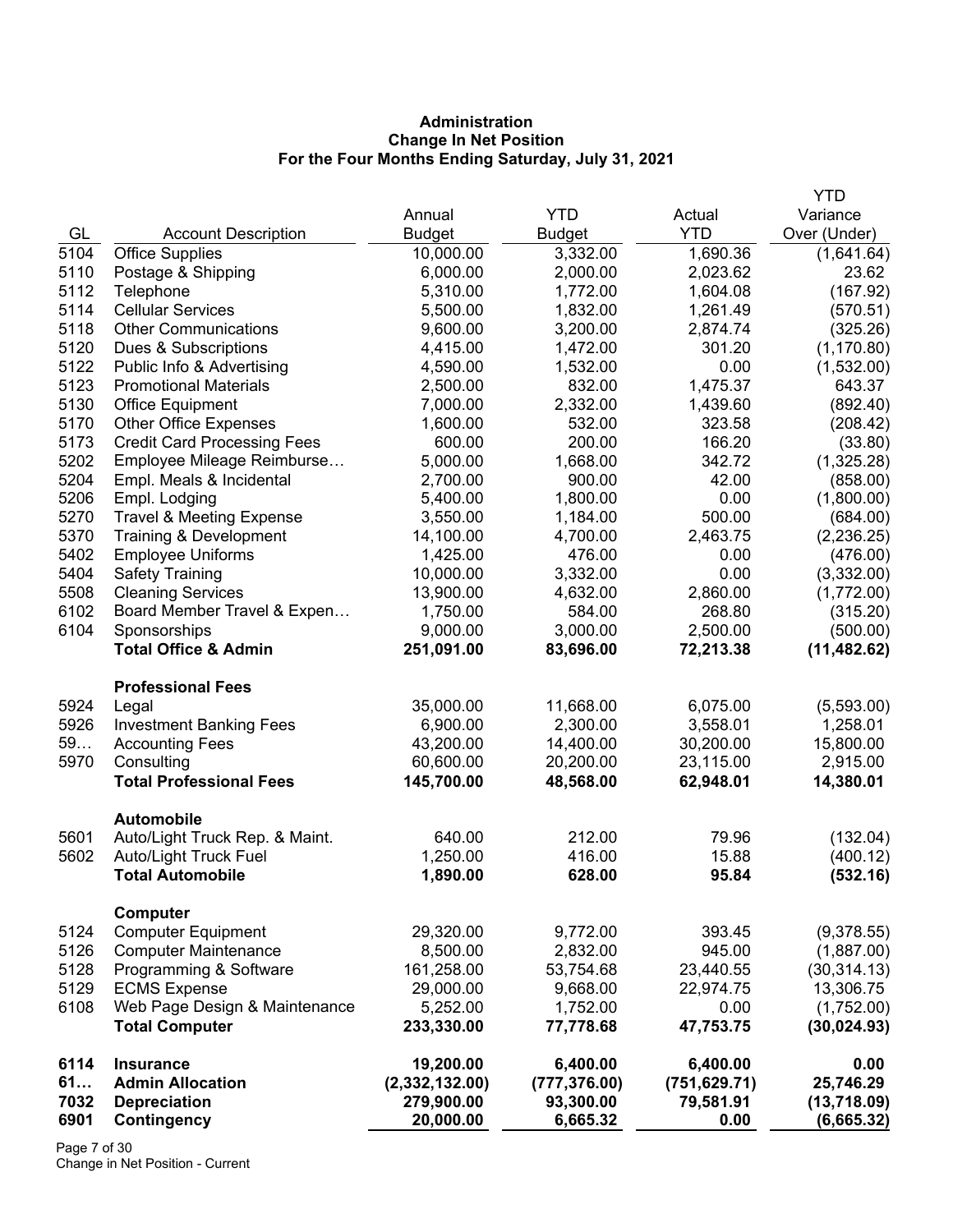# **Administration Change In Net Position For the Four Months Ending Saturday, July 31, 2021**

|    | <b>Change in Net Position</b> | (74,545.00)   | (24, 852.00)  | 7,172.46   | 32,024.46    |
|----|-------------------------------|---------------|---------------|------------|--------------|
|    | <b>Total Expenses</b>         | 409,245.00    | 136,416.00    | 109,642.51 | (26, 773.49) |
| GL | <b>Account Description</b>    | <b>Budget</b> | <b>Budget</b> | YTD        | Over (Under) |
|    |                               | Annual        | YTD           | Actual     | Variance     |
|    |                               |               |               |            | YTD          |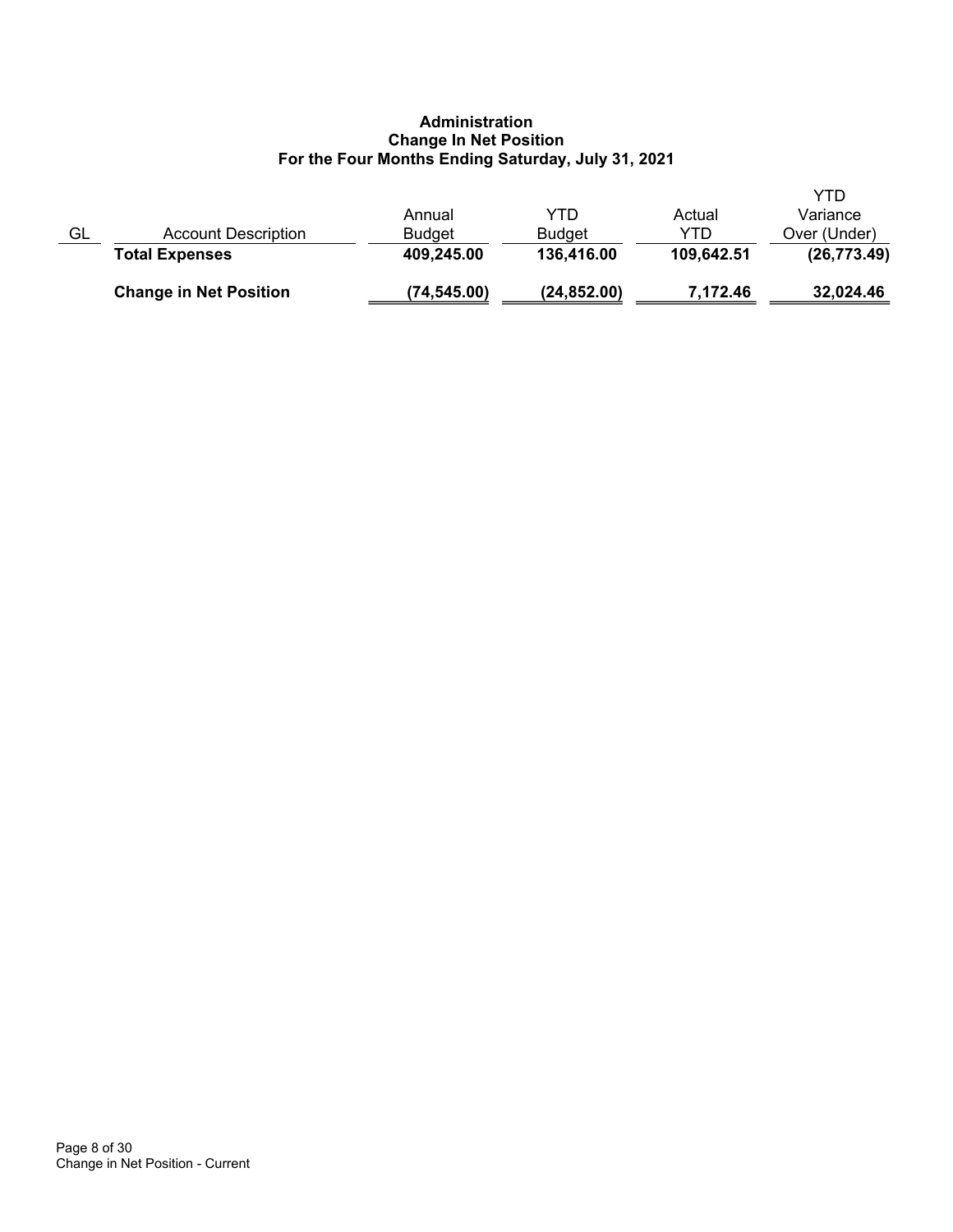|              |                                                        |                |                |                      | YTD                      |
|--------------|--------------------------------------------------------|----------------|----------------|----------------------|--------------------------|
|              |                                                        | Annual         | <b>YTD</b>     | Actual<br><b>YTD</b> | Variance                 |
| GL           | <b>Account Description</b><br><b>Customer Billings</b> | <b>Budget</b>  | <b>Budget</b>  |                      | Over (Under)             |
| 4001         | <b>Customer Billings</b>                               | \$8,153,431.00 | \$2,717,812.00 | \$2,897,240.93       | \$179,428.93             |
| 4006         | Replacement Reserve Tip Inco                           | 216,245.00     | 72,080.00      | 76,509.05            | 4,429.05                 |
| 4008         | Closure Reserve Tip Income                             | 594,674.00     | 198,224.00     | 210,399.89           | 12,175.89                |
|              | <b>Total Customer Billings</b>                         | 8,964,350.00   | 2,988,116.00   | 3,184,149.87         | 196,033.87               |
|              |                                                        |                |                |                      |                          |
|              | <b>Waste Diversion Revenue</b>                         |                |                |                      |                          |
| 4050         | <b>RTS Revenue</b>                                     | 0.00           | 0.00           | 11,962.72            | 11,962.72                |
| 4061         | <b>Recycling Revenue - Mattresses</b>                  | 110,000.00     | 36,668.00      | 48,810.00            | 12,142.00                |
|              | <b>Total Waste Diversion Revenue</b>                   | 110,000.00     | 36,668.00      | 60,772.72            | 24,104.72                |
|              | <b>Grant Revenue</b>                                   |                |                |                      |                          |
| 4183         | <b>NY State Grants</b>                                 | 81,319.00      | 27,108.00      | 43,946.70            | 16,838.70                |
|              | <b>Total Grant Revenue</b>                             | 81,319.00      | 27,108.00      | 43,946.70            | 16,838.70                |
|              | <b>Other Income</b>                                    |                |                |                      |                          |
| 4164         | Miscellaneous                                          | 25,000.00      | 8,332.00       | 1,537.21             | (6,794.79)               |
| 4166         | <b>LFGTE Revenue</b>                                   | 462,054.00     | 154,020.00     | 168,003.24           | 13,983.24                |
|              | <b>Total Other Income</b>                              | 487,054.00     | 162,352.00     | 169,540.45           | 7,188.45                 |
|              |                                                        |                |                |                      |                          |
| 4201         | <b>Gain on Sale of Assets</b>                          | 45,000.00      | 15,000.00      | 8,200.00             | (6,800.00)               |
|              | <b>Interest Income</b>                                 |                |                |                      |                          |
| 41           | <b>Trustee Interest</b>                                | 128,585.00     | 42,860.00      | 12,634.47            | (30, 225.53)             |
| 4108         | Reserve Interest                                       | 75,379.00      | 25,128.00      | 22,001.24            | (3, 126.76)              |
| 4116         | Replace Reserve Interest Income                        | 90,981.00      | 30,328.00      | 23,771.93            | (6, 556.07)              |
| 4118         | <b>Closure Reserve Interest Income</b>                 | 85,205.00      | 28,400.00      | 21,652.87            | (6,747.13)               |
| 4119         | Post Close Interest Income                             | 64,278.00      | 21,428.00      | 18,445.04            | (2,982.96)               |
| 4120         | Wetlands Mitigation Interest Inc                       | 18,071.00      | 6,024.00       | 5,585.22             | (438.78)                 |
| 42           | Mark to Market Adjustment                              | 0.00           | 0.00           | 147,274.72           | 147,274.72               |
|              | <b>Total Interest Income</b>                           | 462,499.00     | 154,168.00     | 251,365.49           | 97,197.49                |
|              | <b>Total Income</b>                                    | 10,150,222.00  | 3,383,412.00   | 3,717,975.23         | 334,563.23               |
|              |                                                        |                |                |                      |                          |
| 50           | <b>Salaries</b>                                        | 124,791.00     | 41,596.00      | 57,753.07            |                          |
| 50           | <b>Engineering Wages</b><br><b>MMF Wages</b>           | 1,461,066.00   | 487,024.00     | 421,711.16           | 16,157.07                |
| 50           | Overtime Wages                                         | 37,362.00      | 12,456.00      | 11,668.46            | (65, 312.84)<br>(787.54) |
| 5005         | On-Call Stipend                                        | 7,800.00       | 2,600.00       | 2,700.00             | 100.00                   |
|              | <b>Total Salaries</b>                                  | 1,631,019.00   | 543,676.00     | 493,832.69           | (49, 843.31)             |
|              |                                                        |                |                |                      |                          |
|              | <b>Fringe Benefits</b>                                 |                |                |                      |                          |
| 50           | <b>FICA Expense</b>                                    | 104,733.00     | 34,912.00      | 36,560.60            | 1,648.60                 |
| 50           | <b>Pension Expense</b>                                 | 252,435.00     | 84,144.00      | 80,755.96            | (3,388.04)               |
| 50           | Health Insurance                                       | 268,579.00     | 89,528.00      | 80,456.17            | (9,071.83)               |
| 50           | <b>Workers Comp</b>                                    | 93,022.00      | 31,008.00      | 28,703.94            | (2,304.06)               |
| 50           | <b>Disability Insurance</b>                            | 5,193.00       | 1,732.00       | 1,731.00             | (1.00)                   |
| 50           | Post Retire Overhead                                   | 145,342.00     | 48,448.00      | 44,805.00            | (3,643.00)               |
| Page 9 of 30 |                                                        |                |                |                      |                          |

Change in Net Position - Current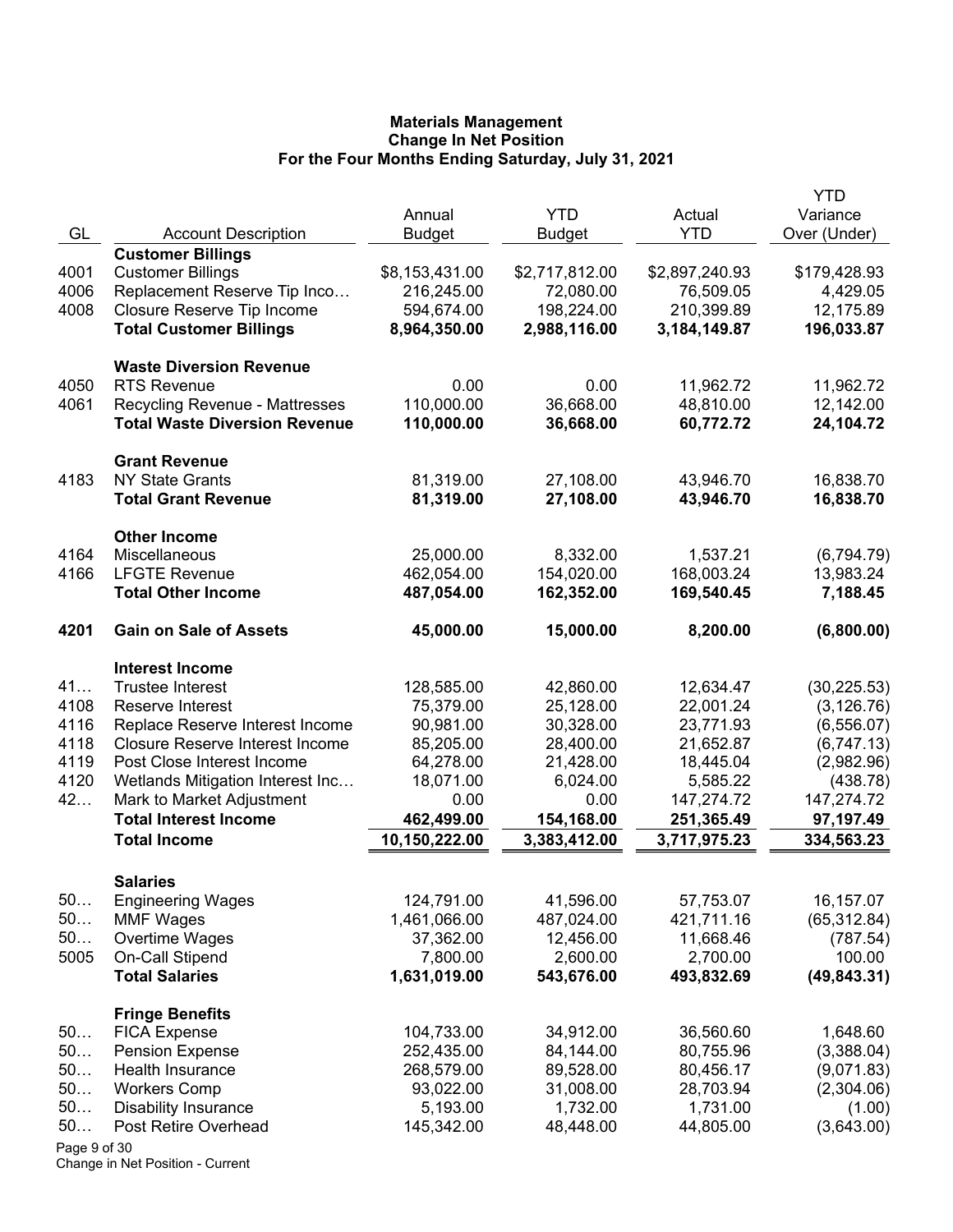|      |                                           |               |               |            | YTD          |
|------|-------------------------------------------|---------------|---------------|------------|--------------|
|      |                                           | Annual        | <b>YTD</b>    | Actual     | Variance     |
| GL   | <b>Account Description</b>                | <b>Budget</b> | <b>Budget</b> | <b>YTD</b> | Over (Under) |
| 5054 | <b>Employee Physicals &amp; Screening</b> | 8,000.00      | 2,668.00      | 3,647.40   | 979.40       |
|      | <b>Total Fringe Benefits</b>              | 877,304.00    | 292,440.00    | 276,660.07 | (15, 779.93) |
|      | <b>Operations &amp; Maintenance</b>       |               |               |            |              |
| 5062 | Third Party Temporary - O&M               | 30,000.00     | 10,001.32     | 0.00       | (10,001.32)  |
| 5403 | <b>Safety Equipment &amp; Supplies</b>    | 14,000.00     | 4,668.00      | 4,034.90   | (633.10)     |
| 5702 | Large Parts                               | 115,643.34    | 38,547.80     | 50,053.85  | 11,506.05    |
| 5703 | <b>Small Equipment</b>                    | 30,000.00     | 10,000.00     | 308.50     | (9,691.50)   |
| 5704 | <b>O&amp;M Supplies</b>                   | 20,000.00     | 6,668.00      | 4,239.81   | (2,428.19)   |
| 5708 | Fuels                                     | 250,000.00    | 83,332.00     | 91,644.72  | 8,312.72     |
| 5710 | Lubricants                                | 20,000.00     | 6,668.00      | 4,450.04   | (2,217.96)   |
| 5712 | Purchased Maintenance & Repair            | 80,000.00     | 26,668.00     | 8,048.77   | (18, 619.23) |
| 5716 | <b>Equipment Rental</b>                   | 15,000.00     | 5,000.00      | 0.00       | (5,000.00)   |
| 5718 | Tires                                     | 20,000.00     | 6,668.00      | 3,195.80   | (3,472.20)   |
| 5770 | Other Tool, Equip & O&M                   | 5,000.00      | 1,668.00      | 2,202.81   | 534.81       |
| 5815 | Chemicals                                 | 7,000.00      | 2,334.68      | 4,221.80   | 1,887.12     |
| 5818 | Leachate System Expense                   | 15,000.00     | 5,000.00      | 13,966.85  | 8,966.85     |
| 5820 | <b>LFG Maintenance</b>                    | 69,156.00     | 23,052.00     | 2,688.56   | (20, 363.44) |
| 5870 | <b>Natural Habitat Enhancements</b>       | 50,000.00     | 16,668.00     | 21,064.00  | 4,396.00     |
| 5932 | <b>Monitoring &amp; Testing</b>           | 161,904.00    | 53,966.68     | 17,138.75  | (36, 827.93) |
| 6008 | <b>Contract Hauling</b>                   | 30,000.00     | 10,000.00     | 0.00       | (10,000.00)  |
|      | Total O & M                               | 932,703.34    | 310,910.48    | 227,259.16 | (83, 651.32) |
|      | <b>Recycling Transfer Station</b>         |               |               |            |              |
| 50   | <b>Material Reprocessing Wages</b>        | 235,603.00    | 78,536.00     | 67,936.28  | (10, 599.72) |
| 50   | <b>Material Reprocessing OT</b>           | 6,419.00      | 2,140.00      | 3,036.71   | 896.71       |
| 50   | <b>FICA Expense</b>                       | 16,273.00     | 5,424.00      | 4,886.85   | (537.15)     |
| 50   | <b>Pension Expense</b>                    | 32,531.00     | 10,844.00     | 8,423.52   | (2,420.48)   |
| 50   | Health Insurance                          | 29,297.00     | 9,764.00      | 7,070.22   | (2,693.78)   |
| 50   | <b>Workers Comp</b>                       | 18,663.00     | 6,220.00      | 5,827.11   | (392.89)     |
| 50   | <b>Disability Insurance</b>               | 893.00        | 296.00        | 0.00       | (296.00)     |
| 50   | Post Retire Overhead                      | 25,944.00     | 8,648.00      | 7,600.50   | (1,047.50)   |
| 6300 | RTS-Safety Equipment & Sup                | 2,500.00      | 832.00        | 773.88     | (58.12)      |
| 6305 | RTS - Large Parts                         | 7,500.00      | 2,500.00      | 1,977.51   | (522.49)     |
| 6310 | RTS - Small Equipment                     | 4,000.00      | 1,332.00      | 0.00       | (1,332.00)   |
| 6315 | RTS - O&M Supplies                        | 10,000.00     | 3,332.00      | 610.39     | (2,721.61)   |
| 6320 | RTS - Fuels                               | 10,000.00     | 3,332.00      | 1,468.36   | (1,863.64)   |
| 6325 | RTS - Purchased Maintenance               | 7,500.00      | 2,500.00      | 0.00       | (2,500.00)   |
| 6330 | RTS - Contract Hauling                    | 0.00          | 0.00          | 11,572.50  | 11,572.50    |
| 6335 | RTS - Office Supplies                     | 1,000.00      | 332.00        | 14.13      | (317.87)     |
| 6340 | RTS - Cellular Services                   | 1,050.00      | 352.00        | 0.00       | (352.00)     |
| 6345 | RTS - Other Communications                | 2,400.00      | 800.00        | 499.88     | (300.12)     |
| 6350 | RTS - Office Equipment Mainte             | 500.00        | 168.00        | 0.00       | (168.00)     |
| 6355 | RTS - Employee Mileage Reim               | 50.00         | 16.00         | 0.00       | (16.00)      |
| 6360 | RTS - Employee Uniforms                   | 1,000.00      | 332.00        | 466.48     | 134.48       |
| 6365 | RTS - Gas & Electric                      | 6,000.00      | 2,000.00      | 1,263.55   | (736.45)     |
| 6370 | RTS - Propane                             | 4,000.00      | 1,332.00      | 1,129.68   | (202.32)     |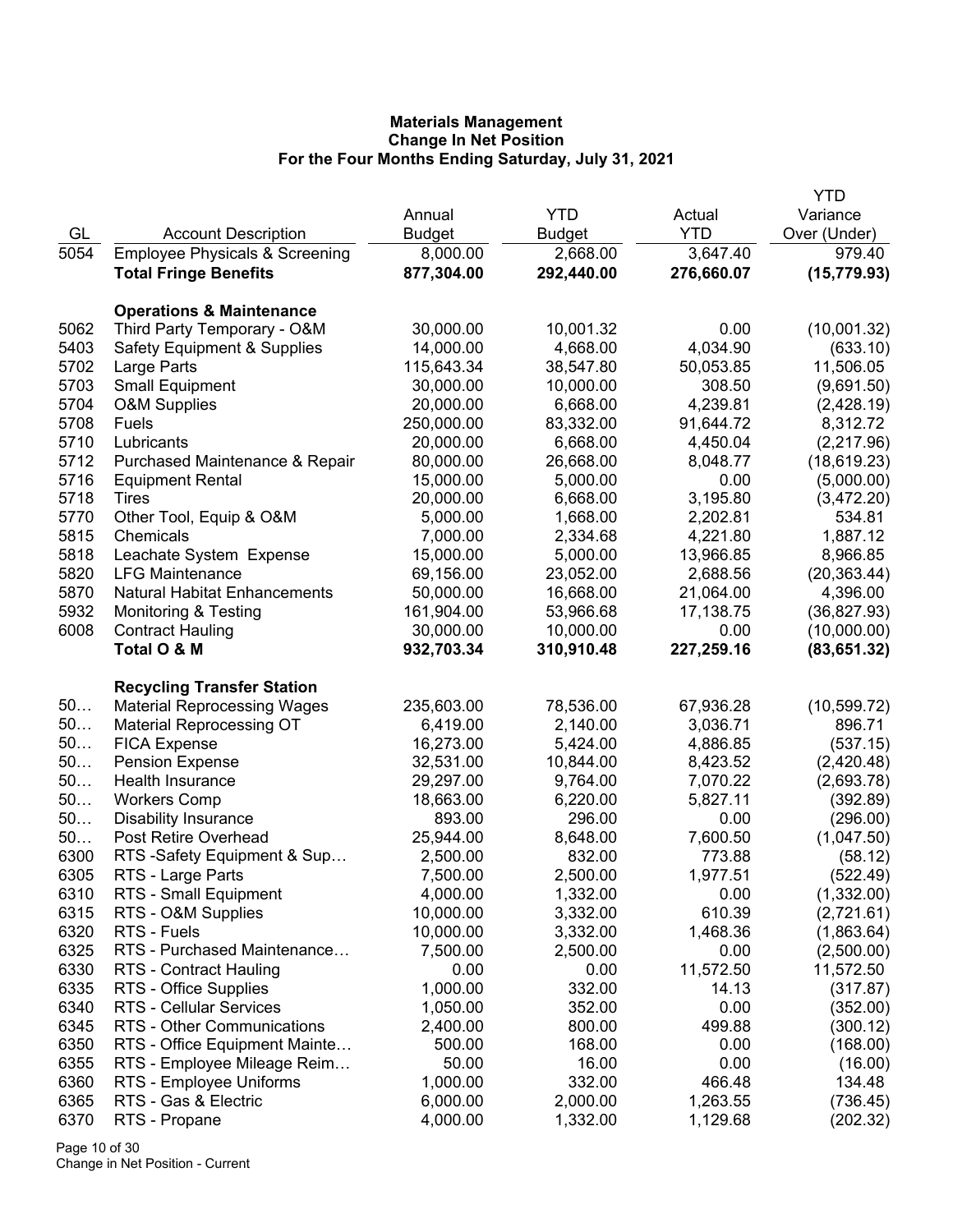|      |                                        |               |               |            | <b>YTD</b>   |
|------|----------------------------------------|---------------|---------------|------------|--------------|
|      |                                        | Annual        | <b>YTD</b>    | Actual     | Variance     |
| GL   | <b>Account Description</b>             | <b>Budget</b> | <b>Budget</b> | <b>YTD</b> | Over (Under) |
| 6375 | RTS - Building Supplies                | 1,000.00      | 332.00        | 67.46      | (264.54)     |
| 6380 | RTS - Site Supplies                    | 1,000.00      | 332.00        | 0.00       | (332.00)     |
| 6385 | RTS - Building Maintenance &           | 3,000.00      | 1,000.00      | 0.00       | (1,000.00)   |
| 6390 | RTS - Site Maintenance & Repair        | 4,000.00      | 1,332.00      | 555.00     | (777.00)     |
| 6395 | RTS - Auto/Light Truck Rep. &          | 2,000.00      | 668.00        | 0.00       | (668.00)     |
| 6400 | RTS - Auto/Light Truck Fuel            | 500.00        | 168.00        | 181.45     | 13.45        |
| 6410 | RTS - Programming & Software           | 1,155.00      | 384.00        | 0.00       | (384.00)     |
|      | <b>Total Recycling Transfer Stati</b>  | 435,778.00    | 145,248.00    | 125,361.46 | (19, 886.54) |
|      | <b>Waste Diversion</b>                 |               |               |            |              |
| 5125 | <b>Promotional Materials - RRR</b>     | 75,000.00     | 25,000.00     | 18,553.00  | (6,447.00)   |
| 6009 | <b>Household Hazardous Waste</b>       | 75,000.00     | 25,000.00     | 30,795.70  | 5,795.70     |
| 6011 | Recycling Incentive                    | 70,000.00     | 23,332.00     | 9,559.70   | (13, 772.30) |
| 6012 | Recycling Incentive-County Ca          | 238,814.00    | 79,604.00     | 0.00       | (79,604.00)  |
| 6017 | <b>Book Debinding</b>                  | 3,000.00      | 1,000.00      | 0.00       | (1,000.00)   |
| 6018 | Mattress Recycling - All Counties      | 350,000.00    | 116,668.00    | 146,869.00 | 30,201.00    |
|      | <b>Total Waste Diversion</b>           | 811,814.00    | 270,604.00    | 205,777.40 | (64, 826.60) |
| 6002 | <b>Sewage Treatment</b>                | 603,000.00    | 201,000.00    | 148,457.35 | (52, 542.65) |
| 60   | <b>Closure &amp; Post Closure Care</b> | 744,157.00    | 248,052.00    | 356,180.68 | 108,128.68   |
| 6006 | <b>Host Community Benefits</b>         | 763,172.00    | 254,392.00    | 268,546.76 | 14,154.76    |
|      | <b>Office &amp; Administrative</b>     |               |               |            |              |
| 5053 | Misc Employee Costs                    | 1,000.00      | 332.00        | 194.50     | (137.50)     |
| 5104 | <b>Office Supplies</b>                 | 5,000.00      | 1,668.00      | 620.56     | (1,047.44)   |
| 5112 | Telephone                              | 8,500.00      | 2,832.00      | 2,939.00   | 107.00       |
| 5114 | <b>Cellular Services</b>               | 6,750.00      | 2,252.00      | 1,773.64   | (478.36)     |
| 5120 | Dues & Subscriptions                   | 3,000.00      | 1,000.00      | 238.00     | (762.00)     |
| 5122 | Public Info & Advertising              | 2,500.00      | 832.00        | 1,029.85   | 197.85       |
| 5123 | <b>Promotional Materials</b>           | 8,000.00      | 2,668.00      | 0.00       | (2,668.00)   |
| 5130 | <b>Office Equipment</b>                | 1,000.00      | 332.00        | 787.33     | 455.33       |
| 5132 | <b>Office Equip Maintenance</b>        | 1,200.00      | 400.00        | 0.00       | (400.00)     |
| 5202 | Employee Mileage Reimburse             | 2,500.00      | 832.00        | 593.60     | (238.40)     |
| 5204 | Empl. Meals & Incidental               | 1,800.00      | 600.00        | 0.00       | (600.00)     |
| 5206 | Empl. Lodging                          | 4,800.00      | 1,600.00      | 0.00       | (1,600.00)   |
| 5270 | <b>Travel &amp; Meeting Expense</b>    | 750.00        | 252.00        | 0.00       | (252.00)     |
| 5312 | <b>Continuing Education</b>            | 5,891.66      | 1,965.24      | 3,535.00   | 1,569.76     |
| 5370 | Training & Development                 | 7,965.00      | 2,656.32      | 2,579.00   | (77.32)      |
| 5402 | <b>Employee Uniforms</b>               | 15,000.00     | 5,000.00      | 3,153.57   | (1,846.43)   |
| 5508 | <b>Cleaning Services</b>               | 12,000.00     | 4,000.00      | 2,080.00   | (1,920.00)   |
| 6210 | <b>Trustee Fees</b>                    | 7,500.00      | 2,500.00      | 0.00       | (2,500.00)   |
|      | <b>Total Office &amp; Admin</b>        | 95,156.66     | 31,721.56     | 19,524.05  | (12, 197.51) |
|      | <b>Utilities</b>                       |               |               |            |              |
| 5802 | Gas & Electric                         | 40,000.00     | 13,332.00     | 11,794.98  | (1,537.02)   |
| 5803 | Propane                                | 25,000.00     | 8,332.00      | 3,485.22   | (4,846.78)   |
|      | <b>Total Utilities</b>                 | 65,000.00     | 21,664.00     | 15,280.20  | (6, 383.80)  |

Page 11 of 30 Change in Net Position - Current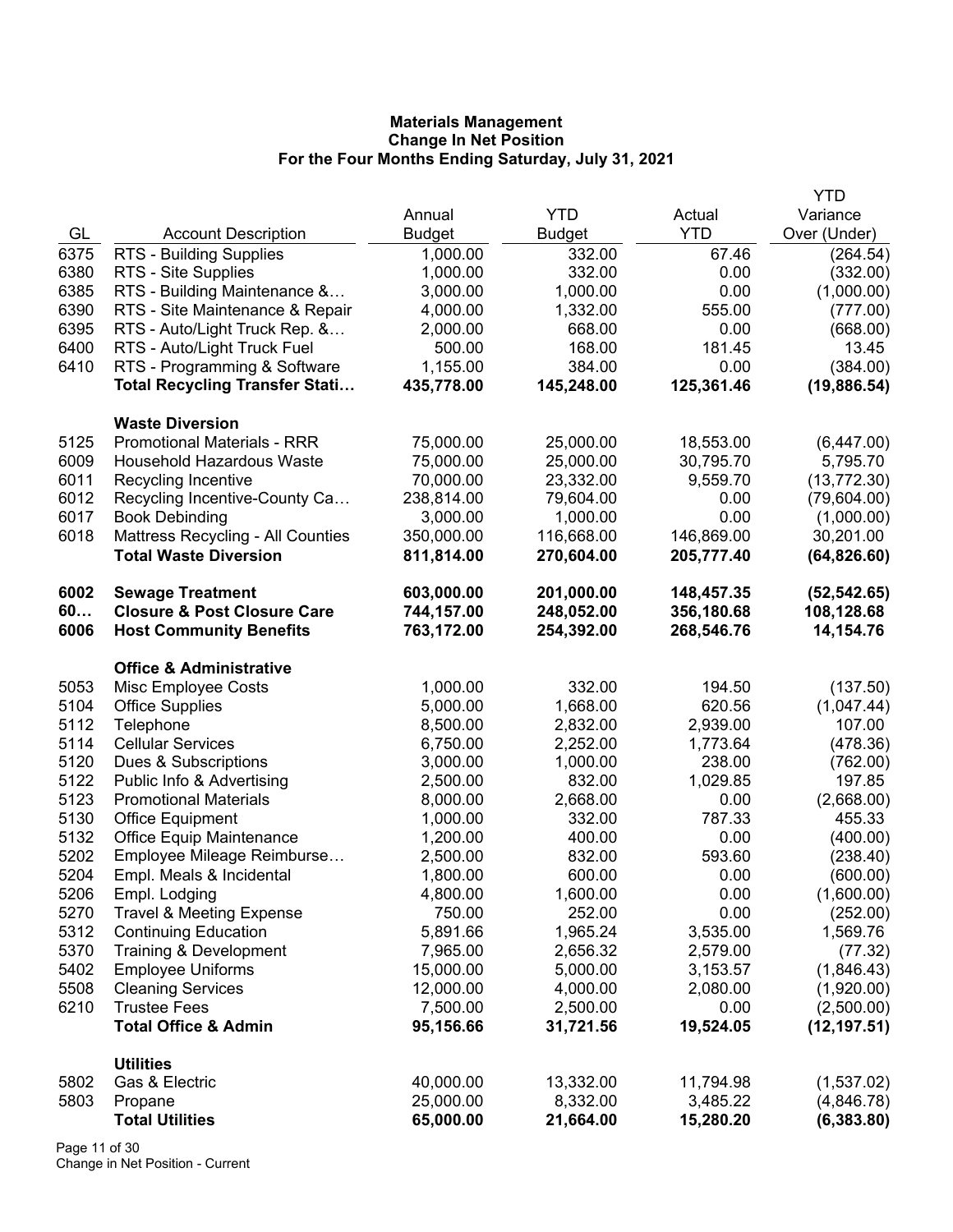|      |                                          |                |               |              | <b>YTD</b>    |
|------|------------------------------------------|----------------|---------------|--------------|---------------|
|      |                                          | Annual         | <b>YTD</b>    | Actual       | Variance      |
| GL   | <b>Account Description</b>               | <b>Budget</b>  | <b>Budget</b> | <b>YTD</b>   | Over (Under)  |
|      | <b>Materials &amp; Supplies</b>          |                |               |              |               |
| 5806 | <b>Building Supplies</b>                 | 7,000.00       | 2,332.00      | 1,582.63     | (749.37)      |
| 5810 | <b>Site Supplies</b>                     | 40,000.00      | 13,332.00     | 1,779.47     | (11, 552.53)  |
| 5824 | Sand, Gravel & Stone                     | 220,000.00     | 73,332.00     | 13,473.54    | (59, 858.46)  |
| 5826 | Seed & Mulch                             | 35,000.00      | 11,668.00     | 14,832.00    | 3,164.00      |
|      | <b>Total Materials &amp; Supplies</b>    | 302,000.00     | 100,664.00    | 31,667.64    | (68,996.36)   |
|      |                                          |                |               |              |               |
|      | <b>Professional Fees</b>                 |                |               |              |               |
| 5924 | Legal                                    | 5,500.00       | 1,832.00      | 593.75       | (1,238.25)    |
| 5926 | <b>Investment Banking Fees</b>           | 21,300.00      | 7,100.00      | 8,295.21     | 1,195.21      |
| 5970 | Consulting                               | 15,000.00      | 5,000.00      | 0.00         | (5,000.00)    |
|      | <b>Total Professional Fees</b>           | 41,800.00      | 13,932.00     | 8,888.96     | (5,043.04)    |
|      |                                          |                |               |              |               |
|      | <b>Repairs &amp; Maintenance</b>         |                |               |              |               |
| 5804 | <b>Building Maintenance &amp; Repair</b> | 20,000.00      | 6,668.00      | 2,850.38     | (3,817.62)    |
|      | <b>Total Repairs &amp; Maintenance</b>   | 20,000.00      | 6,668.00      | 2,850.38     | (3,817.62)    |
|      | <b>Automobile</b>                        |                |               |              |               |
| 5603 | Auto/Light Truck Rental/Lease            | 14,400.00      | 4,800.00      | 4,800.00     | 0.00          |
|      | <b>Total Automobile</b>                  | 14,400.00      | 4,800.00      | 4,800.00     | 0.00          |
|      |                                          |                |               |              |               |
|      | Computer                                 |                |               |              |               |
| 5124 | <b>Computer Equipment</b>                | 18,700.00      | 6,232.00      | 52.47        | (6, 179.53)   |
| 5128 | Programming & Software                   | 7,500.00       | 2,500.00      | 0.00         | (2,500.00)    |
|      | <b>Total Computer</b>                    | 26,200.00      | 8,732.00      | 52.47        | (8,679.53)    |
| 6114 | <b>Insurance</b>                         | 170,700.00     | 56,900.00     | 56,900.00    | 0.00          |
| 61   | <b>Admin Allocation</b>                  | 993,394.00     | 331,132.00    | 318,164.86   | (12, 967.14)  |
| 61   | <b>Engineering Allocation</b>            | 30,524.00      | 10,176.00     | 12,104.86    | 1,928.86      |
| 6208 | NYS Administrative Assessm               | 51,147.00      | 17,048.00     | 0.00         | (17,048.00)   |
| 7032 | <b>Depreciation</b>                      | 3,537,500.00   | 1,179,168.00  | 1,085,902.32 | (93, 265.68)  |
| 6202 | <b>Interest Expense</b>                  | 658,144.00     | 219,380.00    | 194,924.24   | (24, 455.76)  |
| 6901 | Contingency                              | 30,000.00      | 10,000.00     | 0.00         | (10,000.00)   |
|      | <b>Total Expenses</b>                    | 12,834,913.00  | 4,278,308.04  | 3,853,135.55 | (425, 172.49) |
|      |                                          |                |               |              |               |
|      | <b>Change in Net Position</b>            | (2,684,691.00) | (894, 896.04) | (135,160.32) | 759,735.72    |
|      |                                          |                |               |              |               |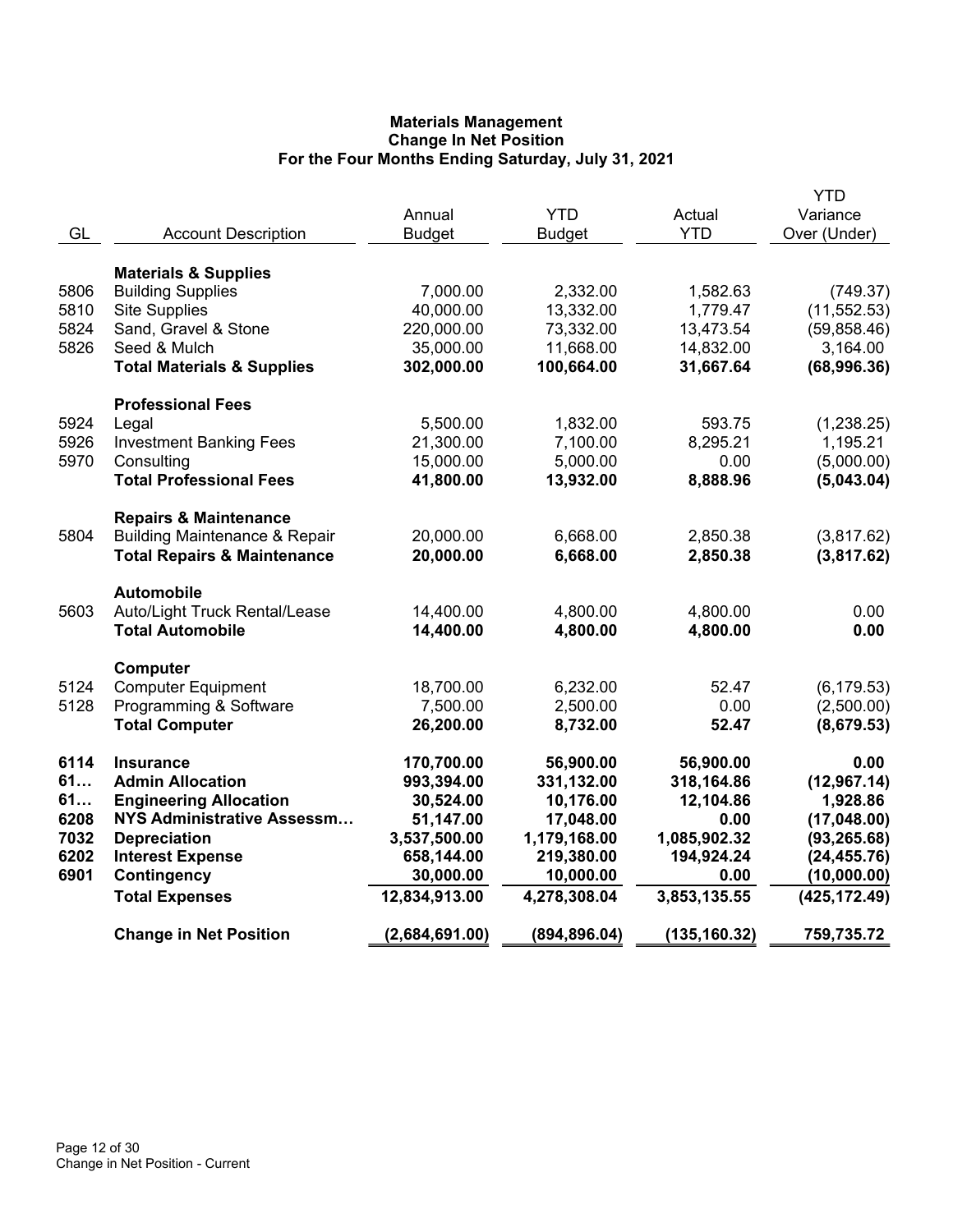# **Telecommunications Change In Net Position For the Four Months Ending Saturday, July 31, 2021**

| GL            | <b>Account Description</b>                                                | Annual<br><b>Budget</b> | <b>YTD</b><br>Budget | Actual<br><b>YTD</b> | YTD<br>Variance<br>Over (Under) |
|---------------|---------------------------------------------------------------------------|-------------------------|----------------------|----------------------|---------------------------------|
|               | <b>Customer Billings</b>                                                  |                         |                      |                      |                                 |
| 4001          | <b>Customer Billings</b>                                                  | \$5,664,117.00          | \$1,888,040.00       | \$1,923,016.51       | \$34,976.51                     |
| 4004          | Dark Fiber Billings                                                       | 591,569.00              | 197,188.00           | 173,276.20           | (23, 911.80)                    |
|               | <b>Total Customer Billings</b>                                            | 6,255,686.00            | 2,085,228.00         | 2,096,292.71         | 11,064.71                       |
|               | <b>Grant Revenue</b>                                                      |                         |                      |                      |                                 |
| 4181          | <b>Federal Grant Income</b>                                               | 200,000.00              | 66,668.00            | 0.00                 | (66, 668.00)                    |
|               | <b>Total Grant Revenue</b>                                                | 200,000.00              | 66,668.00            | 0.00                 | (66, 668.00)                    |
|               | <b>Other Income</b>                                                       |                         |                      |                      |                                 |
| 4164          | Miscellaneous                                                             | 47,050.00               | 15,684.00            | 1,728.10             | (13,955.90)                     |
|               | <b>Total Other Income</b>                                                 | 47,050.00               | 15,684.00            | 1,728.10             | (13, 955.90)                    |
|               | <b>Interest Income</b>                                                    |                         |                      |                      |                                 |
| 4102          | Investment Interest Income                                                | 9,773.00                | 3,256.00             | 3,327.26             | 71.26                           |
| 4108          | Reserve Interest                                                          | 84,786.00               | 28,264.00            | 22,023.96            | (6, 240.04)                     |
| 42            | Mark to Market Adjustment                                                 | 0.00                    | 0.00                 | 445.00               | 445.00                          |
|               | <b>Total Interest Income</b>                                              | 94,559.00               | 31,520.00            | 25,796.22            | (5, 723.78)                     |
|               | <b>Total Income</b>                                                       | 6,597,295.00            | 2,199,100.00         | 2,123,817.03         | (75, 282.97)                    |
|               | <b>Salaries</b>                                                           |                         |                      |                      |                                 |
| 50            | <b>Engineering Wages</b>                                                  | 28,644.00               | 9,548.00             | 10,944.82            | 1,396.82                        |
| 50            | <b>Technology Wages</b>                                                   | 1,269,135.00            | 423,044.00           | 407,399.07           | (15,644.93)                     |
| 50            | <b>MMF Wages</b>                                                          | 0.00                    | 0.00                 | 5,630.50             | 5,630.50                        |
| $50$          | Overtime Wages                                                            | 2,500.00                | 832.00               | 809.77               | (22.23)                         |
|               | <b>Total Salaries</b>                                                     | 1,300,279.00            | 433,424.00           | 424,784.16           | (8,639.84)                      |
|               | <b>Fringe Benefits</b>                                                    |                         |                      |                      |                                 |
| 50            | <b>FICA Expense</b>                                                       | 92,438.00               | 30,812.00            | 32,307.98            | 1,495.98                        |
| 50            | <b>Pension Expense</b>                                                    | 172,232.00              | 57,412.00            | 66,042.67            | 8,630.67                        |
| 50            | Health Insurance                                                          | 92,741.00               | 30,912.00            | 31,602.15            | 690.15                          |
| 50            | <b>Workers Comp</b>                                                       | 2,437.00                | 812.00               | 1,271.11             | 459.11                          |
| 50            | <b>Disability Insurance</b>                                               | 2,204.00                | 736.00               | 734.68               | (1.32)                          |
| 50            | Post Retire Overhead                                                      | 69,552.00               | 23,184.00            | 25,716.81            | 2,532.81                        |
| 5054          | <b>Employee Physicals &amp; Screening</b><br><b>Total Fringe Benefits</b> | 500.00<br>432,104.00    | 168.00<br>144,036.00 | 0.00<br>157,675.40   | (168.00)<br>13,639.40           |
|               |                                                                           |                         |                      |                      |                                 |
| 5062          | <b>Operations &amp; Maintenance</b><br>Third Party Temporary - O&M        | 1,000.00                | 332.00               | 0.00                 | (332.00)                        |
| 5133          | Equipment Maintenance Contr                                               | 340,194.00              | 113,400.00           | 140,330.10           | 26,930.10                       |
| 5134          | <b>Maintenance Contracts</b>                                              | 155,800.00              | 51,932.00            | 32,351.09            | (19,580.91)                     |
| 5135          | <b>Underground Locating</b>                                               | 70,000.00               | 23,332.00            | 16,052.17            | (7, 279.83)                     |
| 5403          | <b>Safety Equipment &amp; Supplies</b>                                    | 900.00                  | 300.00               | 0.00                 | (300.00)                        |
| 5704          | <b>O&amp;M Supplies</b>                                                   | 4,500.00                | 1,500.00             | 104.71               | (1,395.29)                      |
| 5712          | Purchased Maintenance & Repair                                            | 55,000.00               | 18,332.00            | 372.35               | (17, 959.65)                    |
| 5720          | <b>Offnet Circuit Lease</b>                                               | 677,772.00              | 225,924.00           | 217,368.57           | (8, 555.43)                     |
| 5770          | Other Tool, Equip & O&M                                                   | 6,000.00                | 2,000.00             | 0.00                 | (2,000.00)                      |
| Page 13 of 30 |                                                                           |                         |                      |                      |                                 |

Change in Net Position - Current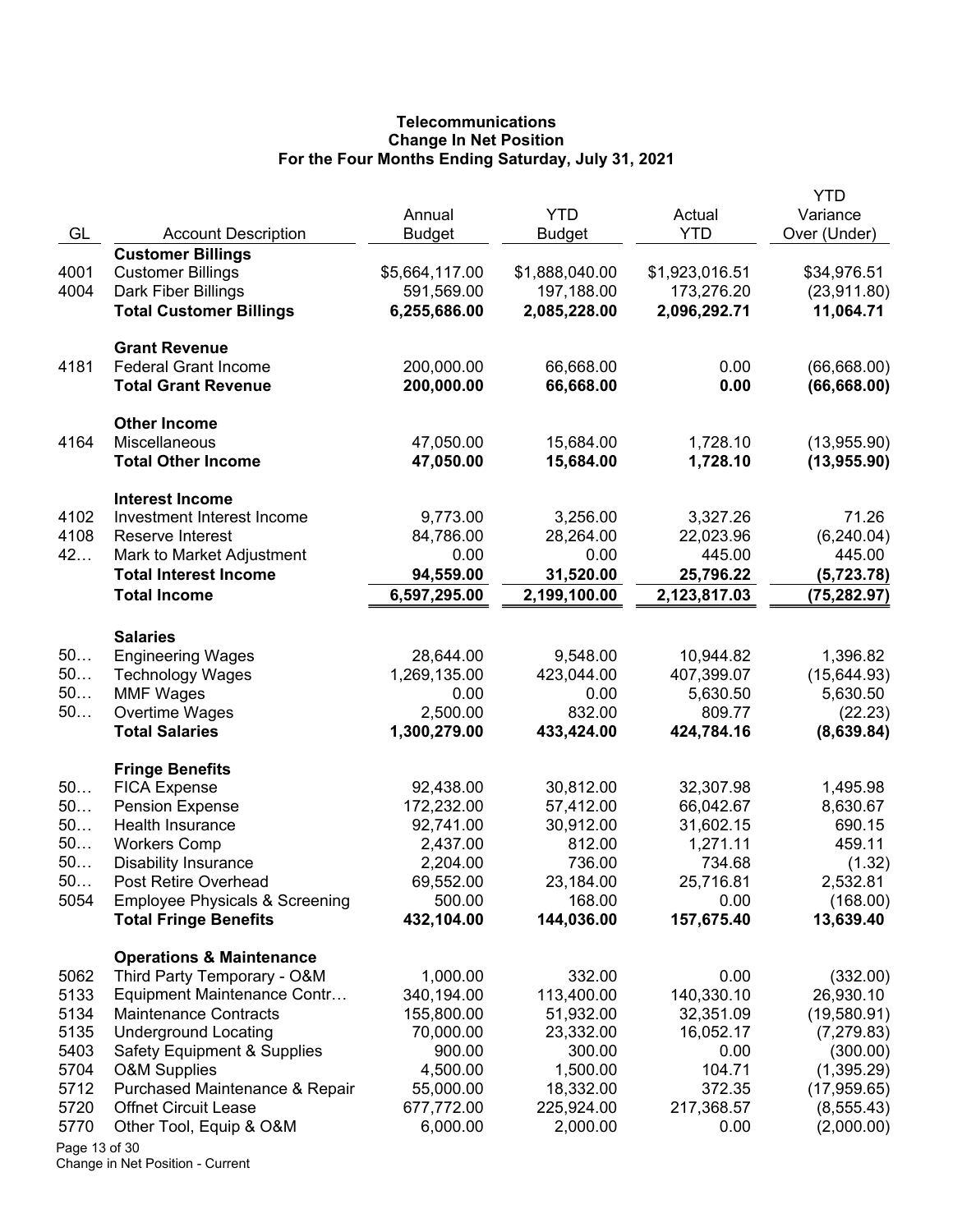# **Telecommunications Change In Net Position For the Four Months Ending Saturday, July 31, 2021**

|      |                                              |               |            |            | YTD           |
|------|----------------------------------------------|---------------|------------|------------|---------------|
|      |                                              | Annual        | <b>YTD</b> | Actual     | Variance      |
| GL   | <b>Account Description</b>                   | <b>Budget</b> | Budget     | <b>YTD</b> | Over (Under)  |
| 5830 | Collo Expense                                | 171,720.00    | 57,240.00  | 46,403.21  | (10, 836.79)  |
| 5834 | Permitting                                   | 6,000.00      | 2,000.00   | 4,622.99   | 2,622.99      |
| 5835 | <b>NYS DOT Fee</b>                           | 10,000.00     | 3,332.00   | 0.00       | (3,332.00)    |
| 5836 | <b>Pole Attachment Fees</b>                  | 310,643.00    | 103,548.00 | 41,860.82  | (61, 687.18)  |
| 5838 | <b>Conduit Lease</b>                         | 22,195.00     | 7,400.00   | 1,568.96   | (5,831.04)    |
|      | Total O & M                                  | 1,831,724.00  | 610,572.00 | 501,034.97 | (109, 537.03) |
|      | <b>Office &amp; Administrative</b>           |               |            |            |               |
| 5053 | Misc Employee Costs                          | 2,400.00      | 800.00     | 43.91      | (756.09)      |
| 5102 | <b>Office Rent</b>                           | 44,279.00     | 14,760.00  | 12,280.00  | (2,480.00)    |
| 5104 | <b>Office Supplies</b>                       | 2,200.00      | 732.00     | 0.00       | (732.00)      |
| 5110 | Postage & Shipping                           | 1,000.00      | 332.00     | 25.59      | (306.41)      |
| 5112 | Telephone                                    | 11,500.00     | 3,832.00   | 3,954.04   | 122.04        |
| 5114 | <b>Cellular Services</b>                     | 5,600.00      | 1,868.00   | 1,355.12   | (512.88)      |
| 5118 | <b>Other Communications</b>                  | 1,600.00      | 532.00     | 477.80     | (54.20)       |
| 5120 | Dues & Subscriptions                         | 500.00        | 168.00     | 0.00       | (168.00)      |
| 5122 | Public Info & Advertising                    | 2,000.00      | 668.00     | 0.00       | (668.00)      |
| 5123 | <b>Promotional Materials</b>                 | 5,000.00      | 1,668.00   | 0.00       | (1,668.00)    |
| 5130 | <b>Office Equipment</b>                      | 3,000.00      | 1,000.00   | 0.00       | (1,000.00)    |
| 5170 | <b>Other Office Expenses</b>                 | 6,000.00      | 2,000.00   | 228.49     | (1,771.51)    |
| 5172 | <b>Filing Fees</b>                           | 24,000.00     | 8,000.00   | 0.00       | (8,000.00)    |
| 5202 | Employee Mileage Reimburse                   | 2,016.00      | 672.00     | 0.00       | (672.00)      |
| 5204 | Empl. Meals & Incidental                     | 8,500.00      | 2,832.00   | 416.59     | (2, 415.41)   |
| 5206 | Empl. Lodging                                | 15,000.00     | 5,000.00   | 685.00     | (4,315.00)    |
| 5270 | <b>Travel &amp; Meeting Expense</b>          | 500.00        | 168.00     | 0.00       | (168.00)      |
| 5370 | Training & Development                       | 9,300.00      | 3,100.00   | 50.00      | (3,050.00)    |
| 5402 | <b>Employee Uniforms</b>                     | 1,225.00      | 408.00     | 0.00       | (408.00)      |
| 5570 | <b>Other General Expense</b>                 | 1,000.00      | 332.00     | 0.00       | (332.00)      |
|      | <b>Total Office &amp; Admin</b>              | 146,620.00    | 48,872.00  | 19,516.54  | (29, 355.46)  |
| 5802 | <b>Utilities</b><br>Gas & Electric           | 5,000.00      | 1,668.00   | 1,330.90   | (337.10)      |
|      | <b>Total Utilities</b>                       | 5,000.00      | 1,668.00   | 1,330.90   | (337.10)      |
|      | <b>Professional Fees</b>                     |               |            |            |               |
| 5924 | Legal                                        | 45,000.00     | 15,000.00  | 6,150.00   | (8,850.00)    |
| 5926 | <b>Investment Banking Fees</b>               | 5,734.00      | 1,912.00   | 2,348.78   | 436.78        |
| 5970 | Consulting                                   | 25,000.00     | 8,332.00   | 9,950.00   | 1,618.00      |
|      | <b>Total Professional Fees</b>               | 75,734.00     | 25,244.00  | 18,448.78  | (6, 795.22)   |
| 5601 | Automobile<br>Auto/Light Truck Rep. & Maint. | 12,000.00     | 4,000.00   | 2,064.85   | (1,935.15)    |
| 5602 | Auto/Light Truck Fuel                        | 22,000.00     | 7,332.00   | 3,514.09   | (3,817.91)    |
| 5603 | Auto/Light Truck Rental/Lease                | 58,000.00     | 19,332.00  | 19,333.32  | 1.32          |
| 5605 | Vehicle Ins                                  | 12,100.00     | 4,032.00   | 4,033.32   | 1.32          |
|      | <b>Total Automobile</b>                      | 104,100.00    | 34,696.00  | 28,945.58  | (5,750.42)    |
|      |                                              |               |            |            |               |

Page 14 of 30 Change in Net Position - Current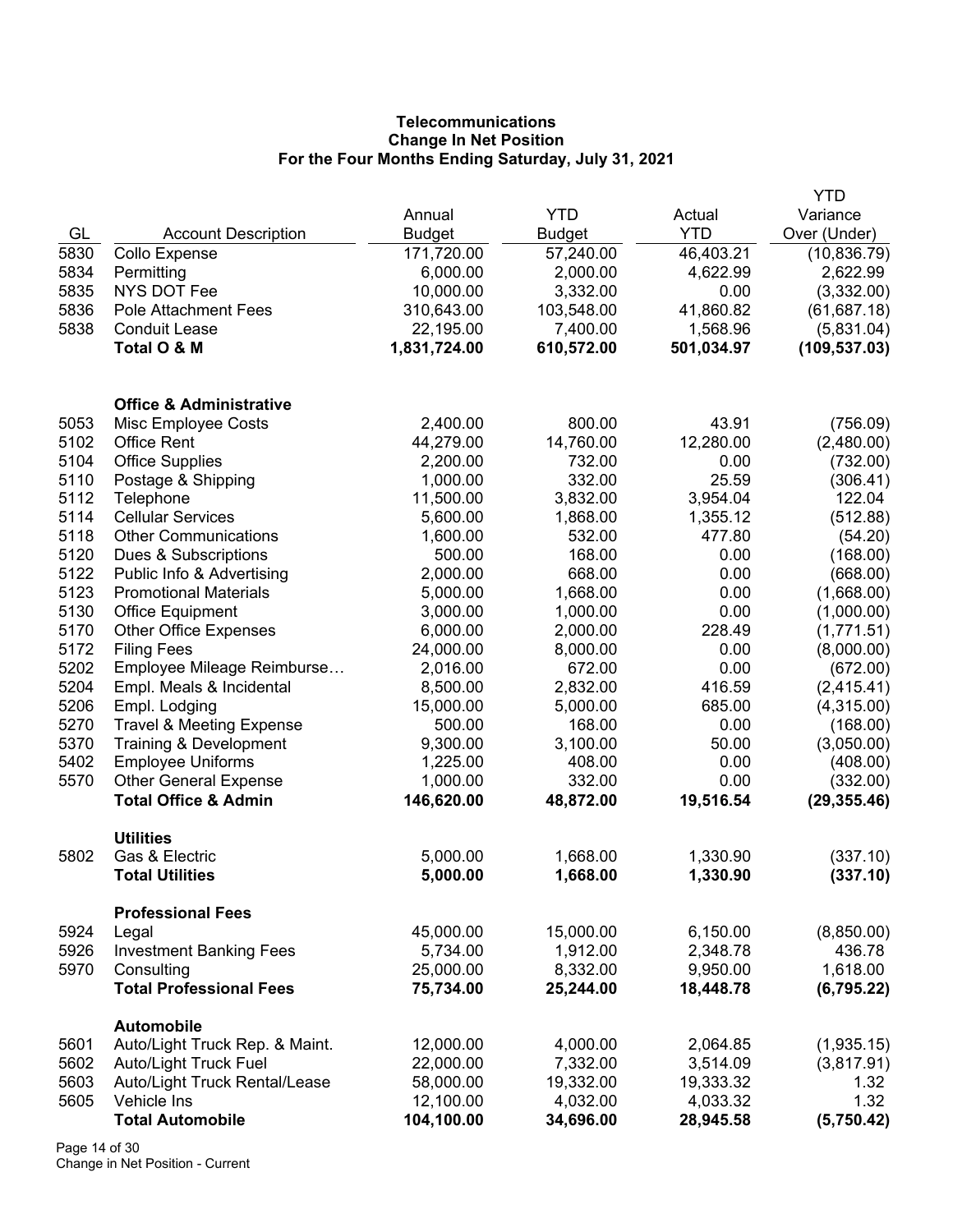# **Telecommunications Change In Net Position For the Four Months Ending Saturday, July 31, 2021**

|      |                                   |                |               |              | YTD           |
|------|-----------------------------------|----------------|---------------|--------------|---------------|
|      |                                   | Annual         | <b>YTD</b>    | Actual       | Variance      |
| GL   | <b>Account Description</b>        | <b>Budget</b>  | <b>Budget</b> | <b>YTD</b>   | Over (Under)  |
|      |                                   |                |               |              |               |
|      | Computer                          |                |               |              |               |
| 5124 | <b>Computer Equipment</b>         | 9,500.00       | 3,168.00      | 5,621.56     | 2,453.56      |
| 5128 | Programming & Software            | 18,750.00      | 6,252.00      | 8,863.67     | 2,611.67      |
|      | <b>Total Computer</b>             | 28,250.00      | 9,420.00      | 14,485.23    | 5,065.23      |
| 6122 | <b>Bad Debt Expense</b>           | 0.00           | 0.00          | 13,967.70    | 13,967.70     |
| 6114 | <b>Insurance</b>                  | 130,200.00     | 43,400.00     | 43,400.00    | 0.00          |
| 61   | <b>Admin Allocation</b>           | 617,820.00     | 205,940.00    | 199,858.33   | (6,081.67)    |
| 61   | <b>Engineering Allocation</b>     | 11,730.00      | 3,912.00      | 6,178.98     | 2,266.98      |
| 6208 | <b>NYS Administrative Assessm</b> | 34,901.00      | 11,632.00     | 0.00         | (11, 632.00)  |
| 7032 | <b>Depreciation</b>               | 3,732,600.00   | 1,244,200.00  | 1,187,122.73 | (57,077.27)   |
| 6901 | Contingency                       | 25,000.00      | 8,332.00      | 0.00         | (8, 332.00)   |
|      | <b>Total Expenses</b>             | 8,476,062.00   | 2,825,348.00  | 2,616,749.30 | (208, 598.70) |
|      | <b>Change in Net Position</b>     | (1,878,767.00) | (626, 248.00) | (492,932.27) | 133,315.73    |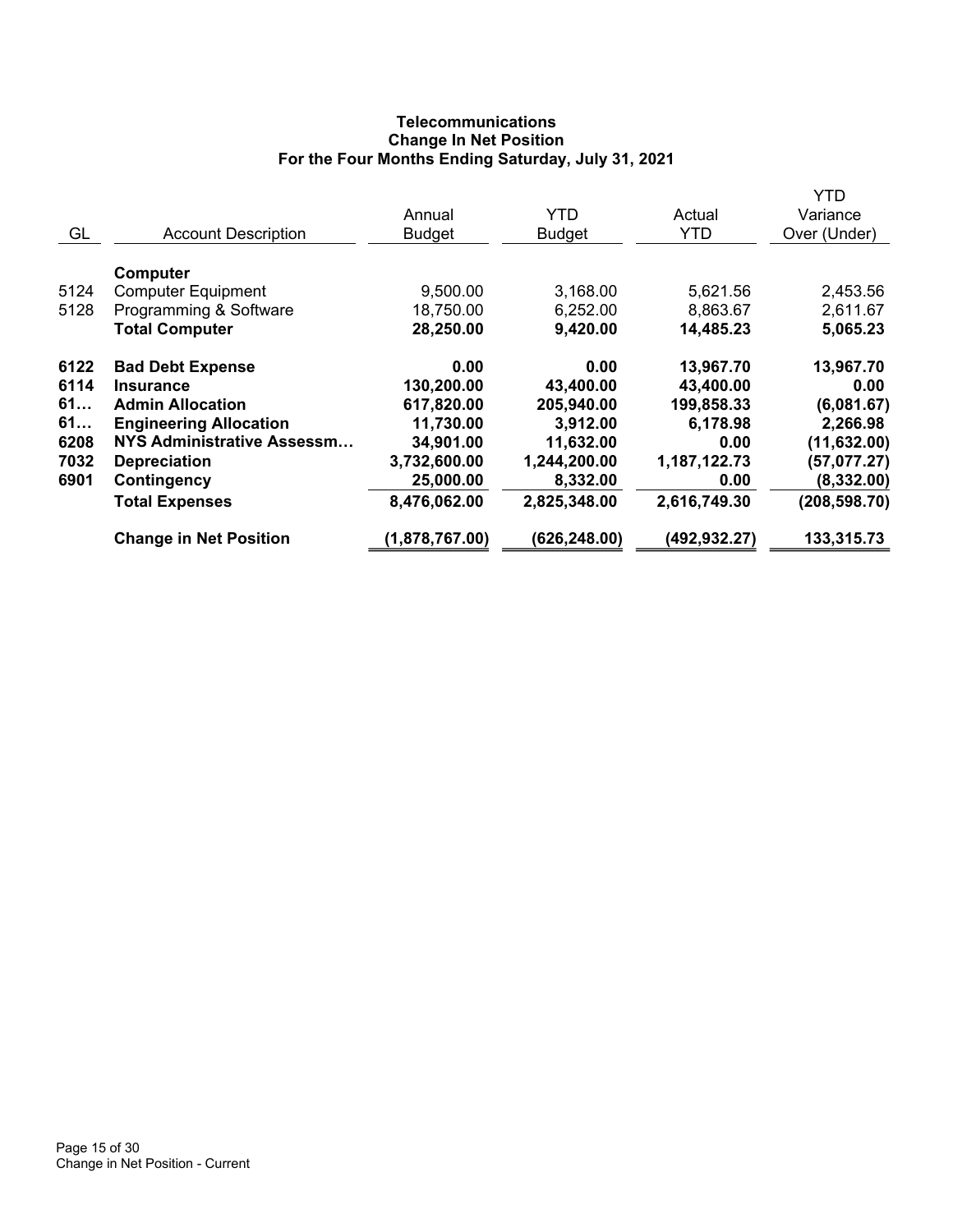#### **Water Quality Change In Net Position For the Four Months Ending Saturday, July 31, 2021**

| <b>Customer Billings</b><br>4001<br><b>Customer Billings</b><br>\$5,775,764.00<br>\$1,925,256.00<br>\$2,020,338.18<br>\$95,082.18<br>4005<br><b>Capital Billings</b><br>278,587.00<br>92,864.00<br>92,862.26<br><b>Total Customer Billings</b><br>6,054,351.00<br>2,018,120.00<br>2,113,200.44<br>95,080.44<br><b>Grant Revenue</b><br><b>Federal Grant Income</b><br>900,000.00<br>300,000.00<br>4181<br>321,637.50<br>21,637.50<br>900,000.00<br><b>Total Grant Revenue</b><br>300,000.00<br>321,637.50<br>21,637.50<br><b>Other Income</b><br>Miscellaneous<br>4164<br>7,129.00<br>2,376.00<br>2,376.32<br>0.32<br><b>Total Other Income</b><br>7,129.00<br>0.32<br>2,376.00<br>2,376.32<br><b>Interest Income</b><br>4102<br>Investment Interest Income<br>2,000.00<br>668.00<br>1,109.90<br>441.90<br>4108<br>Reserve Interest<br>42,900.00<br>14,300.00<br>8,962.69<br>(5,337.31)<br>42<br>851.35<br>Mark to Market Adjustment<br>0.00<br>0.00<br>851.35<br><b>Total Interest Income</b><br>44,900.00<br>14,968.00<br>10,923.94<br>(4,044.06)<br>7,006,380.00<br><b>Total Income</b><br>2,448,138.20<br>2,335,464.00<br>112,674.20<br><b>Salaries</b><br>50<br>105,064.00<br>35,020.00<br>44,282.27<br>9,262.27<br><b>Engineering Wages</b><br>50<br>5,721.97<br>5,721.97<br><b>MMF Wages</b><br>0.00<br>0.00<br>50<br>WQ Wages<br>1,040,560.00<br>346,852.00<br>337,835.36<br>(9,016.64)<br>50<br>Overtime Wages<br>126,312.00<br>42,104.00<br>39,806.37<br>(2, 297.63)<br>5005<br>On-Call Stipend<br>18,000.00<br>6,000.00<br>5,400.00<br>(600.00)<br><b>Total Salaries</b><br>1,289,936.00<br>429,976.00<br>3,069.97<br>433,045.97<br><b>Fringe Benefits</b><br>50<br><b>FICA Expense</b><br>84,579.00<br>28,196.00<br>31,477.92<br>3,281.92<br>50<br><b>Pension Expense</b><br>191,294.00<br>63,768.00<br>65,177.68<br>1,409.68<br>50<br>Health Insurance<br>187,066.00<br>62,356.00<br>65,072.85<br>2,716.85<br>50<br><b>Workers Comp</b><br>75,778.00<br>26,564.40<br>25,260.00<br>1,304.40<br>50<br>3,712.00<br>1,236.00<br>1,237.32<br>1.32<br><b>Disability Insurance</b><br>50<br>Post Retire Overhead<br>107,860.00<br>35,956.00<br>37,515.00<br>1,559.00<br>5054<br><b>Employee Physicals &amp; Screening</b><br>5,000.00<br>1,668.00<br>3,054.50<br>1,386.50<br><b>Total Fringe Benefits</b><br>655,289.00<br>218,440.00<br>230,099.67<br>11,659.67<br><b>Operations &amp; Maintenance</b><br>1,842.35<br><b>Safety Equipment &amp; Supplies</b><br>7,500.00<br>2,500.00<br>5403<br>(657.65)<br>5704<br><b>O&amp;M Supplies</b><br>500.00<br>168.00<br>0.00<br>(168.00)<br>5706<br>Shop Tools<br>3,901.32<br>723.15<br>11,700.00<br>(3, 178.17)<br>5770<br>Other Tool, Equip & O&M<br>500.00<br>168.00<br>0.00<br>(168.00)<br>5815<br>62,000.00<br>20,668.00<br>18,979.00<br>(1,689.00)<br>Chemicals<br>5902<br>Lab Fees<br>8,600.00<br>2,868.00<br>1,755.00<br>(1, 113.00)<br>6010<br>700.00<br>468.00<br><b>Cape Vincent Reserve</b><br>700.00<br>232.00<br>8090<br>16,668.00<br>3,735.35<br><b>Purchases for Resale</b><br>50,000.00<br>(12, 932.65)<br>Page 16 of 30 | GL | <b>Account Description</b> | Annual<br><b>Budget</b> | <b>YTD</b><br><b>Budget</b> | Actual<br><b>YTD</b> | YTD<br>Variance<br>Over (Under) |
|---------------------------------------------------------------------------------------------------------------------------------------------------------------------------------------------------------------------------------------------------------------------------------------------------------------------------------------------------------------------------------------------------------------------------------------------------------------------------------------------------------------------------------------------------------------------------------------------------------------------------------------------------------------------------------------------------------------------------------------------------------------------------------------------------------------------------------------------------------------------------------------------------------------------------------------------------------------------------------------------------------------------------------------------------------------------------------------------------------------------------------------------------------------------------------------------------------------------------------------------------------------------------------------------------------------------------------------------------------------------------------------------------------------------------------------------------------------------------------------------------------------------------------------------------------------------------------------------------------------------------------------------------------------------------------------------------------------------------------------------------------------------------------------------------------------------------------------------------------------------------------------------------------------------------------------------------------------------------------------------------------------------------------------------------------------------------------------------------------------------------------------------------------------------------------------------------------------------------------------------------------------------------------------------------------------------------------------------------------------------------------------------------------------------------------------------------------------------------------------------------------------------------------------------------------------------------------------------------------------------------------------------------------------------------------------------------------------------------------------------------------------------------------------------------------------------------------------------------------------------------------------------------------------------------------------------------------------------------------------------------------------------------------------------------------------------------------------------|----|----------------------------|-------------------------|-----------------------------|----------------------|---------------------------------|
|                                                                                                                                                                                                                                                                                                                                                                                                                                                                                                                                                                                                                                                                                                                                                                                                                                                                                                                                                                                                                                                                                                                                                                                                                                                                                                                                                                                                                                                                                                                                                                                                                                                                                                                                                                                                                                                                                                                                                                                                                                                                                                                                                                                                                                                                                                                                                                                                                                                                                                                                                                                                                                                                                                                                                                                                                                                                                                                                                                                                                                                                                             |    |                            |                         |                             |                      |                                 |
|                                                                                                                                                                                                                                                                                                                                                                                                                                                                                                                                                                                                                                                                                                                                                                                                                                                                                                                                                                                                                                                                                                                                                                                                                                                                                                                                                                                                                                                                                                                                                                                                                                                                                                                                                                                                                                                                                                                                                                                                                                                                                                                                                                                                                                                                                                                                                                                                                                                                                                                                                                                                                                                                                                                                                                                                                                                                                                                                                                                                                                                                                             |    |                            |                         |                             |                      |                                 |
|                                                                                                                                                                                                                                                                                                                                                                                                                                                                                                                                                                                                                                                                                                                                                                                                                                                                                                                                                                                                                                                                                                                                                                                                                                                                                                                                                                                                                                                                                                                                                                                                                                                                                                                                                                                                                                                                                                                                                                                                                                                                                                                                                                                                                                                                                                                                                                                                                                                                                                                                                                                                                                                                                                                                                                                                                                                                                                                                                                                                                                                                                             |    |                            |                         |                             |                      | (1.74)                          |
|                                                                                                                                                                                                                                                                                                                                                                                                                                                                                                                                                                                                                                                                                                                                                                                                                                                                                                                                                                                                                                                                                                                                                                                                                                                                                                                                                                                                                                                                                                                                                                                                                                                                                                                                                                                                                                                                                                                                                                                                                                                                                                                                                                                                                                                                                                                                                                                                                                                                                                                                                                                                                                                                                                                                                                                                                                                                                                                                                                                                                                                                                             |    |                            |                         |                             |                      |                                 |
|                                                                                                                                                                                                                                                                                                                                                                                                                                                                                                                                                                                                                                                                                                                                                                                                                                                                                                                                                                                                                                                                                                                                                                                                                                                                                                                                                                                                                                                                                                                                                                                                                                                                                                                                                                                                                                                                                                                                                                                                                                                                                                                                                                                                                                                                                                                                                                                                                                                                                                                                                                                                                                                                                                                                                                                                                                                                                                                                                                                                                                                                                             |    |                            |                         |                             |                      |                                 |
|                                                                                                                                                                                                                                                                                                                                                                                                                                                                                                                                                                                                                                                                                                                                                                                                                                                                                                                                                                                                                                                                                                                                                                                                                                                                                                                                                                                                                                                                                                                                                                                                                                                                                                                                                                                                                                                                                                                                                                                                                                                                                                                                                                                                                                                                                                                                                                                                                                                                                                                                                                                                                                                                                                                                                                                                                                                                                                                                                                                                                                                                                             |    |                            |                         |                             |                      |                                 |
|                                                                                                                                                                                                                                                                                                                                                                                                                                                                                                                                                                                                                                                                                                                                                                                                                                                                                                                                                                                                                                                                                                                                                                                                                                                                                                                                                                                                                                                                                                                                                                                                                                                                                                                                                                                                                                                                                                                                                                                                                                                                                                                                                                                                                                                                                                                                                                                                                                                                                                                                                                                                                                                                                                                                                                                                                                                                                                                                                                                                                                                                                             |    |                            |                         |                             |                      |                                 |
|                                                                                                                                                                                                                                                                                                                                                                                                                                                                                                                                                                                                                                                                                                                                                                                                                                                                                                                                                                                                                                                                                                                                                                                                                                                                                                                                                                                                                                                                                                                                                                                                                                                                                                                                                                                                                                                                                                                                                                                                                                                                                                                                                                                                                                                                                                                                                                                                                                                                                                                                                                                                                                                                                                                                                                                                                                                                                                                                                                                                                                                                                             |    |                            |                         |                             |                      |                                 |
|                                                                                                                                                                                                                                                                                                                                                                                                                                                                                                                                                                                                                                                                                                                                                                                                                                                                                                                                                                                                                                                                                                                                                                                                                                                                                                                                                                                                                                                                                                                                                                                                                                                                                                                                                                                                                                                                                                                                                                                                                                                                                                                                                                                                                                                                                                                                                                                                                                                                                                                                                                                                                                                                                                                                                                                                                                                                                                                                                                                                                                                                                             |    |                            |                         |                             |                      |                                 |
|                                                                                                                                                                                                                                                                                                                                                                                                                                                                                                                                                                                                                                                                                                                                                                                                                                                                                                                                                                                                                                                                                                                                                                                                                                                                                                                                                                                                                                                                                                                                                                                                                                                                                                                                                                                                                                                                                                                                                                                                                                                                                                                                                                                                                                                                                                                                                                                                                                                                                                                                                                                                                                                                                                                                                                                                                                                                                                                                                                                                                                                                                             |    |                            |                         |                             |                      |                                 |
|                                                                                                                                                                                                                                                                                                                                                                                                                                                                                                                                                                                                                                                                                                                                                                                                                                                                                                                                                                                                                                                                                                                                                                                                                                                                                                                                                                                                                                                                                                                                                                                                                                                                                                                                                                                                                                                                                                                                                                                                                                                                                                                                                                                                                                                                                                                                                                                                                                                                                                                                                                                                                                                                                                                                                                                                                                                                                                                                                                                                                                                                                             |    |                            |                         |                             |                      |                                 |
|                                                                                                                                                                                                                                                                                                                                                                                                                                                                                                                                                                                                                                                                                                                                                                                                                                                                                                                                                                                                                                                                                                                                                                                                                                                                                                                                                                                                                                                                                                                                                                                                                                                                                                                                                                                                                                                                                                                                                                                                                                                                                                                                                                                                                                                                                                                                                                                                                                                                                                                                                                                                                                                                                                                                                                                                                                                                                                                                                                                                                                                                                             |    |                            |                         |                             |                      |                                 |
|                                                                                                                                                                                                                                                                                                                                                                                                                                                                                                                                                                                                                                                                                                                                                                                                                                                                                                                                                                                                                                                                                                                                                                                                                                                                                                                                                                                                                                                                                                                                                                                                                                                                                                                                                                                                                                                                                                                                                                                                                                                                                                                                                                                                                                                                                                                                                                                                                                                                                                                                                                                                                                                                                                                                                                                                                                                                                                                                                                                                                                                                                             |    |                            |                         |                             |                      |                                 |
|                                                                                                                                                                                                                                                                                                                                                                                                                                                                                                                                                                                                                                                                                                                                                                                                                                                                                                                                                                                                                                                                                                                                                                                                                                                                                                                                                                                                                                                                                                                                                                                                                                                                                                                                                                                                                                                                                                                                                                                                                                                                                                                                                                                                                                                                                                                                                                                                                                                                                                                                                                                                                                                                                                                                                                                                                                                                                                                                                                                                                                                                                             |    |                            |                         |                             |                      |                                 |
|                                                                                                                                                                                                                                                                                                                                                                                                                                                                                                                                                                                                                                                                                                                                                                                                                                                                                                                                                                                                                                                                                                                                                                                                                                                                                                                                                                                                                                                                                                                                                                                                                                                                                                                                                                                                                                                                                                                                                                                                                                                                                                                                                                                                                                                                                                                                                                                                                                                                                                                                                                                                                                                                                                                                                                                                                                                                                                                                                                                                                                                                                             |    |                            |                         |                             |                      |                                 |
|                                                                                                                                                                                                                                                                                                                                                                                                                                                                                                                                                                                                                                                                                                                                                                                                                                                                                                                                                                                                                                                                                                                                                                                                                                                                                                                                                                                                                                                                                                                                                                                                                                                                                                                                                                                                                                                                                                                                                                                                                                                                                                                                                                                                                                                                                                                                                                                                                                                                                                                                                                                                                                                                                                                                                                                                                                                                                                                                                                                                                                                                                             |    |                            |                         |                             |                      |                                 |
|                                                                                                                                                                                                                                                                                                                                                                                                                                                                                                                                                                                                                                                                                                                                                                                                                                                                                                                                                                                                                                                                                                                                                                                                                                                                                                                                                                                                                                                                                                                                                                                                                                                                                                                                                                                                                                                                                                                                                                                                                                                                                                                                                                                                                                                                                                                                                                                                                                                                                                                                                                                                                                                                                                                                                                                                                                                                                                                                                                                                                                                                                             |    |                            |                         |                             |                      |                                 |
|                                                                                                                                                                                                                                                                                                                                                                                                                                                                                                                                                                                                                                                                                                                                                                                                                                                                                                                                                                                                                                                                                                                                                                                                                                                                                                                                                                                                                                                                                                                                                                                                                                                                                                                                                                                                                                                                                                                                                                                                                                                                                                                                                                                                                                                                                                                                                                                                                                                                                                                                                                                                                                                                                                                                                                                                                                                                                                                                                                                                                                                                                             |    |                            |                         |                             |                      |                                 |
|                                                                                                                                                                                                                                                                                                                                                                                                                                                                                                                                                                                                                                                                                                                                                                                                                                                                                                                                                                                                                                                                                                                                                                                                                                                                                                                                                                                                                                                                                                                                                                                                                                                                                                                                                                                                                                                                                                                                                                                                                                                                                                                                                                                                                                                                                                                                                                                                                                                                                                                                                                                                                                                                                                                                                                                                                                                                                                                                                                                                                                                                                             |    |                            |                         |                             |                      |                                 |
|                                                                                                                                                                                                                                                                                                                                                                                                                                                                                                                                                                                                                                                                                                                                                                                                                                                                                                                                                                                                                                                                                                                                                                                                                                                                                                                                                                                                                                                                                                                                                                                                                                                                                                                                                                                                                                                                                                                                                                                                                                                                                                                                                                                                                                                                                                                                                                                                                                                                                                                                                                                                                                                                                                                                                                                                                                                                                                                                                                                                                                                                                             |    |                            |                         |                             |                      |                                 |
|                                                                                                                                                                                                                                                                                                                                                                                                                                                                                                                                                                                                                                                                                                                                                                                                                                                                                                                                                                                                                                                                                                                                                                                                                                                                                                                                                                                                                                                                                                                                                                                                                                                                                                                                                                                                                                                                                                                                                                                                                                                                                                                                                                                                                                                                                                                                                                                                                                                                                                                                                                                                                                                                                                                                                                                                                                                                                                                                                                                                                                                                                             |    |                            |                         |                             |                      |                                 |
|                                                                                                                                                                                                                                                                                                                                                                                                                                                                                                                                                                                                                                                                                                                                                                                                                                                                                                                                                                                                                                                                                                                                                                                                                                                                                                                                                                                                                                                                                                                                                                                                                                                                                                                                                                                                                                                                                                                                                                                                                                                                                                                                                                                                                                                                                                                                                                                                                                                                                                                                                                                                                                                                                                                                                                                                                                                                                                                                                                                                                                                                                             |    |                            |                         |                             |                      |                                 |
|                                                                                                                                                                                                                                                                                                                                                                                                                                                                                                                                                                                                                                                                                                                                                                                                                                                                                                                                                                                                                                                                                                                                                                                                                                                                                                                                                                                                                                                                                                                                                                                                                                                                                                                                                                                                                                                                                                                                                                                                                                                                                                                                                                                                                                                                                                                                                                                                                                                                                                                                                                                                                                                                                                                                                                                                                                                                                                                                                                                                                                                                                             |    |                            |                         |                             |                      |                                 |
|                                                                                                                                                                                                                                                                                                                                                                                                                                                                                                                                                                                                                                                                                                                                                                                                                                                                                                                                                                                                                                                                                                                                                                                                                                                                                                                                                                                                                                                                                                                                                                                                                                                                                                                                                                                                                                                                                                                                                                                                                                                                                                                                                                                                                                                                                                                                                                                                                                                                                                                                                                                                                                                                                                                                                                                                                                                                                                                                                                                                                                                                                             |    |                            |                         |                             |                      |                                 |
|                                                                                                                                                                                                                                                                                                                                                                                                                                                                                                                                                                                                                                                                                                                                                                                                                                                                                                                                                                                                                                                                                                                                                                                                                                                                                                                                                                                                                                                                                                                                                                                                                                                                                                                                                                                                                                                                                                                                                                                                                                                                                                                                                                                                                                                                                                                                                                                                                                                                                                                                                                                                                                                                                                                                                                                                                                                                                                                                                                                                                                                                                             |    |                            |                         |                             |                      |                                 |
|                                                                                                                                                                                                                                                                                                                                                                                                                                                                                                                                                                                                                                                                                                                                                                                                                                                                                                                                                                                                                                                                                                                                                                                                                                                                                                                                                                                                                                                                                                                                                                                                                                                                                                                                                                                                                                                                                                                                                                                                                                                                                                                                                                                                                                                                                                                                                                                                                                                                                                                                                                                                                                                                                                                                                                                                                                                                                                                                                                                                                                                                                             |    |                            |                         |                             |                      |                                 |
|                                                                                                                                                                                                                                                                                                                                                                                                                                                                                                                                                                                                                                                                                                                                                                                                                                                                                                                                                                                                                                                                                                                                                                                                                                                                                                                                                                                                                                                                                                                                                                                                                                                                                                                                                                                                                                                                                                                                                                                                                                                                                                                                                                                                                                                                                                                                                                                                                                                                                                                                                                                                                                                                                                                                                                                                                                                                                                                                                                                                                                                                                             |    |                            |                         |                             |                      |                                 |
|                                                                                                                                                                                                                                                                                                                                                                                                                                                                                                                                                                                                                                                                                                                                                                                                                                                                                                                                                                                                                                                                                                                                                                                                                                                                                                                                                                                                                                                                                                                                                                                                                                                                                                                                                                                                                                                                                                                                                                                                                                                                                                                                                                                                                                                                                                                                                                                                                                                                                                                                                                                                                                                                                                                                                                                                                                                                                                                                                                                                                                                                                             |    |                            |                         |                             |                      |                                 |
|                                                                                                                                                                                                                                                                                                                                                                                                                                                                                                                                                                                                                                                                                                                                                                                                                                                                                                                                                                                                                                                                                                                                                                                                                                                                                                                                                                                                                                                                                                                                                                                                                                                                                                                                                                                                                                                                                                                                                                                                                                                                                                                                                                                                                                                                                                                                                                                                                                                                                                                                                                                                                                                                                                                                                                                                                                                                                                                                                                                                                                                                                             |    |                            |                         |                             |                      |                                 |
|                                                                                                                                                                                                                                                                                                                                                                                                                                                                                                                                                                                                                                                                                                                                                                                                                                                                                                                                                                                                                                                                                                                                                                                                                                                                                                                                                                                                                                                                                                                                                                                                                                                                                                                                                                                                                                                                                                                                                                                                                                                                                                                                                                                                                                                                                                                                                                                                                                                                                                                                                                                                                                                                                                                                                                                                                                                                                                                                                                                                                                                                                             |    |                            |                         |                             |                      |                                 |
|                                                                                                                                                                                                                                                                                                                                                                                                                                                                                                                                                                                                                                                                                                                                                                                                                                                                                                                                                                                                                                                                                                                                                                                                                                                                                                                                                                                                                                                                                                                                                                                                                                                                                                                                                                                                                                                                                                                                                                                                                                                                                                                                                                                                                                                                                                                                                                                                                                                                                                                                                                                                                                                                                                                                                                                                                                                                                                                                                                                                                                                                                             |    |                            |                         |                             |                      |                                 |
|                                                                                                                                                                                                                                                                                                                                                                                                                                                                                                                                                                                                                                                                                                                                                                                                                                                                                                                                                                                                                                                                                                                                                                                                                                                                                                                                                                                                                                                                                                                                                                                                                                                                                                                                                                                                                                                                                                                                                                                                                                                                                                                                                                                                                                                                                                                                                                                                                                                                                                                                                                                                                                                                                                                                                                                                                                                                                                                                                                                                                                                                                             |    |                            |                         |                             |                      |                                 |
|                                                                                                                                                                                                                                                                                                                                                                                                                                                                                                                                                                                                                                                                                                                                                                                                                                                                                                                                                                                                                                                                                                                                                                                                                                                                                                                                                                                                                                                                                                                                                                                                                                                                                                                                                                                                                                                                                                                                                                                                                                                                                                                                                                                                                                                                                                                                                                                                                                                                                                                                                                                                                                                                                                                                                                                                                                                                                                                                                                                                                                                                                             |    |                            |                         |                             |                      |                                 |
|                                                                                                                                                                                                                                                                                                                                                                                                                                                                                                                                                                                                                                                                                                                                                                                                                                                                                                                                                                                                                                                                                                                                                                                                                                                                                                                                                                                                                                                                                                                                                                                                                                                                                                                                                                                                                                                                                                                                                                                                                                                                                                                                                                                                                                                                                                                                                                                                                                                                                                                                                                                                                                                                                                                                                                                                                                                                                                                                                                                                                                                                                             |    |                            |                         |                             |                      |                                 |
|                                                                                                                                                                                                                                                                                                                                                                                                                                                                                                                                                                                                                                                                                                                                                                                                                                                                                                                                                                                                                                                                                                                                                                                                                                                                                                                                                                                                                                                                                                                                                                                                                                                                                                                                                                                                                                                                                                                                                                                                                                                                                                                                                                                                                                                                                                                                                                                                                                                                                                                                                                                                                                                                                                                                                                                                                                                                                                                                                                                                                                                                                             |    |                            |                         |                             |                      |                                 |
|                                                                                                                                                                                                                                                                                                                                                                                                                                                                                                                                                                                                                                                                                                                                                                                                                                                                                                                                                                                                                                                                                                                                                                                                                                                                                                                                                                                                                                                                                                                                                                                                                                                                                                                                                                                                                                                                                                                                                                                                                                                                                                                                                                                                                                                                                                                                                                                                                                                                                                                                                                                                                                                                                                                                                                                                                                                                                                                                                                                                                                                                                             |    |                            |                         |                             |                      |                                 |
|                                                                                                                                                                                                                                                                                                                                                                                                                                                                                                                                                                                                                                                                                                                                                                                                                                                                                                                                                                                                                                                                                                                                                                                                                                                                                                                                                                                                                                                                                                                                                                                                                                                                                                                                                                                                                                                                                                                                                                                                                                                                                                                                                                                                                                                                                                                                                                                                                                                                                                                                                                                                                                                                                                                                                                                                                                                                                                                                                                                                                                                                                             |    |                            |                         |                             |                      |                                 |
|                                                                                                                                                                                                                                                                                                                                                                                                                                                                                                                                                                                                                                                                                                                                                                                                                                                                                                                                                                                                                                                                                                                                                                                                                                                                                                                                                                                                                                                                                                                                                                                                                                                                                                                                                                                                                                                                                                                                                                                                                                                                                                                                                                                                                                                                                                                                                                                                                                                                                                                                                                                                                                                                                                                                                                                                                                                                                                                                                                                                                                                                                             |    |                            |                         |                             |                      |                                 |
|                                                                                                                                                                                                                                                                                                                                                                                                                                                                                                                                                                                                                                                                                                                                                                                                                                                                                                                                                                                                                                                                                                                                                                                                                                                                                                                                                                                                                                                                                                                                                                                                                                                                                                                                                                                                                                                                                                                                                                                                                                                                                                                                                                                                                                                                                                                                                                                                                                                                                                                                                                                                                                                                                                                                                                                                                                                                                                                                                                                                                                                                                             |    |                            |                         |                             |                      |                                 |
|                                                                                                                                                                                                                                                                                                                                                                                                                                                                                                                                                                                                                                                                                                                                                                                                                                                                                                                                                                                                                                                                                                                                                                                                                                                                                                                                                                                                                                                                                                                                                                                                                                                                                                                                                                                                                                                                                                                                                                                                                                                                                                                                                                                                                                                                                                                                                                                                                                                                                                                                                                                                                                                                                                                                                                                                                                                                                                                                                                                                                                                                                             |    |                            |                         |                             |                      |                                 |
|                                                                                                                                                                                                                                                                                                                                                                                                                                                                                                                                                                                                                                                                                                                                                                                                                                                                                                                                                                                                                                                                                                                                                                                                                                                                                                                                                                                                                                                                                                                                                                                                                                                                                                                                                                                                                                                                                                                                                                                                                                                                                                                                                                                                                                                                                                                                                                                                                                                                                                                                                                                                                                                                                                                                                                                                                                                                                                                                                                                                                                                                                             |    |                            |                         |                             |                      |                                 |

Change in Net Position - Current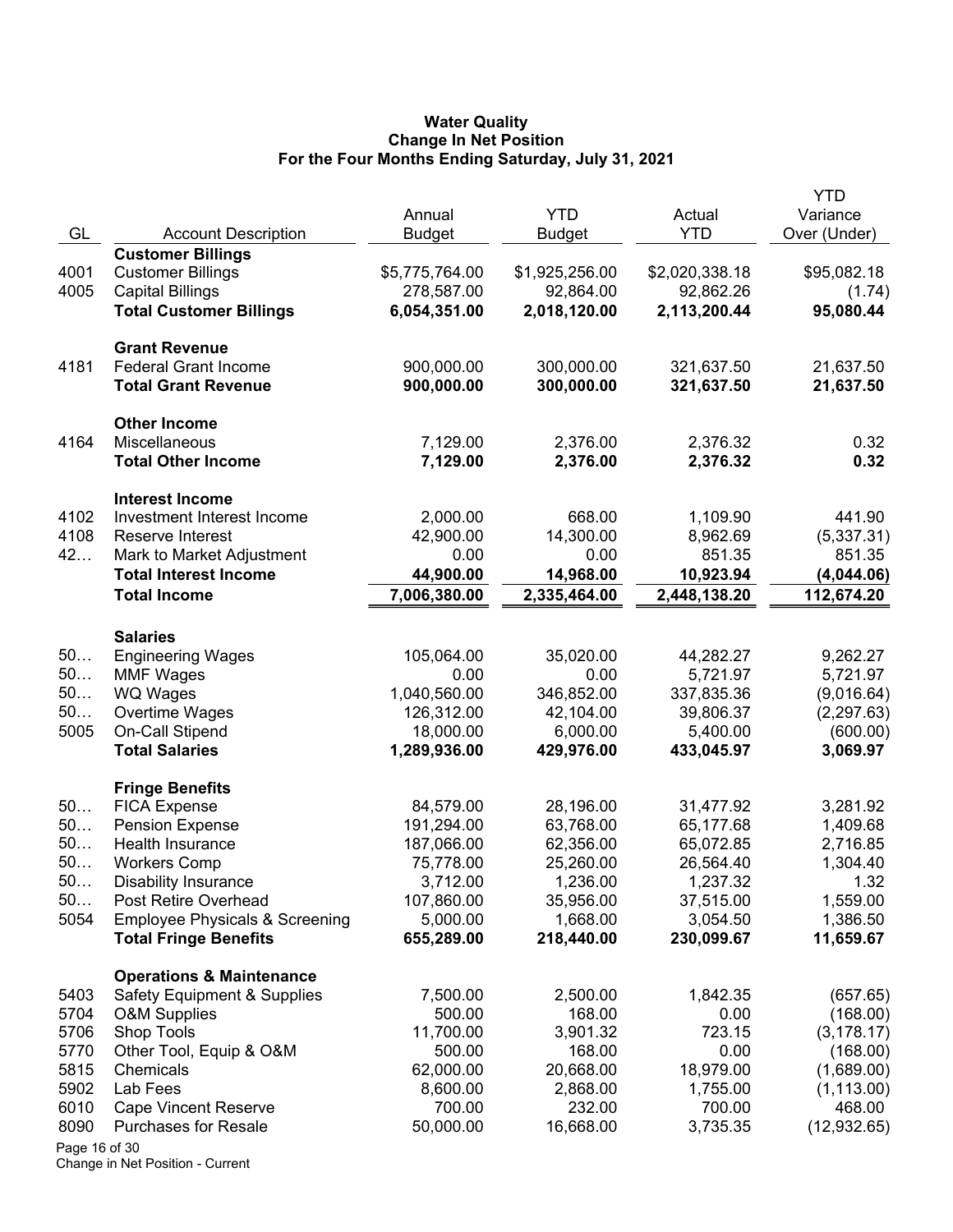## **Water Quality Change In Net Position For the Four Months Ending Saturday, July 31, 2021**

| <b>YTD</b><br>Variance<br>Annual<br>Actual<br>GL<br><b>YTD</b><br>Over (Under)<br><b>Account Description</b><br><b>Budget</b><br><b>Budget</b><br>Total O & M<br>141,500.00<br>47, 173.32<br>27,734.85<br>(19, 438.47)<br><b>Recycling Transfer Station</b><br>50<br>0.00<br>0.00<br>868.80<br>868.80<br><b>Material Reprocessing Wages</b><br>50<br>0.00<br>0.00<br>44.31<br>44.31<br><b>FICA Expense</b><br>50<br>0.00<br>0.00<br>61.98<br>61.98<br><b>Pension Expense</b><br>50<br>49.64<br><b>Workers Comp</b><br>0.00<br>0.00<br>49.64<br>50<br>Post Retire Overhead<br>0.00<br>0.00<br>144.00<br>144.00<br><b>Total Recycling Transfer Stati</b><br>0.00<br>0.00<br>1,168.73<br>1,168.73<br>6002<br>1,234,029.00<br>405,340.76<br>(6,003.24)<br><b>Sewage Treatment</b><br>411,344.00<br>6004<br><b>Water Purchases</b><br>752,520.00<br>250,844.00<br>252,894.92<br>2,050.92<br><b>Office &amp; Administrative</b><br>5053<br>100.00<br>32.00<br>0.00<br>Misc Employee Costs<br>(32.00)<br>5104<br>5,500.00<br>1,832.00<br>474.55<br><b>Office Supplies</b><br>(1,357.45)<br>5110<br>210.71<br>Postage & Shipping<br>1,000.00<br>332.00<br>(121.29)<br>5112<br>Telephone<br>10,000.00<br>3,332.00<br>2,332.83<br>(999.17)<br>5114<br><b>Cellular Services</b><br>13,900.00<br>4,632.00<br>3,759.34<br>(872.66)<br>5120<br>Dues & Subscriptions<br>1,500.00<br>500.00<br>302.00<br>(198.00)<br>5122<br>Public Info & Advertising<br>912.00<br>103.00<br>2,731.00<br>(809.00)<br>5130<br>332.00<br>18.60<br><b>Office Equipment</b><br>1,000.00<br>(313.40)<br>5202<br>Employee Mileage Reimburse<br>368.00<br>0.00<br>1,100.00<br>(368.00)<br>5204<br>832.00<br>0.00<br>Empl. Meals & Incidental<br>2,500.00<br>(832.00)<br>5206<br>Empl. Lodging<br>1,668.00<br>0.00<br>(1,668.00)<br>5,000.00<br>5270<br><b>Travel &amp; Meeting Expense</b><br>300.00<br>100.00<br>0.00<br>(100.00)<br>5370<br>2,668.00<br>Training & Development<br>8,000.00<br>3,270.00<br>602.00<br>5402<br><b>Employee Uniforms</b><br>543.44<br>(1,956.56)<br>7,500.00<br>2,500.00<br>5508<br><b>Cleaning Services</b><br>4,380.00<br>12,000.00<br>4,000.00<br>380.00<br><b>Total Office &amp; Admin</b><br>72,131.00<br>24,040.00<br>15,394.47<br>(8,645.53)<br><b>Utilities</b><br>Gas & Electric<br>5802<br>99,225.00<br>33,076.00<br>21,775.58<br>(11,300.42)<br>(11, 300.42)<br><b>Total Utilities</b><br>99,225.00<br>33,076.00<br>21,775.58<br><b>Professional Fees</b><br>5924<br>5,000.00<br>1,668.00<br>0.00<br>(1,668.00)<br>Legal<br>5926<br><b>Investment Banking Fees</b><br>1,963.00<br>656.00<br>843.49<br>187.49<br>3,866.68<br>5970<br>Consulting<br>5,800.00<br>1,933.32<br>5,800.00<br><b>Total Professional Fees</b><br>12,763.00<br>6,643.49<br>2,386.17<br>4,257.32<br><b>Repairs &amp; Maintenance</b><br><b>Building Maintenance &amp; Repair</b><br>9,332.00<br>(5,732.37)<br>5804<br>28,000.00<br>3,599.63<br>5808<br>Site Maint & Repair<br>35,500.00<br>11,832.00<br>4,022.82<br>(7,809.18)<br>5812<br>Pipeline Maintenance<br>83,000.00<br>27,669.32<br>13,536.25<br>(14, 133.07)<br><b>Total Repairs &amp; Maintenance</b><br>146,500.00<br>(27, 674.62)<br>48,833.32<br>21,158.70 |  |  | <b>YTD</b> |
|-------------------------------------------------------------------------------------------------------------------------------------------------------------------------------------------------------------------------------------------------------------------------------------------------------------------------------------------------------------------------------------------------------------------------------------------------------------------------------------------------------------------------------------------------------------------------------------------------------------------------------------------------------------------------------------------------------------------------------------------------------------------------------------------------------------------------------------------------------------------------------------------------------------------------------------------------------------------------------------------------------------------------------------------------------------------------------------------------------------------------------------------------------------------------------------------------------------------------------------------------------------------------------------------------------------------------------------------------------------------------------------------------------------------------------------------------------------------------------------------------------------------------------------------------------------------------------------------------------------------------------------------------------------------------------------------------------------------------------------------------------------------------------------------------------------------------------------------------------------------------------------------------------------------------------------------------------------------------------------------------------------------------------------------------------------------------------------------------------------------------------------------------------------------------------------------------------------------------------------------------------------------------------------------------------------------------------------------------------------------------------------------------------------------------------------------------------------------------------------------------------------------------------------------------------------------------------------------------------------------------------------------------------------------------------------------------------------------------------------------------------------------------------------------------------------------------------------------------------------------------------------------------------------------------------------------------------------------------------------------------------------------------------------------------------------------------------------------------------------------------------------------------------------------------------------------------|--|--|------------|
|                                                                                                                                                                                                                                                                                                                                                                                                                                                                                                                                                                                                                                                                                                                                                                                                                                                                                                                                                                                                                                                                                                                                                                                                                                                                                                                                                                                                                                                                                                                                                                                                                                                                                                                                                                                                                                                                                                                                                                                                                                                                                                                                                                                                                                                                                                                                                                                                                                                                                                                                                                                                                                                                                                                                                                                                                                                                                                                                                                                                                                                                                                                                                                                                 |  |  |            |
|                                                                                                                                                                                                                                                                                                                                                                                                                                                                                                                                                                                                                                                                                                                                                                                                                                                                                                                                                                                                                                                                                                                                                                                                                                                                                                                                                                                                                                                                                                                                                                                                                                                                                                                                                                                                                                                                                                                                                                                                                                                                                                                                                                                                                                                                                                                                                                                                                                                                                                                                                                                                                                                                                                                                                                                                                                                                                                                                                                                                                                                                                                                                                                                                 |  |  |            |
|                                                                                                                                                                                                                                                                                                                                                                                                                                                                                                                                                                                                                                                                                                                                                                                                                                                                                                                                                                                                                                                                                                                                                                                                                                                                                                                                                                                                                                                                                                                                                                                                                                                                                                                                                                                                                                                                                                                                                                                                                                                                                                                                                                                                                                                                                                                                                                                                                                                                                                                                                                                                                                                                                                                                                                                                                                                                                                                                                                                                                                                                                                                                                                                                 |  |  |            |
|                                                                                                                                                                                                                                                                                                                                                                                                                                                                                                                                                                                                                                                                                                                                                                                                                                                                                                                                                                                                                                                                                                                                                                                                                                                                                                                                                                                                                                                                                                                                                                                                                                                                                                                                                                                                                                                                                                                                                                                                                                                                                                                                                                                                                                                                                                                                                                                                                                                                                                                                                                                                                                                                                                                                                                                                                                                                                                                                                                                                                                                                                                                                                                                                 |  |  |            |
|                                                                                                                                                                                                                                                                                                                                                                                                                                                                                                                                                                                                                                                                                                                                                                                                                                                                                                                                                                                                                                                                                                                                                                                                                                                                                                                                                                                                                                                                                                                                                                                                                                                                                                                                                                                                                                                                                                                                                                                                                                                                                                                                                                                                                                                                                                                                                                                                                                                                                                                                                                                                                                                                                                                                                                                                                                                                                                                                                                                                                                                                                                                                                                                                 |  |  |            |
|                                                                                                                                                                                                                                                                                                                                                                                                                                                                                                                                                                                                                                                                                                                                                                                                                                                                                                                                                                                                                                                                                                                                                                                                                                                                                                                                                                                                                                                                                                                                                                                                                                                                                                                                                                                                                                                                                                                                                                                                                                                                                                                                                                                                                                                                                                                                                                                                                                                                                                                                                                                                                                                                                                                                                                                                                                                                                                                                                                                                                                                                                                                                                                                                 |  |  |            |
|                                                                                                                                                                                                                                                                                                                                                                                                                                                                                                                                                                                                                                                                                                                                                                                                                                                                                                                                                                                                                                                                                                                                                                                                                                                                                                                                                                                                                                                                                                                                                                                                                                                                                                                                                                                                                                                                                                                                                                                                                                                                                                                                                                                                                                                                                                                                                                                                                                                                                                                                                                                                                                                                                                                                                                                                                                                                                                                                                                                                                                                                                                                                                                                                 |  |  |            |
|                                                                                                                                                                                                                                                                                                                                                                                                                                                                                                                                                                                                                                                                                                                                                                                                                                                                                                                                                                                                                                                                                                                                                                                                                                                                                                                                                                                                                                                                                                                                                                                                                                                                                                                                                                                                                                                                                                                                                                                                                                                                                                                                                                                                                                                                                                                                                                                                                                                                                                                                                                                                                                                                                                                                                                                                                                                                                                                                                                                                                                                                                                                                                                                                 |  |  |            |
|                                                                                                                                                                                                                                                                                                                                                                                                                                                                                                                                                                                                                                                                                                                                                                                                                                                                                                                                                                                                                                                                                                                                                                                                                                                                                                                                                                                                                                                                                                                                                                                                                                                                                                                                                                                                                                                                                                                                                                                                                                                                                                                                                                                                                                                                                                                                                                                                                                                                                                                                                                                                                                                                                                                                                                                                                                                                                                                                                                                                                                                                                                                                                                                                 |  |  |            |
|                                                                                                                                                                                                                                                                                                                                                                                                                                                                                                                                                                                                                                                                                                                                                                                                                                                                                                                                                                                                                                                                                                                                                                                                                                                                                                                                                                                                                                                                                                                                                                                                                                                                                                                                                                                                                                                                                                                                                                                                                                                                                                                                                                                                                                                                                                                                                                                                                                                                                                                                                                                                                                                                                                                                                                                                                                                                                                                                                                                                                                                                                                                                                                                                 |  |  |            |
|                                                                                                                                                                                                                                                                                                                                                                                                                                                                                                                                                                                                                                                                                                                                                                                                                                                                                                                                                                                                                                                                                                                                                                                                                                                                                                                                                                                                                                                                                                                                                                                                                                                                                                                                                                                                                                                                                                                                                                                                                                                                                                                                                                                                                                                                                                                                                                                                                                                                                                                                                                                                                                                                                                                                                                                                                                                                                                                                                                                                                                                                                                                                                                                                 |  |  |            |
|                                                                                                                                                                                                                                                                                                                                                                                                                                                                                                                                                                                                                                                                                                                                                                                                                                                                                                                                                                                                                                                                                                                                                                                                                                                                                                                                                                                                                                                                                                                                                                                                                                                                                                                                                                                                                                                                                                                                                                                                                                                                                                                                                                                                                                                                                                                                                                                                                                                                                                                                                                                                                                                                                                                                                                                                                                                                                                                                                                                                                                                                                                                                                                                                 |  |  |            |
|                                                                                                                                                                                                                                                                                                                                                                                                                                                                                                                                                                                                                                                                                                                                                                                                                                                                                                                                                                                                                                                                                                                                                                                                                                                                                                                                                                                                                                                                                                                                                                                                                                                                                                                                                                                                                                                                                                                                                                                                                                                                                                                                                                                                                                                                                                                                                                                                                                                                                                                                                                                                                                                                                                                                                                                                                                                                                                                                                                                                                                                                                                                                                                                                 |  |  |            |
|                                                                                                                                                                                                                                                                                                                                                                                                                                                                                                                                                                                                                                                                                                                                                                                                                                                                                                                                                                                                                                                                                                                                                                                                                                                                                                                                                                                                                                                                                                                                                                                                                                                                                                                                                                                                                                                                                                                                                                                                                                                                                                                                                                                                                                                                                                                                                                                                                                                                                                                                                                                                                                                                                                                                                                                                                                                                                                                                                                                                                                                                                                                                                                                                 |  |  |            |
|                                                                                                                                                                                                                                                                                                                                                                                                                                                                                                                                                                                                                                                                                                                                                                                                                                                                                                                                                                                                                                                                                                                                                                                                                                                                                                                                                                                                                                                                                                                                                                                                                                                                                                                                                                                                                                                                                                                                                                                                                                                                                                                                                                                                                                                                                                                                                                                                                                                                                                                                                                                                                                                                                                                                                                                                                                                                                                                                                                                                                                                                                                                                                                                                 |  |  |            |
|                                                                                                                                                                                                                                                                                                                                                                                                                                                                                                                                                                                                                                                                                                                                                                                                                                                                                                                                                                                                                                                                                                                                                                                                                                                                                                                                                                                                                                                                                                                                                                                                                                                                                                                                                                                                                                                                                                                                                                                                                                                                                                                                                                                                                                                                                                                                                                                                                                                                                                                                                                                                                                                                                                                                                                                                                                                                                                                                                                                                                                                                                                                                                                                                 |  |  |            |
|                                                                                                                                                                                                                                                                                                                                                                                                                                                                                                                                                                                                                                                                                                                                                                                                                                                                                                                                                                                                                                                                                                                                                                                                                                                                                                                                                                                                                                                                                                                                                                                                                                                                                                                                                                                                                                                                                                                                                                                                                                                                                                                                                                                                                                                                                                                                                                                                                                                                                                                                                                                                                                                                                                                                                                                                                                                                                                                                                                                                                                                                                                                                                                                                 |  |  |            |
|                                                                                                                                                                                                                                                                                                                                                                                                                                                                                                                                                                                                                                                                                                                                                                                                                                                                                                                                                                                                                                                                                                                                                                                                                                                                                                                                                                                                                                                                                                                                                                                                                                                                                                                                                                                                                                                                                                                                                                                                                                                                                                                                                                                                                                                                                                                                                                                                                                                                                                                                                                                                                                                                                                                                                                                                                                                                                                                                                                                                                                                                                                                                                                                                 |  |  |            |
|                                                                                                                                                                                                                                                                                                                                                                                                                                                                                                                                                                                                                                                                                                                                                                                                                                                                                                                                                                                                                                                                                                                                                                                                                                                                                                                                                                                                                                                                                                                                                                                                                                                                                                                                                                                                                                                                                                                                                                                                                                                                                                                                                                                                                                                                                                                                                                                                                                                                                                                                                                                                                                                                                                                                                                                                                                                                                                                                                                                                                                                                                                                                                                                                 |  |  |            |
|                                                                                                                                                                                                                                                                                                                                                                                                                                                                                                                                                                                                                                                                                                                                                                                                                                                                                                                                                                                                                                                                                                                                                                                                                                                                                                                                                                                                                                                                                                                                                                                                                                                                                                                                                                                                                                                                                                                                                                                                                                                                                                                                                                                                                                                                                                                                                                                                                                                                                                                                                                                                                                                                                                                                                                                                                                                                                                                                                                                                                                                                                                                                                                                                 |  |  |            |
|                                                                                                                                                                                                                                                                                                                                                                                                                                                                                                                                                                                                                                                                                                                                                                                                                                                                                                                                                                                                                                                                                                                                                                                                                                                                                                                                                                                                                                                                                                                                                                                                                                                                                                                                                                                                                                                                                                                                                                                                                                                                                                                                                                                                                                                                                                                                                                                                                                                                                                                                                                                                                                                                                                                                                                                                                                                                                                                                                                                                                                                                                                                                                                                                 |  |  |            |
|                                                                                                                                                                                                                                                                                                                                                                                                                                                                                                                                                                                                                                                                                                                                                                                                                                                                                                                                                                                                                                                                                                                                                                                                                                                                                                                                                                                                                                                                                                                                                                                                                                                                                                                                                                                                                                                                                                                                                                                                                                                                                                                                                                                                                                                                                                                                                                                                                                                                                                                                                                                                                                                                                                                                                                                                                                                                                                                                                                                                                                                                                                                                                                                                 |  |  |            |
|                                                                                                                                                                                                                                                                                                                                                                                                                                                                                                                                                                                                                                                                                                                                                                                                                                                                                                                                                                                                                                                                                                                                                                                                                                                                                                                                                                                                                                                                                                                                                                                                                                                                                                                                                                                                                                                                                                                                                                                                                                                                                                                                                                                                                                                                                                                                                                                                                                                                                                                                                                                                                                                                                                                                                                                                                                                                                                                                                                                                                                                                                                                                                                                                 |  |  |            |
|                                                                                                                                                                                                                                                                                                                                                                                                                                                                                                                                                                                                                                                                                                                                                                                                                                                                                                                                                                                                                                                                                                                                                                                                                                                                                                                                                                                                                                                                                                                                                                                                                                                                                                                                                                                                                                                                                                                                                                                                                                                                                                                                                                                                                                                                                                                                                                                                                                                                                                                                                                                                                                                                                                                                                                                                                                                                                                                                                                                                                                                                                                                                                                                                 |  |  |            |
|                                                                                                                                                                                                                                                                                                                                                                                                                                                                                                                                                                                                                                                                                                                                                                                                                                                                                                                                                                                                                                                                                                                                                                                                                                                                                                                                                                                                                                                                                                                                                                                                                                                                                                                                                                                                                                                                                                                                                                                                                                                                                                                                                                                                                                                                                                                                                                                                                                                                                                                                                                                                                                                                                                                                                                                                                                                                                                                                                                                                                                                                                                                                                                                                 |  |  |            |
|                                                                                                                                                                                                                                                                                                                                                                                                                                                                                                                                                                                                                                                                                                                                                                                                                                                                                                                                                                                                                                                                                                                                                                                                                                                                                                                                                                                                                                                                                                                                                                                                                                                                                                                                                                                                                                                                                                                                                                                                                                                                                                                                                                                                                                                                                                                                                                                                                                                                                                                                                                                                                                                                                                                                                                                                                                                                                                                                                                                                                                                                                                                                                                                                 |  |  |            |
|                                                                                                                                                                                                                                                                                                                                                                                                                                                                                                                                                                                                                                                                                                                                                                                                                                                                                                                                                                                                                                                                                                                                                                                                                                                                                                                                                                                                                                                                                                                                                                                                                                                                                                                                                                                                                                                                                                                                                                                                                                                                                                                                                                                                                                                                                                                                                                                                                                                                                                                                                                                                                                                                                                                                                                                                                                                                                                                                                                                                                                                                                                                                                                                                 |  |  |            |
|                                                                                                                                                                                                                                                                                                                                                                                                                                                                                                                                                                                                                                                                                                                                                                                                                                                                                                                                                                                                                                                                                                                                                                                                                                                                                                                                                                                                                                                                                                                                                                                                                                                                                                                                                                                                                                                                                                                                                                                                                                                                                                                                                                                                                                                                                                                                                                                                                                                                                                                                                                                                                                                                                                                                                                                                                                                                                                                                                                                                                                                                                                                                                                                                 |  |  |            |
|                                                                                                                                                                                                                                                                                                                                                                                                                                                                                                                                                                                                                                                                                                                                                                                                                                                                                                                                                                                                                                                                                                                                                                                                                                                                                                                                                                                                                                                                                                                                                                                                                                                                                                                                                                                                                                                                                                                                                                                                                                                                                                                                                                                                                                                                                                                                                                                                                                                                                                                                                                                                                                                                                                                                                                                                                                                                                                                                                                                                                                                                                                                                                                                                 |  |  |            |
|                                                                                                                                                                                                                                                                                                                                                                                                                                                                                                                                                                                                                                                                                                                                                                                                                                                                                                                                                                                                                                                                                                                                                                                                                                                                                                                                                                                                                                                                                                                                                                                                                                                                                                                                                                                                                                                                                                                                                                                                                                                                                                                                                                                                                                                                                                                                                                                                                                                                                                                                                                                                                                                                                                                                                                                                                                                                                                                                                                                                                                                                                                                                                                                                 |  |  |            |
|                                                                                                                                                                                                                                                                                                                                                                                                                                                                                                                                                                                                                                                                                                                                                                                                                                                                                                                                                                                                                                                                                                                                                                                                                                                                                                                                                                                                                                                                                                                                                                                                                                                                                                                                                                                                                                                                                                                                                                                                                                                                                                                                                                                                                                                                                                                                                                                                                                                                                                                                                                                                                                                                                                                                                                                                                                                                                                                                                                                                                                                                                                                                                                                                 |  |  |            |
|                                                                                                                                                                                                                                                                                                                                                                                                                                                                                                                                                                                                                                                                                                                                                                                                                                                                                                                                                                                                                                                                                                                                                                                                                                                                                                                                                                                                                                                                                                                                                                                                                                                                                                                                                                                                                                                                                                                                                                                                                                                                                                                                                                                                                                                                                                                                                                                                                                                                                                                                                                                                                                                                                                                                                                                                                                                                                                                                                                                                                                                                                                                                                                                                 |  |  |            |
|                                                                                                                                                                                                                                                                                                                                                                                                                                                                                                                                                                                                                                                                                                                                                                                                                                                                                                                                                                                                                                                                                                                                                                                                                                                                                                                                                                                                                                                                                                                                                                                                                                                                                                                                                                                                                                                                                                                                                                                                                                                                                                                                                                                                                                                                                                                                                                                                                                                                                                                                                                                                                                                                                                                                                                                                                                                                                                                                                                                                                                                                                                                                                                                                 |  |  |            |
|                                                                                                                                                                                                                                                                                                                                                                                                                                                                                                                                                                                                                                                                                                                                                                                                                                                                                                                                                                                                                                                                                                                                                                                                                                                                                                                                                                                                                                                                                                                                                                                                                                                                                                                                                                                                                                                                                                                                                                                                                                                                                                                                                                                                                                                                                                                                                                                                                                                                                                                                                                                                                                                                                                                                                                                                                                                                                                                                                                                                                                                                                                                                                                                                 |  |  |            |
|                                                                                                                                                                                                                                                                                                                                                                                                                                                                                                                                                                                                                                                                                                                                                                                                                                                                                                                                                                                                                                                                                                                                                                                                                                                                                                                                                                                                                                                                                                                                                                                                                                                                                                                                                                                                                                                                                                                                                                                                                                                                                                                                                                                                                                                                                                                                                                                                                                                                                                                                                                                                                                                                                                                                                                                                                                                                                                                                                                                                                                                                                                                                                                                                 |  |  |            |
|                                                                                                                                                                                                                                                                                                                                                                                                                                                                                                                                                                                                                                                                                                                                                                                                                                                                                                                                                                                                                                                                                                                                                                                                                                                                                                                                                                                                                                                                                                                                                                                                                                                                                                                                                                                                                                                                                                                                                                                                                                                                                                                                                                                                                                                                                                                                                                                                                                                                                                                                                                                                                                                                                                                                                                                                                                                                                                                                                                                                                                                                                                                                                                                                 |  |  |            |
|                                                                                                                                                                                                                                                                                                                                                                                                                                                                                                                                                                                                                                                                                                                                                                                                                                                                                                                                                                                                                                                                                                                                                                                                                                                                                                                                                                                                                                                                                                                                                                                                                                                                                                                                                                                                                                                                                                                                                                                                                                                                                                                                                                                                                                                                                                                                                                                                                                                                                                                                                                                                                                                                                                                                                                                                                                                                                                                                                                                                                                                                                                                                                                                                 |  |  |            |
|                                                                                                                                                                                                                                                                                                                                                                                                                                                                                                                                                                                                                                                                                                                                                                                                                                                                                                                                                                                                                                                                                                                                                                                                                                                                                                                                                                                                                                                                                                                                                                                                                                                                                                                                                                                                                                                                                                                                                                                                                                                                                                                                                                                                                                                                                                                                                                                                                                                                                                                                                                                                                                                                                                                                                                                                                                                                                                                                                                                                                                                                                                                                                                                                 |  |  |            |
|                                                                                                                                                                                                                                                                                                                                                                                                                                                                                                                                                                                                                                                                                                                                                                                                                                                                                                                                                                                                                                                                                                                                                                                                                                                                                                                                                                                                                                                                                                                                                                                                                                                                                                                                                                                                                                                                                                                                                                                                                                                                                                                                                                                                                                                                                                                                                                                                                                                                                                                                                                                                                                                                                                                                                                                                                                                                                                                                                                                                                                                                                                                                                                                                 |  |  |            |
|                                                                                                                                                                                                                                                                                                                                                                                                                                                                                                                                                                                                                                                                                                                                                                                                                                                                                                                                                                                                                                                                                                                                                                                                                                                                                                                                                                                                                                                                                                                                                                                                                                                                                                                                                                                                                                                                                                                                                                                                                                                                                                                                                                                                                                                                                                                                                                                                                                                                                                                                                                                                                                                                                                                                                                                                                                                                                                                                                                                                                                                                                                                                                                                                 |  |  |            |
|                                                                                                                                                                                                                                                                                                                                                                                                                                                                                                                                                                                                                                                                                                                                                                                                                                                                                                                                                                                                                                                                                                                                                                                                                                                                                                                                                                                                                                                                                                                                                                                                                                                                                                                                                                                                                                                                                                                                                                                                                                                                                                                                                                                                                                                                                                                                                                                                                                                                                                                                                                                                                                                                                                                                                                                                                                                                                                                                                                                                                                                                                                                                                                                                 |  |  |            |
|                                                                                                                                                                                                                                                                                                                                                                                                                                                                                                                                                                                                                                                                                                                                                                                                                                                                                                                                                                                                                                                                                                                                                                                                                                                                                                                                                                                                                                                                                                                                                                                                                                                                                                                                                                                                                                                                                                                                                                                                                                                                                                                                                                                                                                                                                                                                                                                                                                                                                                                                                                                                                                                                                                                                                                                                                                                                                                                                                                                                                                                                                                                                                                                                 |  |  |            |
|                                                                                                                                                                                                                                                                                                                                                                                                                                                                                                                                                                                                                                                                                                                                                                                                                                                                                                                                                                                                                                                                                                                                                                                                                                                                                                                                                                                                                                                                                                                                                                                                                                                                                                                                                                                                                                                                                                                                                                                                                                                                                                                                                                                                                                                                                                                                                                                                                                                                                                                                                                                                                                                                                                                                                                                                                                                                                                                                                                                                                                                                                                                                                                                                 |  |  |            |
|                                                                                                                                                                                                                                                                                                                                                                                                                                                                                                                                                                                                                                                                                                                                                                                                                                                                                                                                                                                                                                                                                                                                                                                                                                                                                                                                                                                                                                                                                                                                                                                                                                                                                                                                                                                                                                                                                                                                                                                                                                                                                                                                                                                                                                                                                                                                                                                                                                                                                                                                                                                                                                                                                                                                                                                                                                                                                                                                                                                                                                                                                                                                                                                                 |  |  |            |
|                                                                                                                                                                                                                                                                                                                                                                                                                                                                                                                                                                                                                                                                                                                                                                                                                                                                                                                                                                                                                                                                                                                                                                                                                                                                                                                                                                                                                                                                                                                                                                                                                                                                                                                                                                                                                                                                                                                                                                                                                                                                                                                                                                                                                                                                                                                                                                                                                                                                                                                                                                                                                                                                                                                                                                                                                                                                                                                                                                                                                                                                                                                                                                                                 |  |  |            |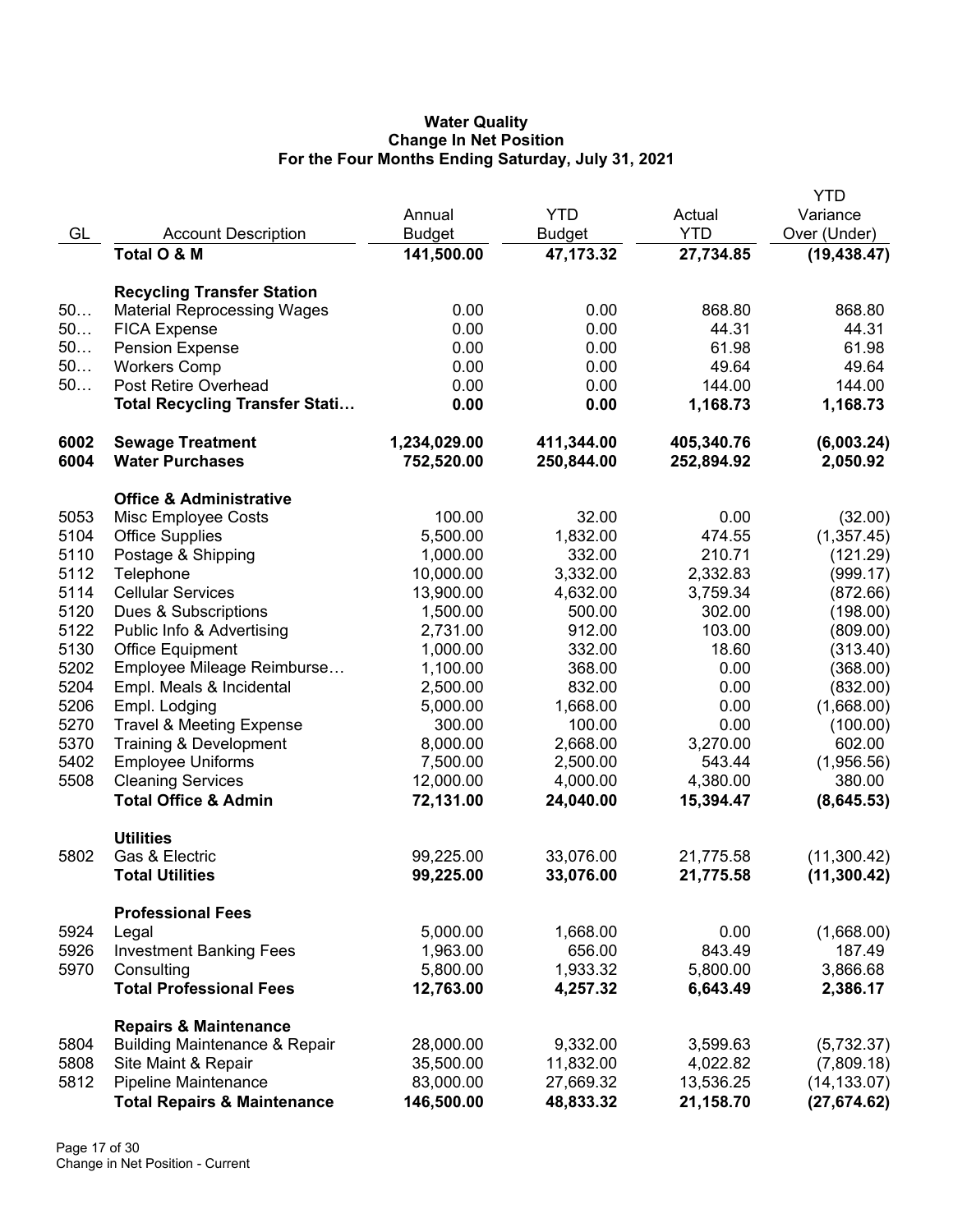### **Water Quality Change In Net Position For the Four Months Ending Saturday, July 31, 2021**

|      |                                   |               |              |              | YTD           |
|------|-----------------------------------|---------------|--------------|--------------|---------------|
|      |                                   | Annual        | <b>YTD</b>   | Actual       | Variance      |
| GL   | <b>Account Description</b>        | <b>Budget</b> | Budget       | <b>YTD</b>   | Over (Under)  |
|      | <b>Automobile</b>                 |               |              |              |               |
| 5601 | Auto/Light Truck Rep. & Maint.    | 19,000.00     | 6,332.00     | 4,518.24     | (1,813.76)    |
| 5602 | <b>Auto/Light Truck Fuel</b>      | 50,000.00     | 16,668.00    | 16,443.41    | (224.59)      |
| 5603 | Auto/Light Truck Rental/Lease     | 132,200.00    | 44,068.00    | 39,333.34    | (4,734.66)    |
| 5605 | Vehicle Ins                       | 27,900.00     | 9,300.00     | 9,300.00     | 0.00          |
|      | <b>Total Automobile</b>           | 229,100.00    | 76,368.00    | 69,594.99    | (6,773.01)    |
|      | Computer                          |               |              |              |               |
| 5124 | <b>Computer Equipment</b>         | 12,500.00     | 4,168.00     | 134.56       | (4,033.44)    |
| 5128 | Programming & Software            | 7,602.00      | 2,536.00     | 2,910.00     | 374.00        |
|      | <b>Total Computer</b>             | 20,102.00     | 6,704.00     | 3,044.56     | (3,659.44)    |
| 6114 | <b>Insurance</b>                  | 86,600.00     | 28,868.00    | 28,866.68    | (1.32)        |
| 61   | <b>Admin Allocation</b>           | 500,817.00    | 166,940.00   | 162,276.87   | (4,663.13)    |
| 61   | <b>Engineering Allocation</b>     | 33,536.00     | 11,176.00    | 10,657.99    | (518.01)      |
| 6208 | <b>NYS Administrative Assessm</b> | 31,828.00     | 10,612.00    | 0.00         | (10, 612.00)  |
| 7032 | <b>Depreciation</b>               | 801,700.00    | 267,236.00   | 253,972.95   | (13, 263.05)  |
| 7002 | <b>Amortization</b>               | 24,400.00     | 8,132.00     | 8,122.26     | (9.74)        |
| 6202 | <b>Interest Expense</b>           | 56,806.00     | 18,936.00    | 3,007.88     | (15,928.12)   |
|      | <b>Total Expenses</b>             | 6,188,782.00  | 2,062,955.96 | 1,954,801.32 | (108, 154.64) |
|      | <b>Change in Net Position</b>     | 817,598.00    | 272,508.04   | 493,336.88   | 220,828.84    |
|      |                                   |               |              |              |               |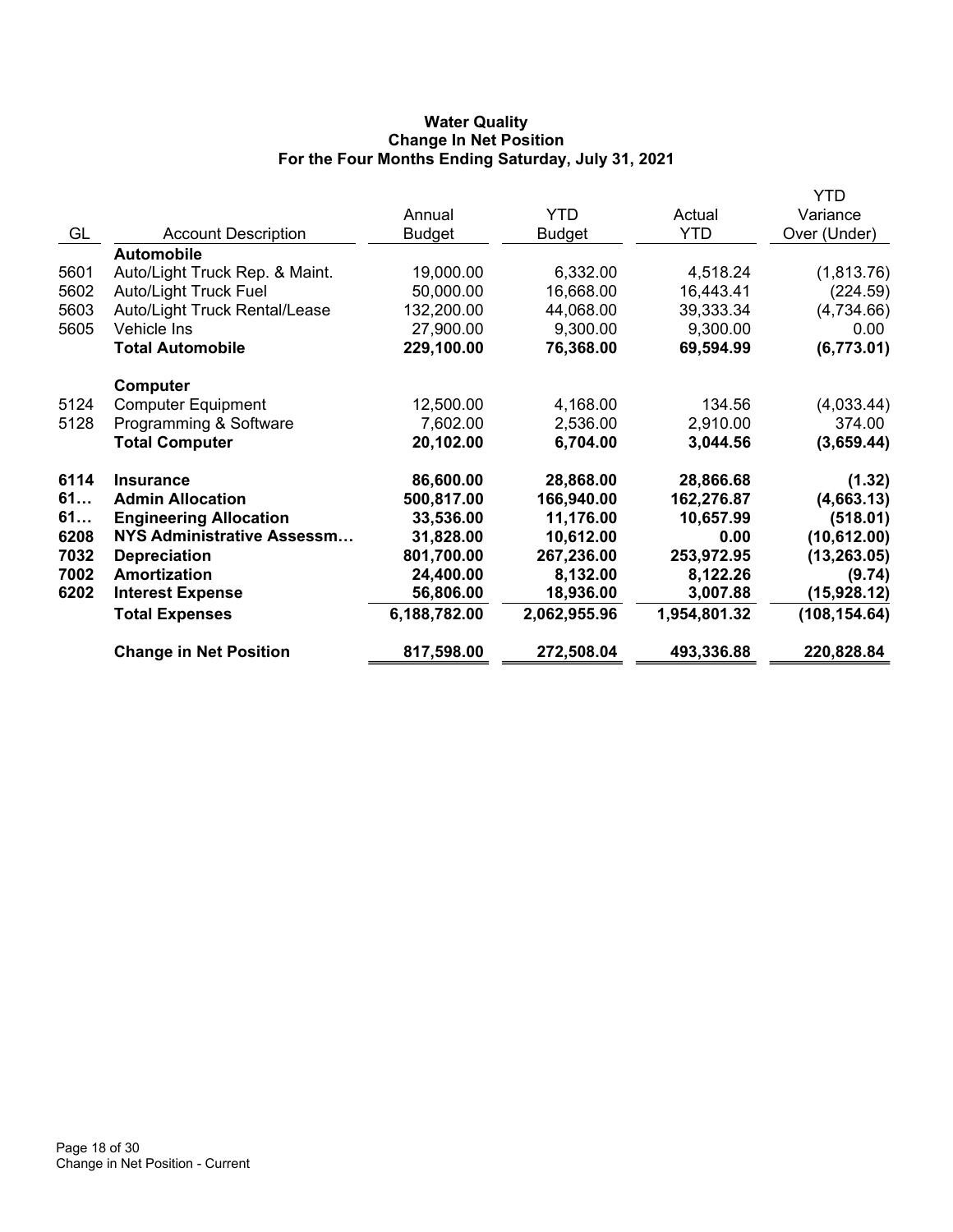#### **Army Sewer Change In Net Position For the Four Months Ending Saturday, July 31, 2021**

| 6002<br>Page 19 of 30 | <b>Sewage Treatment</b>                                                 | 1,234,029.00   | 411,344.00    | 405,340.76   | (6,003.24)    |
|-----------------------|-------------------------------------------------------------------------|----------------|---------------|--------------|---------------|
|                       | <b>Total Recycling Transfer Stati</b>                                   | 0.00           | 0.00          | 584.36       | 584.36        |
| 50                    | Post Retire Overhead                                                    | 0.00           | 0.00          | 72.00        | 72.00         |
| 50                    | <b>Workers Comp</b>                                                     | 0.00           | 0.00          | 24.82        | 24.82         |
| 50                    | <b>Pension Expense</b>                                                  | 0.00           | 0.00          | 30.99        | 30.99         |
| 50                    | <b>FICA Expense</b>                                                     | 0.00           | 0.00          | 22.15        | 22.15         |
| 50                    | <b>Recycling Transfer Station</b><br><b>Material Reprocessing Wages</b> | 0.00           | 0.00          | 434.40       | 434.40        |
|                       |                                                                         |                |               |              |               |
|                       | Total O & M                                                             | 77,500.00      | 25,832.00     | 21,108.00    | (4,724.00)    |
| 5815                  | Chemicals                                                               | 60,000.00      | 20,000.00     | 18,542.50    | (1,457.50)    |
| 5706                  | Shop Tools                                                              | 10,000.00      | 3,332.00      | 723.15       | (2,608.85)    |
| 5403                  | Safety Equipment & Supplies                                             | 7,500.00       | 2,500.00      | 1,842.35     | (657.65)      |
|                       | <b>Operations &amp; Maintenance</b>                                     |                |               |              |               |
|                       | <b>Total Fringe Benefits</b>                                            | 222,920.00     | 74,304.00     | 84,313.00    | 10,009.00     |
| 5054                  | <b>Employee Physicals &amp; Screening</b>                               | 2,750.00       | 916.00        | 1,639.50     | 723.50        |
| 50                    | Post Retire Overhead                                                    | 36,292.00      | 12,096.00     | 13,389.00    | 1,293.00      |
| 50                    | <b>Disability Insurance</b>                                             | 1,249.00       | 416.00        | 416.32       | 0.32          |
| 50                    | <b>Workers Comp</b>                                                     | 25,264.00      | 8,420.00      | 10,858.52    | 2,438.52      |
| 50                    | Health Insurance                                                        | 63,471.00      | 21,156.00     | 23,778.65    | 2,622.65      |
| 50                    | <b>Pension Expense</b>                                                  | 65,048.00      | 21,684.00     | 23,025.26    | 1,341.26      |
| 50                    | <b>FICA Expense</b>                                                     | 28,846.00      | 9,616.00      | 11,205.75    | 1,589.75      |
|                       | <b>Fringe Benefits</b>                                                  |                |               |              |               |
|                       | <b>Total Salaries</b>                                                   | 438,880.00     | 146,292.00    | 152,244.41   | 5,952.41      |
| 5005                  | On-Call Stipend                                                         | 3,840.00       | 1,280.00      | 1,080.00     | (200.00)      |
| 50                    | Overtime Wages                                                          | 26,392.00      | 8,796.00      | 7,752.64     | (1,043.36)    |
| 50                    | WQ Wages                                                                | 369,119.00     | 123,040.00    | 123,101.29   | 61.29         |
| 50                    | <b>MMF Wages</b>                                                        | 0.00           | 0.00          | 2,852.04     | 2,852.04      |
| 50                    | <b>Engineering Wages</b>                                                | 39,529.00      | 13,176.00     | 17,458.44    | 4,282.44      |
|                       | <b>Salaries</b>                                                         |                |               |              |               |
|                       |                                                                         |                |               |              |               |
|                       | <b>Total Income</b>                                                     | 2,814,113.00   | 938,040.00    | 920,403.16   | (17, 636.84)  |
|                       | <b>Total Interest Income</b>                                            | 27,800.00      | 9,268.00      | 6,350.26     | (2,917.74)    |
| 42                    | Mark to Market Adjustment                                               | 0.00           | 0.00          | 550.87       | 550.87        |
| 4108                  | Reserve Interest                                                        | 27,800.00      | 9,268.00      | 5,799.39     | (3,468.61)    |
|                       | <b>Interest Income</b>                                                  |                |               |              |               |
|                       | <b>Total Other Income</b>                                               | 7,129.00       | 2,376.00      | 2,376.32     | 0.32          |
| 4164                  | Miscellaneous                                                           | 7,129.00       | 2,376.00      | 2,376.32     | 0.32          |
|                       | <b>Other Income</b>                                                     |                |               |              |               |
|                       |                                                                         |                |               |              |               |
|                       | <b>Total Customer Billings</b>                                          | 2,779,184.00   | 926,396.00    | 911,676.58   | (14, 719.42)  |
| 4001                  | <b>Customer Billings</b>                                                | \$2,779,184.00 | \$926,396.00  | \$911,676.58 | (\$14,719.42) |
|                       | <b>Customer Billings</b>                                                |                |               |              |               |
| GL                    | <b>Account Description</b>                                              | <b>Budget</b>  | <b>Budget</b> | <b>YTD</b>   | Over (Under)  |
|                       |                                                                         | Annual         | <b>YTD</b>    | Actual       | Variance      |
|                       |                                                                         |                |               |              | <b>YTD</b>    |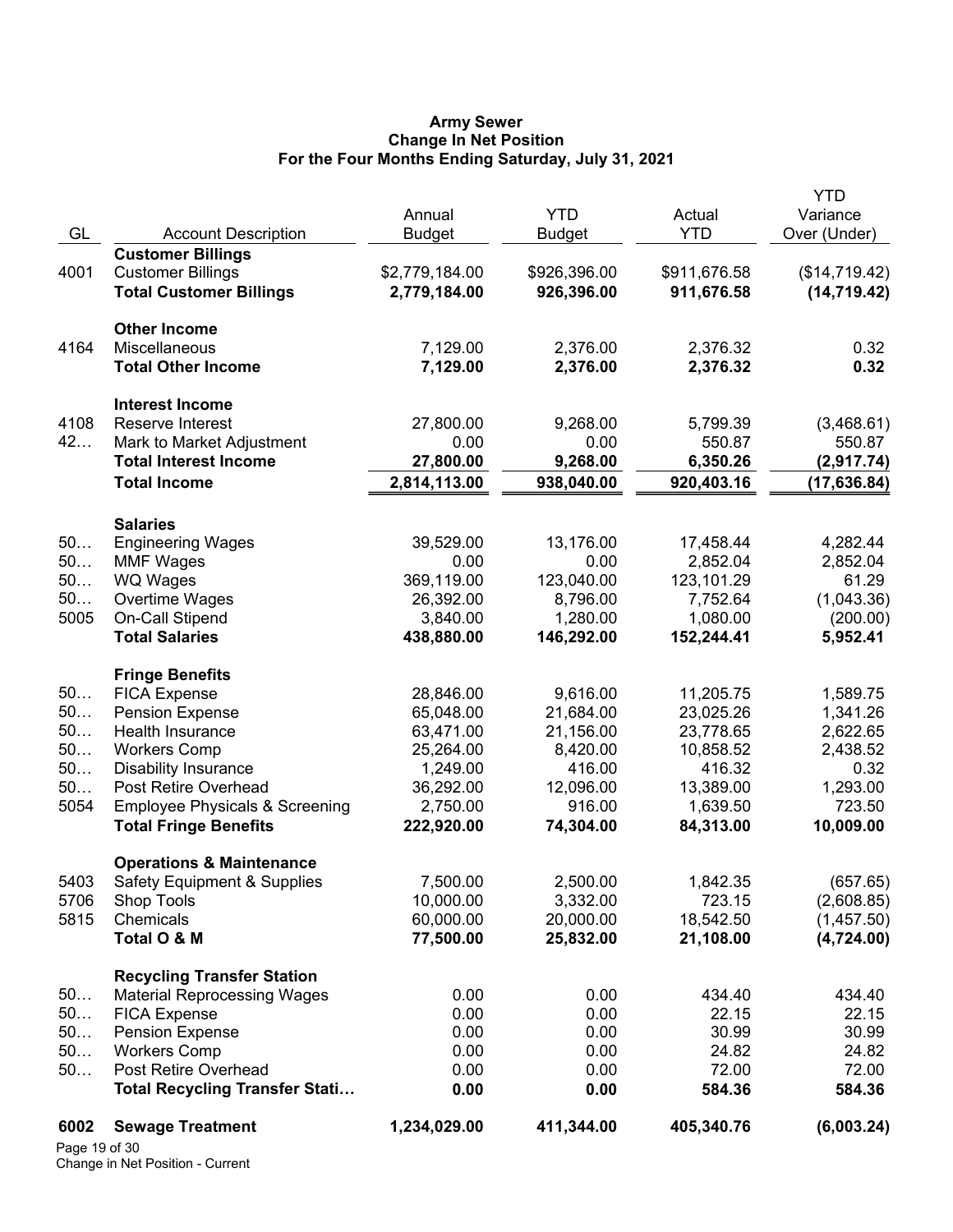### **Army Sewer Change In Net Position For the Four Months Ending Saturday, July 31, 2021**

|      |                                          |               |               |            | <b>YTD</b>   |
|------|------------------------------------------|---------------|---------------|------------|--------------|
|      |                                          | Annual        | <b>YTD</b>    | Actual     | Variance     |
| GL   | <b>Account Description</b>               | <b>Budget</b> | <b>Budget</b> | <b>YTD</b> | Over (Under) |
| 6004 | <b>Water Purchases</b>                   | 3,200.00      | 1,068.00      | 718.00     | (350.00)     |
|      | <b>Office &amp; Administrative</b>       |               |               |            |              |
| 5053 | Misc Employee Costs                      | 100.00        | 32.00         | 0.00       | (32.00)      |
| 5104 | <b>Office Supplies</b>                   | 5,500.00      | 1,832.00      | 474.55     | (1,357.45)   |
| 5110 | Postage & Shipping                       | 1,000.00      | 332.00        | 210.71     | (121.29)     |
| 5112 | Telephone                                | 10,000.00     | 3,332.00      | 2,332.83   | (999.17)     |
| 5114 | <b>Cellular Services</b>                 | 13,900.00     | 4,632.00      | 3,759.34   | (872.66)     |
| 5120 | Dues & Subscriptions                     | 1,500.00      | 500.00        | 302.00     | (198.00)     |
| 5122 | Public Info & Advertising                | 1,500.00      | 500.00        | 103.00     | (397.00)     |
| 5130 | <b>Office Equipment</b>                  | 1,000.00      | 332.00        | 18.60      | (313.40)     |
| 5202 | Employee Mileage Reimburse               | 500.00        | 168.00        | 0.00       | (168.00)     |
| 5204 | Empl. Meals & Incidental                 | 2,500.00      | 832.00        | 0.00       | (832.00)     |
| 5206 | Empl. Lodging                            | 5,000.00      | 1,668.00      | 0.00       | (1,668.00)   |
| 5370 | Training & Development                   | 8,000.00      | 2,668.00      | 3,270.00   | 602.00       |
| 5402 | <b>Employee Uniforms</b>                 | 7,500.00      | 2,500.00      | 543.44     | (1,956.56)   |
| 5508 | <b>Cleaning Services</b>                 | 12,000.00     | 4,000.00      | 4,380.00   | 380.00       |
|      | <b>Total Office &amp; Admin</b>          | 70,000.00     | 23,328.00     | 15,394.47  | (7,933.53)   |
|      |                                          |               |               |            |              |
|      | <b>Utilities</b>                         |               |               |            |              |
| 5802 | Gas & Electric                           | 54,980.00     | 18,328.00     | 10,024.07  | (8,303.93)   |
|      | <b>Total Utilities</b>                   | 54,980.00     | 18,328.00     | 10,024.07  | (8,303.93)   |
|      | <b>Professional Fees</b>                 |               |               |            |              |
| 5924 | Legal                                    | 3,000.00      | 1,000.00      | 0.00       | (1,000.00)   |
| 5926 | <b>Investment Banking Fees</b>           | 1,197.00      | 400.00        | 548.27     | 148.27       |
|      | <b>Total Professional Fees</b>           | 4,197.00      | 1,400.00      | 548.27     | (851.73)     |
|      | <b>Repairs &amp; Maintenance</b>         |               |               |            |              |
| 5804 | <b>Building Maintenance &amp; Repair</b> | 15,000.00     | 5,000.00      | 2,062.23   | (2,937.77)   |
| 5808 | Site Maint & Repair                      | 25,000.00     | 8,332.00      | 3,839.14   | (4,492.86)   |
| 5812 | <b>Pipeline Maintenance</b>              | 45,000.00     | 15,000.00     | 9,129.16   | (5,870.84)   |
|      | <b>Total Repairs &amp; Maintenance</b>   | 85,000.00     | 28,332.00     | 15,030.53  | (13, 301.47) |
|      | <b>Automobile</b>                        |               |               |            |              |
| 5601 | Auto/Light Truck Rep. & Maint.           | 19,000.00     | 6,332.00      | 4,518.24   | (1,813.76)   |
| 5602 | <b>Auto/Light Truck Fuel</b>             | 50,000.00     | 16,668.00     | 16,443.41  | (224.59)     |
| 5603 | Auto/Light Truck Rental/Lease            | 132,200.00    | 44,068.00     | 39,333.34  | (4,734.66)   |
| 5605 | Vehicle Ins                              | 27,900.00     | 9,300.00      | 9,300.00   | 0.00         |
|      | <b>Total Automobile</b>                  | 229,100.00    | 76,368.00     | 69,594.99  | (6,773.01)   |
|      | Computer                                 |               |               |            |              |
| 5124 | <b>Computer Equipment</b>                | 12,500.00     | 4,168.00      | 134.56     | (4,033.44)   |
| 5128 | Programming & Software                   | 7,602.00      | 2,536.00      | 2,910.00   | 374.00       |
|      | <b>Total Computer</b>                    | 20,102.00     | 6,704.00      | 3,044.56   | (3,659.44)   |
| 6114 | <b>Insurance</b>                         | 34,100.00     | 11,368.00     | 11,366.68  | (1.32)       |
|      |                                          |               |               |            |              |

Page 20 of 30 Change in Net Position - Current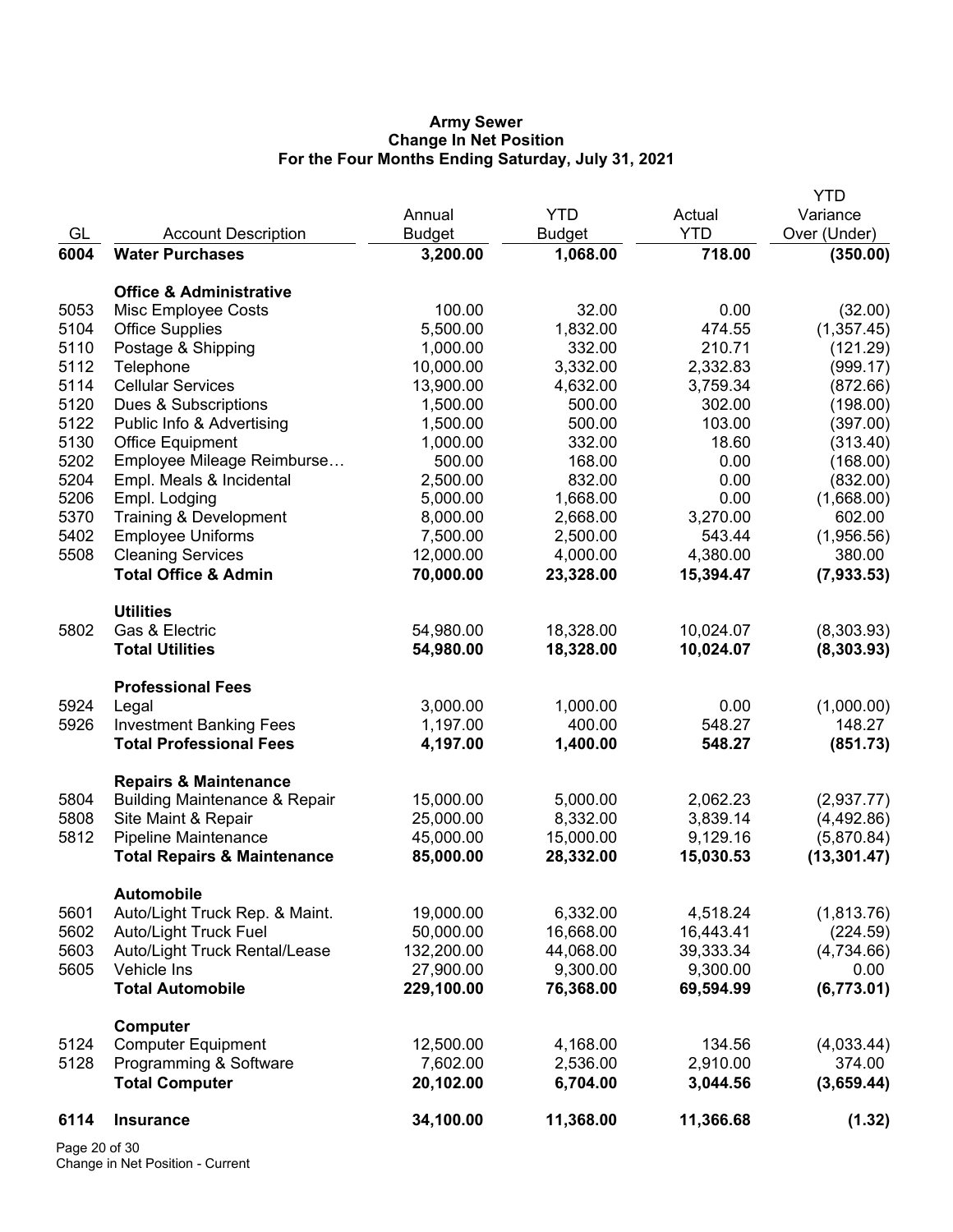#### **Army Sewer Change In Net Position For the Four Months Ending Saturday, July 31, 2021**

|      |                                   |               |               |             | <b>YTD</b>   |
|------|-----------------------------------|---------------|---------------|-------------|--------------|
|      |                                   | Annual        | YTD           | Actual      | Variance     |
| GL   | <b>Account Description</b>        | <b>Budget</b> | <b>Budget</b> | YTD         | Over (Under) |
| 61   | <b>Admin Allocation</b>           | 281,576.00    | 93,860.00     | 91,172.69   | (2,687.31)   |
| 61   | <b>Engineering Allocation</b>     | 10,490.00     | 3,496.00      | 4,408.70    | 912.70       |
| 6208 | <b>NYS Administrative Assessm</b> | 13,401.00     | 4,468.00      | 0.00        | (4,468.00)   |
| 89   | <b>Water Quality Allocation</b>   | (205, 362.00) | (68, 452.00)  | (55,802.59) | 12,649.41    |
| 7032 | <b>Depreciation</b>               | 303,500.00    | 101,168.00    | 99,825.88   | (1, 342.12)  |
|      | <b>Total Expenses</b>             | 2,877,613.00  | 959,208.00    | 928,916.78  | (30, 291.22) |
|      | <b>Change in Net Position</b>     | (63, 500.00)  | (21, 168.00)  | (8, 513.62) | 12,654.38    |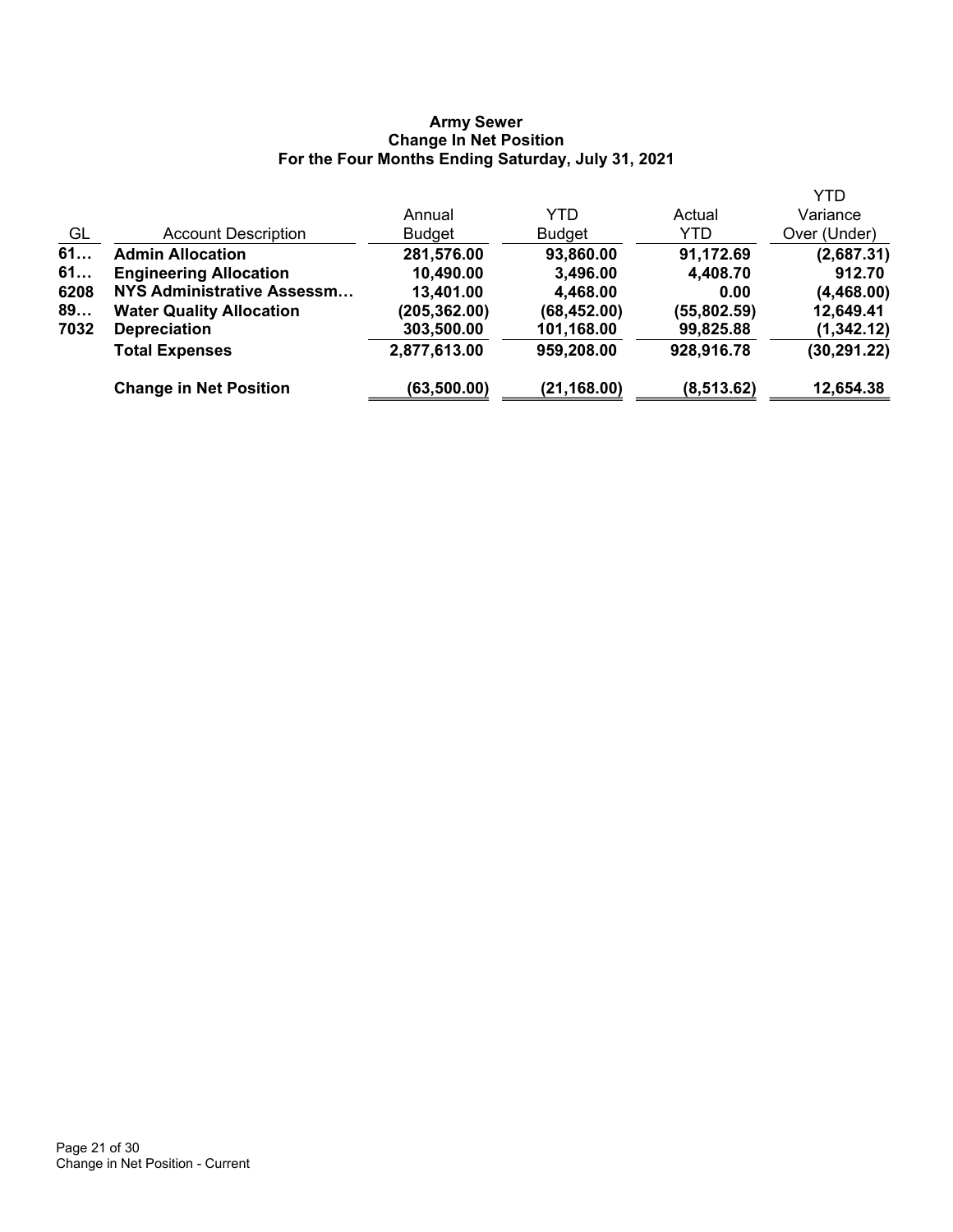## **Army Water Line Change In Net Position For the Four Months Ending Saturday, July 31, 2021**

| GL       | <b>Account Description</b>                                | Annual<br><b>Budget</b> | <b>YTD</b><br><b>Budget</b> | Actual<br><b>YTD</b>   | YTD<br>Variance<br>Over (Under) |
|----------|-----------------------------------------------------------|-------------------------|-----------------------------|------------------------|---------------------------------|
|          | <b>Customer Billings</b>                                  |                         |                             |                        |                                 |
| 4001     | <b>Customer Billings</b>                                  | \$2,015,330.00          | \$671,776.00                | \$770,208.81           | \$98,432.81                     |
|          | <b>Total Customer Billings</b>                            | 2,015,330.00            | 671,776.00                  | 770,208.81             | 98,432.81                       |
|          | <b>Grant Revenue</b>                                      |                         |                             |                        |                                 |
| 4181     | <b>Federal Grant Income</b>                               | 900,000.00              | 300,000.00                  | 321,637.50             | 21,637.50                       |
|          | <b>Total Grant Revenue</b>                                | 900,000.00              | 300,000.00                  | 321,637.50             | 21,637.50                       |
|          | <b>Interest Income</b>                                    |                         |                             |                        |                                 |
| 4108     | Reserve Interest                                          | 15,100.00               | 5,032.00                    | 3,163.30               | (1,868.70)                      |
| 42       | Mark to Market Adjustment<br><b>Total Interest Income</b> | 0.00                    | 0.00                        | 300.48                 | 300.48                          |
|          |                                                           | 15,100.00               | 5,032.00                    | 3,463.78               | (1, 568.22)                     |
|          | <b>Total Income</b>                                       | 2,930,430.00            | 976,808.00                  | 1,095,310.09           | 118,502.09                      |
|          | <b>Salaries</b>                                           |                         |                             |                        |                                 |
| 50       | <b>Engineering Wages</b>                                  | 38,266.00               | 12,756.00                   | 19,713.66              | 6,957.66                        |
| 50       | <b>MMF Wages</b>                                          | 0.00                    | 0.00                        | 2,869.93               | 2,869.93                        |
| 50       | WQ Wages                                                  | 330,353.00              | 110,116.00                  | 92,151.48              | (17,964.52)                     |
| 50       | Overtime Wages                                            | 11,632.00               | 3,876.00                    | 3,898.38               | 22.38                           |
| 5005     | On-Call Stipend                                           | 3,840.00                | 1,280.00                    | 1,080.00               | (200.00)                        |
|          | <b>Total Salaries</b>                                     | 384,091.00              | 128,028.00                  | 119,713.45             | (8, 314.55)                     |
|          | <b>Fringe Benefits</b>                                    |                         |                             |                        |                                 |
| 50       | <b>FICA Expense</b>                                       | 25,254.00               | 8,420.00                    | 8,859.31               | 439.31                          |
| 50<br>50 | <b>Pension Expense</b><br>Health Insurance                | 56,937.00<br>55,640.00  | 18,980.00<br>18,548.00      | 18,619.63<br>19,181.45 | (360.37)                        |
| 50       | <b>Workers Comp</b>                                       | 21,763.00               | 7,256.00                    | 5,208.26               | 633.45<br>(2,047.74)            |
| 50       | <b>Disability Insurance</b>                               | 1,088.00                | 364.00                      | 362.80                 | (1.20)                          |
| 50       | Post Retire Overhead                                      | 31,630.00               | 10,544.00                   | 10,355.25              | (188.75)                        |
| 5054     | <b>Employee Physicals &amp; Screening</b>                 | 2,250.00                | 752.00                      | 1,415.00               | 663.00                          |
|          | <b>Total Fringe Benefits</b>                              | 194,562.00              | 64,864.00                   | 64,001.70              | (862.30)                        |
|          | <b>Operations &amp; Maintenance</b>                       |                         |                             |                        |                                 |
| 5706     | Shop Tools                                                | 1,200.00                | 401.32                      | 0.00                   | (401.32)                        |
| 5902     | Lab Fees                                                  | 5,000.00                | 1,668.00                    | 915.00                 | (753.00)                        |
|          | Total O & M                                               | 6,200.00                | 2,069.32                    | 915.00                 | (1, 154.32)                     |
|          | <b>Recycling Transfer Station</b>                         |                         |                             |                        |                                 |
| 50       | <b>Material Reprocessing Wages</b>                        | 0.00                    | 0.00                        | 434.40                 | 434.40                          |
| 50       | <b>FICA Expense</b>                                       | 0.00                    | 0.00                        | 22.16                  | 22.16                           |
| 50       | <b>Pension Expense</b>                                    | 0.00                    | 0.00                        | 30.99                  | 30.99                           |
| 50       | <b>Workers Comp</b>                                       | 0.00                    | 0.00                        | 24.82                  | 24.82                           |
| 50       | Post Retire Overhead                                      | 0.00                    | 0.00                        | 72.00                  | 72.00                           |
|          | <b>Total Recycling Transfer Stati</b>                     | 0.00                    | 0.00                        | 584.37                 | 584.37                          |
| 6004     | <b>Water Purchases</b>                                    | 664,255.00              | 221,420.00                  | 221,898.87             | 478.87                          |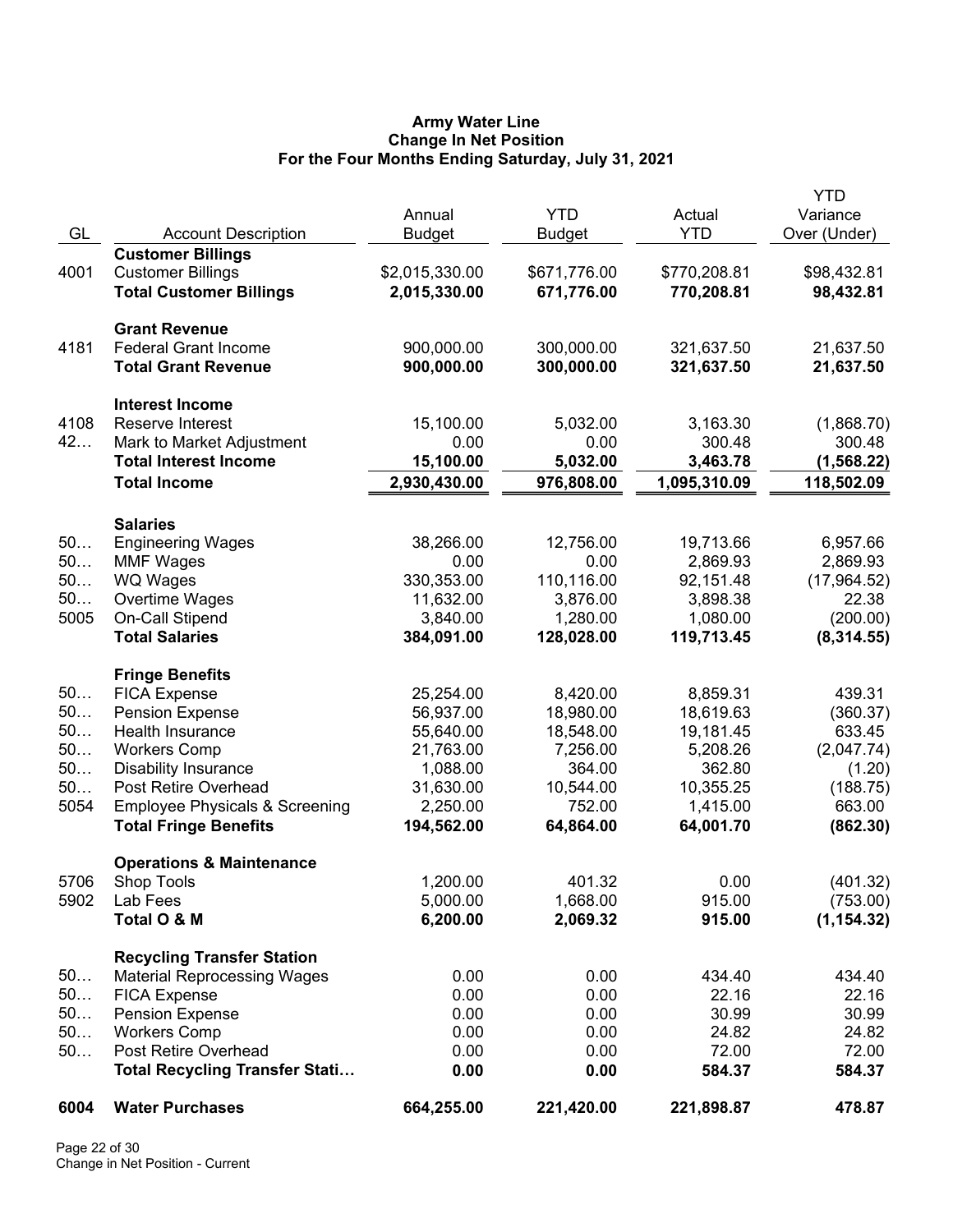## **Army Water Line Change In Net Position For the Four Months Ending Saturday, July 31, 2021**

| GL   | <b>Account Description</b>               | Annual<br><b>Budget</b> | <b>YTD</b><br><b>Budget</b> | Actual<br><b>YTD</b> | YTD<br>Variance<br>Over (Under) |
|------|------------------------------------------|-------------------------|-----------------------------|----------------------|---------------------------------|
|      | <b>Office &amp; Administrative</b>       |                         |                             |                      |                                 |
| 5122 | Public Info & Advertising                | 981.00                  | 328.00                      | 0.00                 | (328.00)                        |
| 5202 | Employee Mileage Reimburse               | 100.00                  | 32.00                       | 0.00                 | (32.00)                         |
|      | <b>Total Office &amp; Admin</b>          | 1,081.00                | 360.00                      | 0.00                 | (360.00)                        |
|      | <b>Utilities</b>                         |                         |                             |                      |                                 |
| 5802 | Gas & Electric                           | 21,250.00               | 7,084.00                    | 4,106.65             | (2,977.35)                      |
|      | <b>Total Utilities</b>                   | 21,250.00               | 7,084.00                    | 4,106.65             | (2,977.35)                      |
|      | <b>Professional Fees</b>                 |                         |                             |                      |                                 |
| 5924 | Legal                                    | 1,500.00                | 500.00                      | 0.00                 | (500.00)                        |
| 5926 | <b>Investment Banking Fees</b>           | 766.00                  | 256.00                      | 295.22               | 39.22                           |
| 5970 | Consulting                               | 5,800.00                | 1,933.32                    | 5,800.00             | 3,866.68                        |
|      | <b>Total Professional Fees</b>           | 8,066.00                | 2,689.32                    | 6,095.22             | 3,405.90                        |
|      | <b>Repairs &amp; Maintenance</b>         |                         |                             |                      |                                 |
| 5804 | <b>Building Maintenance &amp; Repair</b> | 4,000.00                | 1,332.00                    | 1,194.55             | (137.45)                        |
| 5808 | Site Maint & Repair                      | 7,000.00                | 2,332.00                    | 0.00                 | (2,332.00)                      |
| 5812 | Pipeline Maintenance                     | 18,000.00               | 6,001.32                    | 4,280.00             | (1,721.32)                      |
|      | <b>Total Repairs &amp; Maintenance</b>   | 29,000.00               | 9,665.32                    | 5,474.55             | (4, 190.77)                     |
| 6114 | <b>Insurance</b>                         | 29,200.00               | 9,732.00                    | 9,733.32             | 1.32                            |
| 61   | <b>Admin Allocation</b>                  | 165,070.00              | 55,024.00                   | 53,440.87            | (1, 583.13)                     |
| 61   | <b>Engineering Allocation</b>            | 9,964.00                | 3,320.00                    | 4,686.47             | 1,366.47                        |
| 6208 | NYS Administrative Assessm               | 11,458.00               | 3,820.00                    | 0.00                 | (3,820.00)                      |
| 89   | <b>Water Quality Allocation</b>          | 85,061.00               | 28,352.00                   | 22,204.83            | (6, 147.17)                     |
| 7032 | <b>Depreciation</b>                      | 354,600.00              | 118,200.00                  | 108,876.26           | (9,323.74)                      |
|      | <b>Total Expenses</b>                    | 1,963,858.00            | 654,627.96                  | 621,731.56           | (32, 896.40)                    |
|      | <b>Change in Net Position</b>            | 966,572.00              | 322,180.04                  | 473,578.53           | 151,398.49                      |
|      |                                          |                         |                             |                      |                                 |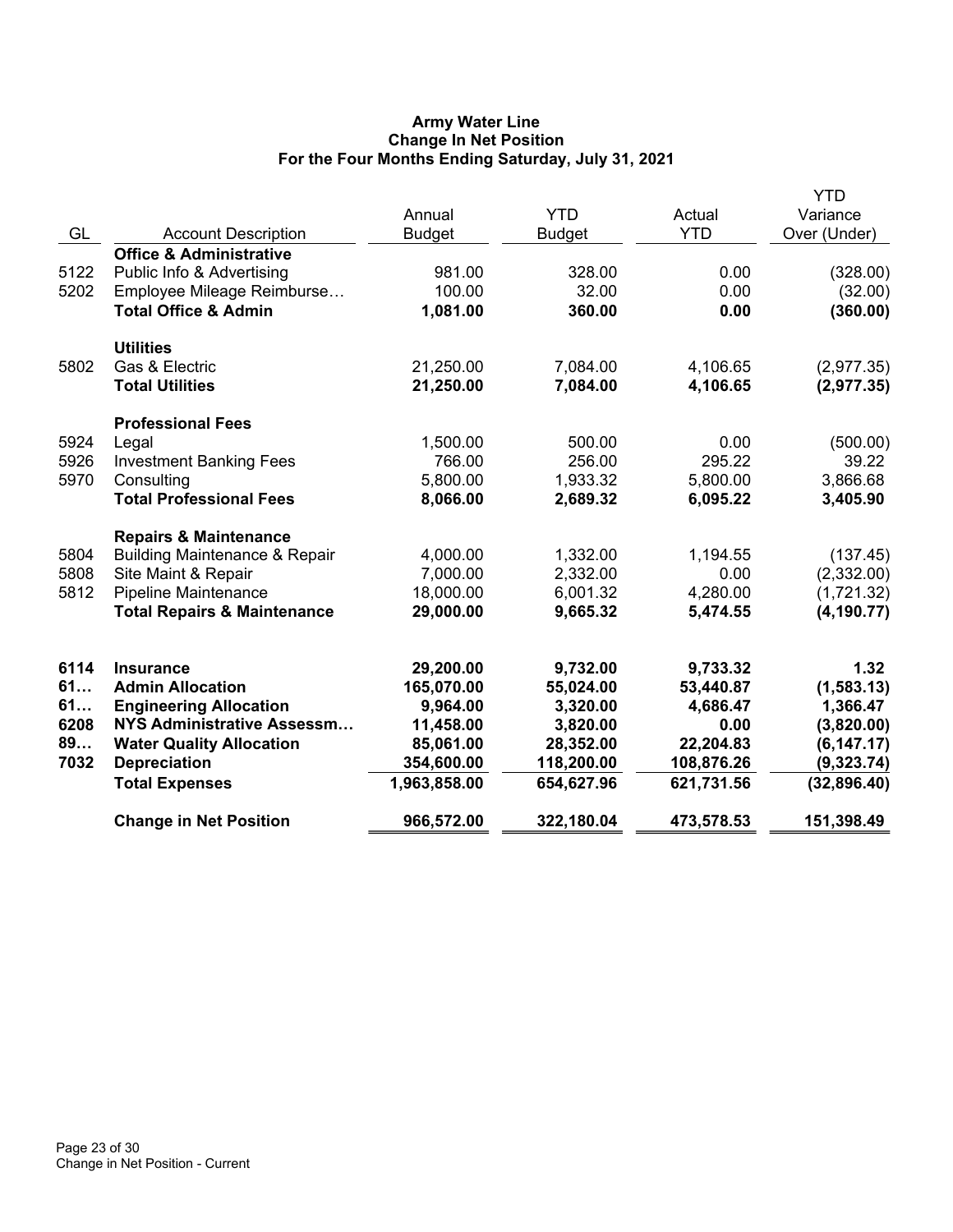### **Regional Water Line Change In Net Position For the Four Months Ending Saturday, July 31, 2021**

|      |                                                        |               |               |             | <b>YTD</b>   |
|------|--------------------------------------------------------|---------------|---------------|-------------|--------------|
|      |                                                        | Annual        | <b>YTD</b>    | Actual      | Variance     |
| GL   | <b>Account Description</b><br><b>Customer Billings</b> | <b>Budget</b> | <b>Budget</b> | <b>YTD</b>  | Over (Under) |
| 4001 | <b>Customer Billings</b>                               | \$85,065.00   | \$28,356.00   | \$32,091.44 | \$3,735.44   |
| 4005 | <b>Capital Billings</b>                                | 278,587.00    | 92,864.00     | 92,862.26   | (1.74)       |
|      | <b>Total Customer Billings</b>                         | 363,652.00    | 121,220.00    | 124,953.70  | 3,733.70     |
|      |                                                        |               |               |             |              |
|      | <b>Interest Income</b>                                 |               |               |             |              |
| 4102 | Investment Interest Income                             | 2,000.00      | 668.00        | 1,109.90    | 441.90       |
|      | <b>Total Interest Income</b>                           | 2,000.00      | 668.00        | 1,109.90    | 441.90       |
|      | <b>Total Income</b>                                    | 365,652.00    | 121,888.00    | 126,063.60  | 4,175.60     |
|      |                                                        |               |               |             |              |
|      | <b>Salaries</b>                                        |               |               |             |              |
| 50   | <b>Engineering Wages</b>                               | 8,892.00      | 2,964.00      | 2,278.80    | (685.20)     |
| 50   | WQ Wages                                               | 21,625.00     | 7,208.00      | 6,028.74    | (1, 179.26)  |
| 50   | Overtime Wages                                         | 1,626.00      | 544.00        | 0.00        | (544.00)     |
| 5005 | On-Call Stipend                                        | 1,920.00      | 640.00        | 540.00      | (100.00)     |
|      | <b>Total Salaries</b>                                  | 34,063.00     | 11,356.00     | 8,847.54    | (2,508.46)   |
|      | <b>Fringe Benefits</b>                                 |               |               |             |              |
| 50   | <b>FICA Expense</b>                                    | 2,214.00      | 740.00        | 629.39      | (110.61)     |
| 50   | <b>Pension Expense</b>                                 | 5,078.00      | 1,692.00      | 1,351.86    | (340.14)     |
| 50   | Health Insurance                                       | 5,122.00      | 1,708.00      | 1,532.97    | (175.03)     |
| 50   | <b>Workers Comp</b>                                    | 1,667.00      | 556.00        | 396.41      | (159.59)     |
| 50   | <b>Disability Insurance</b>                            | 98.00         | 32.00         | 32.52       | 0.52         |
| $50$ | Post Retire Overhead                                   | 2,828.00      | 944.00        | 810.75      | (133.25)     |
|      | <b>Total Fringe Benefits</b>                           | 17,007.00     | 5,672.00      | 4,753.90    | (918.10)     |
|      |                                                        |               |               |             |              |
|      | <b>Operations &amp; Maintenance</b>                    |               |               |             |              |
| 5706 | Shop Tools                                             | 500.00        | 168.00        | 0.00        | (168.00)     |
| 5815 | Chemicals                                              | 2,000.00      | 668.00        | 436.50      | (231.50)     |
| 5902 | Lab Fees                                               | 3,600.00      | 1,200.00      | 840.00      | (360.00)     |
| 6010 | <b>Cape Vincent Reserve</b>                            | 700.00        | 232.00        | 700.00      | 468.00       |
|      | Total O & M                                            | 6,800.00      | 2,268.00      | 1,976.50    | (291.50)     |
| 6004 | <b>Water Purchases</b>                                 | 85,065.00     | 28,356.00     | 30,278.05   | 1,922.05     |
|      | <b>Office &amp; Administrative</b>                     |               |               |             |              |
| 5122 | Public Info & Advertising                              | 250.00        | 84.00         | 0.00        | (84.00)      |
|      | <b>Total Office &amp; Admin</b>                        | 250.00        | 84.00         | 0.00        | (84.00)      |
|      |                                                        |               |               |             |              |
|      | <b>Utilities</b>                                       |               |               |             |              |
| 5802 | Gas & Electric                                         | 22,995.00     | 7,664.00      | 7,644.86    | (19.14)      |
|      | <b>Total Utilities</b>                                 | 22,995.00     | 7,664.00      | 7,644.86    | (19.14)      |
|      | <b>Professional Fees</b>                               |               |               |             |              |
| 5924 | Legal                                                  | 500.00        | 168.00        | 0.00        | (168.00)     |
|      | <b>Total Professional Fees</b>                         | 500.00        | 168.00        | 0.00        | (168.00)     |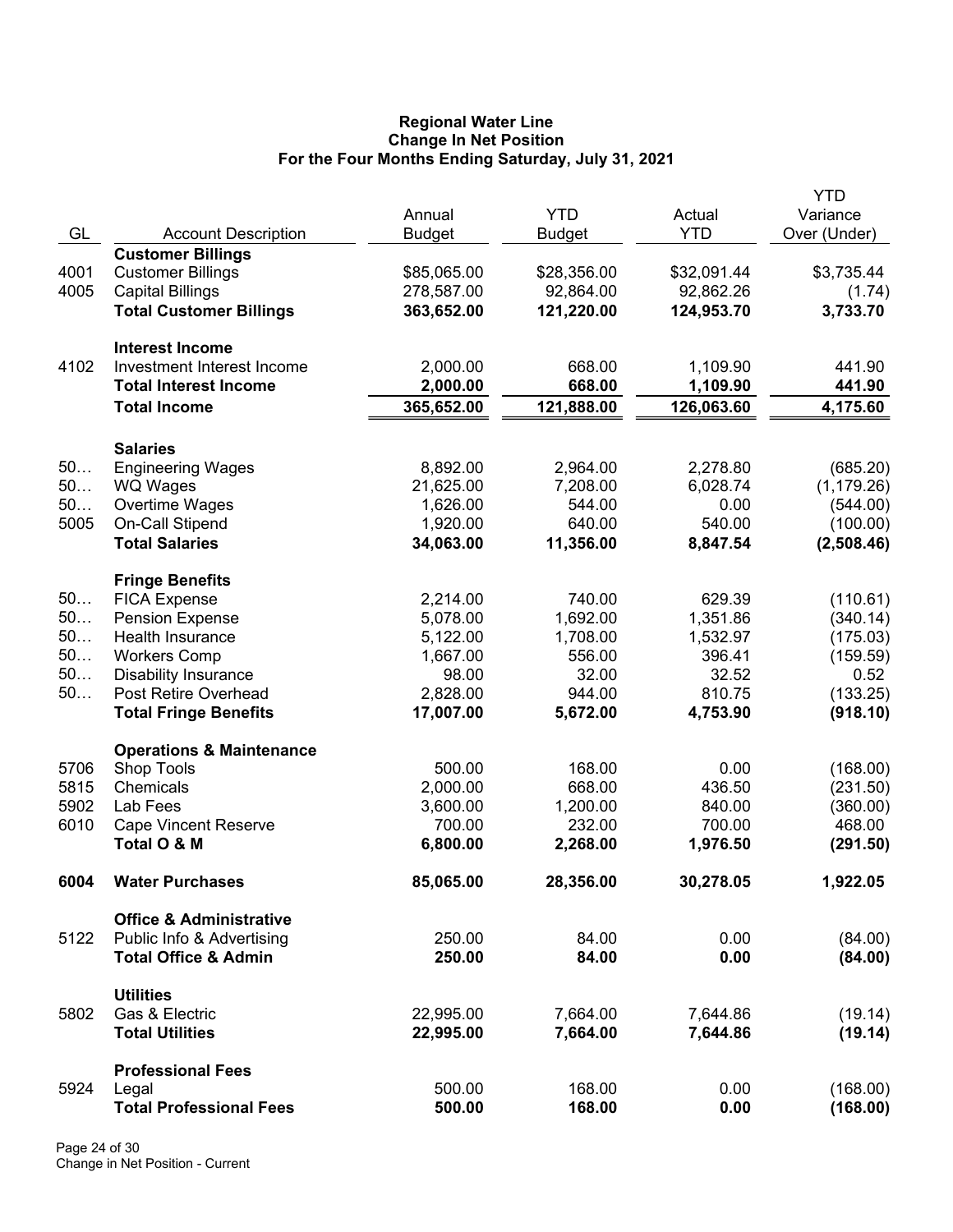## **Regional Water Line Change In Net Position For the Four Months Ending Saturday, July 31, 2021**

|      |                                          |               |               |            | YTD          |
|------|------------------------------------------|---------------|---------------|------------|--------------|
|      |                                          | Annual        | <b>YTD</b>    | Actual     | Variance     |
| GL   | <b>Account Description</b>               | <b>Budget</b> | <b>Budget</b> | YTD        | Over (Under) |
|      | <b>Repairs &amp; Maintenance</b>         |               |               |            |              |
| 5804 | <b>Building Maintenance &amp; Repair</b> | 9,000.00      | 3,000.00      | 342.85     | (2,657.15)   |
| 5808 | Site Maint & Repair                      | 3,500.00      | 1,168.00      | 183.68     | (984.32)     |
| 5812 | <b>Pipeline Maintenance</b>              | 20,000.00     | 6,668.00      | 127.09     | (6,540.91)   |
|      | <b>Total Repairs &amp; Maintenance</b>   | 32,500.00     | 10,836.00     | 653.62     | (10, 182.38) |
| 6114 | <b>Insurance</b>                         | 5,000.00      | 1,668.00      | 1,666.68   | (1.32)       |
| 61   | <b>Admin Allocation</b>                  | 17,426.00     | 5,808.00      | 5,637.23   | (170.77)     |
| 61   | <b>Engineering Allocation</b>            | 2,531.00      | 844.00        | 450.83     | (393.17)     |
| 6208 | <b>NYS Administrative Assessm</b>        | 1,987.00      | 664.00        | 0.00       | (664.00)     |
| 89   | <b>Water Quality Allocation</b>          | 6,665.00      | 2,220.00      | 1,599.53   | (620.47)     |
| 7032 | <b>Depreciation</b>                      | 143,600.00    | 47,868.00     | 45,270.81  | (2,597.19)   |
| 7002 | Amortization                             | 24,400.00     | 8,132.00      | 8,122.26   | (9.74)       |
| 6202 | <b>Interest Expense</b>                  | 56,806.00     | 18,936.00     | 3,007.88   | (15, 928.12) |
|      | <b>Total Expenses</b>                    | 457,595.00    | 152,544.00    | 119,909.69 | (32, 634.31) |
|      | <b>Change in Net Position</b>            | (91, 943.00)  | (30, 656.00)  | 6,153.91   | 36,809.91    |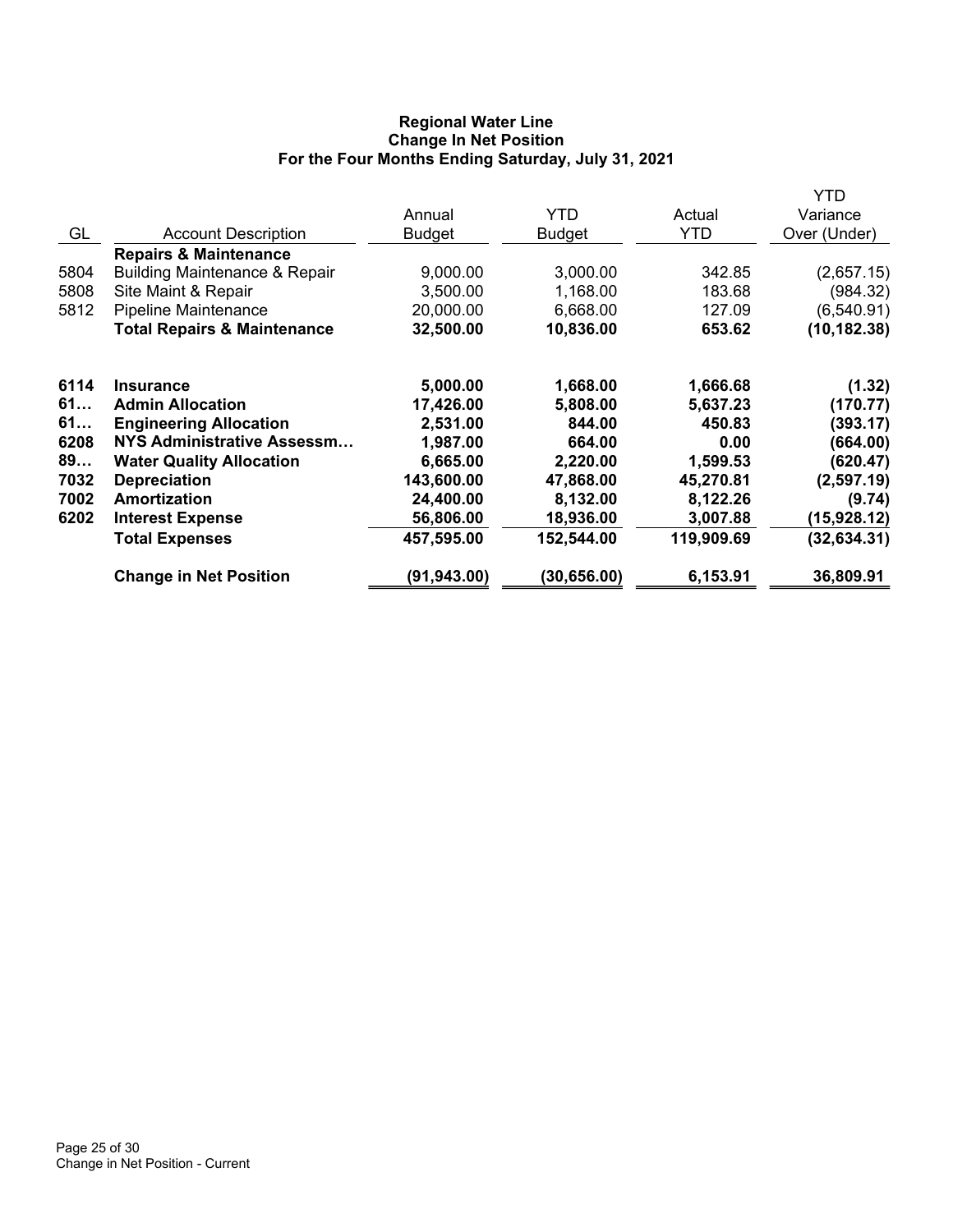# **Water Sewer Contracts Change In Net Position For the Four Months Ending Saturday, July 31, 2021**

|      |                                                                        |               |               |              | YTD          |
|------|------------------------------------------------------------------------|---------------|---------------|--------------|--------------|
|      |                                                                        | Annual        | <b>YTD</b>    | Actual       | Variance     |
| GL   | <b>Account Description</b>                                             | <b>Budget</b> | <b>Budget</b> | <b>YTD</b>   | Over (Under) |
|      | <b>Customer Billings</b>                                               |               |               |              |              |
| 4001 | <b>Customer Billings</b>                                               | \$896,185.00  | \$298,728.00  | \$306,361.35 | \$7,633.35   |
|      | <b>Total Customer Billings</b>                                         | 896,185.00    | 298,728.00    | 306,361.35   | 7,633.35     |
|      | <b>Total Income</b>                                                    | 896,185.00    | 298,728.00    | 306,361.35   | 7,633.35     |
|      | <b>Salaries</b>                                                        |               |               |              |              |
| 50   | <b>Engineering Wages</b>                                               | 18,377.00     | 6,124.00      | 4,831.37     | (1, 292.63)  |
| 50   | <b>WQ Wages</b>                                                        | 319,463.00    | 106,488.00    | 116,553.85   | 10,065.85    |
| 50   | Overtime Wages                                                         | 86,662.00     | 28,888.00     | 28,155.35    | (732.65)     |
| 5005 | On-Call Stipend                                                        | 8,400.00      | 2,800.00      | 2,700.00     | (100.00)     |
|      | <b>Total Salaries</b>                                                  | 432,902.00    | 144,300.00    | 152,240.57   | 7,940.57     |
|      | <b>Fringe Benefits</b>                                                 |               |               |              |              |
| 50   | <b>FICA Expense</b>                                                    | 28,265.00     | 9,420.00      | 10,783.47    | 1,363.47     |
| 50   | <b>Pension Expense</b>                                                 | 64,231.00     | 21,412.00     | 22,180.93    | 768.93       |
| 50   | <b>Health Insurance</b>                                                | 62,833.00     | 20,944.00     | 20,579.78    | (364.22)     |
| 50   | <b>Workers Comp</b>                                                    | 27,084.00     | 9,028.00      | 10,101.21    | 1,073.21     |
| 50   | <b>Disability Insurance</b>                                            | 1,277.00      | 424.00        | 425.68       | 1.68         |
| 50   | Post Retire Overhead                                                   | 37,110.00     | 12,372.00     | 12,960.00    | 588.00       |
|      | <b>Total Fringe Benefits</b>                                           | 220,800.00    | 73,600.00     | 77,031.07    | 3,431.07     |
|      | <b>Operations &amp; Maintenance</b>                                    |               |               |              |              |
| 5704 | <b>O&amp;M Supplies</b>                                                | 500.00        | 168.00        | 0.00         | (168.00)     |
| 5770 | Other Tool, Equip & O&M                                                | 500.00        | 168.00        | 0.00         | (168.00)     |
| 8090 | <b>Purchases for Resale</b>                                            | 50,000.00     | 16,668.00     | 3,735.35     | (12, 932.65) |
|      | Total O & M                                                            | 51,000.00     | 17,004.00     | 3,735.35     | (13, 268.65) |
|      |                                                                        |               |               |              |              |
| 5202 | <b>Office &amp; Administrative</b>                                     | 500.00        | 168.00        | 0.00         | (168.00)     |
| 5270 | Employee Mileage Reimburse                                             | 300.00        | 100.00        | 0.00         |              |
|      | <b>Travel &amp; Meeting Expense</b><br><b>Total Office &amp; Admin</b> | 800.00        | 268.00        | 0.00         | (100.00)     |
|      |                                                                        |               |               |              | (268.00)     |
| 6114 | <b>Insurance</b>                                                       | 18,300.00     | 6,100.00      | 6,100.00     | 0.00         |
| 61   | <b>Admin Allocation</b>                                                | 36,745.00     | 12,248.00     | 12,026.08    | (221.92)     |
| 61   | <b>Engineering Allocation</b>                                          | 10,551.00     | 3,516.00      | 1,111.99     | (2,404.01)   |
| 6208 | NYS Administrative Assessm                                             | 4,982.00      | 1,660.00      | 0.00         | (1,660.00)   |
| 89   | <b>Water Quality Allocation</b>                                        | 113,636.00    | 37,880.00     | 31,998.23    | (5,881.77)   |
|      | <b>Total Expenses</b>                                                  | 889,716.00    | 296,576.00    | 284,243.29   | (12, 332.71) |
|      | <b>Change in Net Position</b>                                          | 6,469.00      | 2,152.00      | 22,118.06    | 19,966.06    |
|      |                                                                        |               |               |              |              |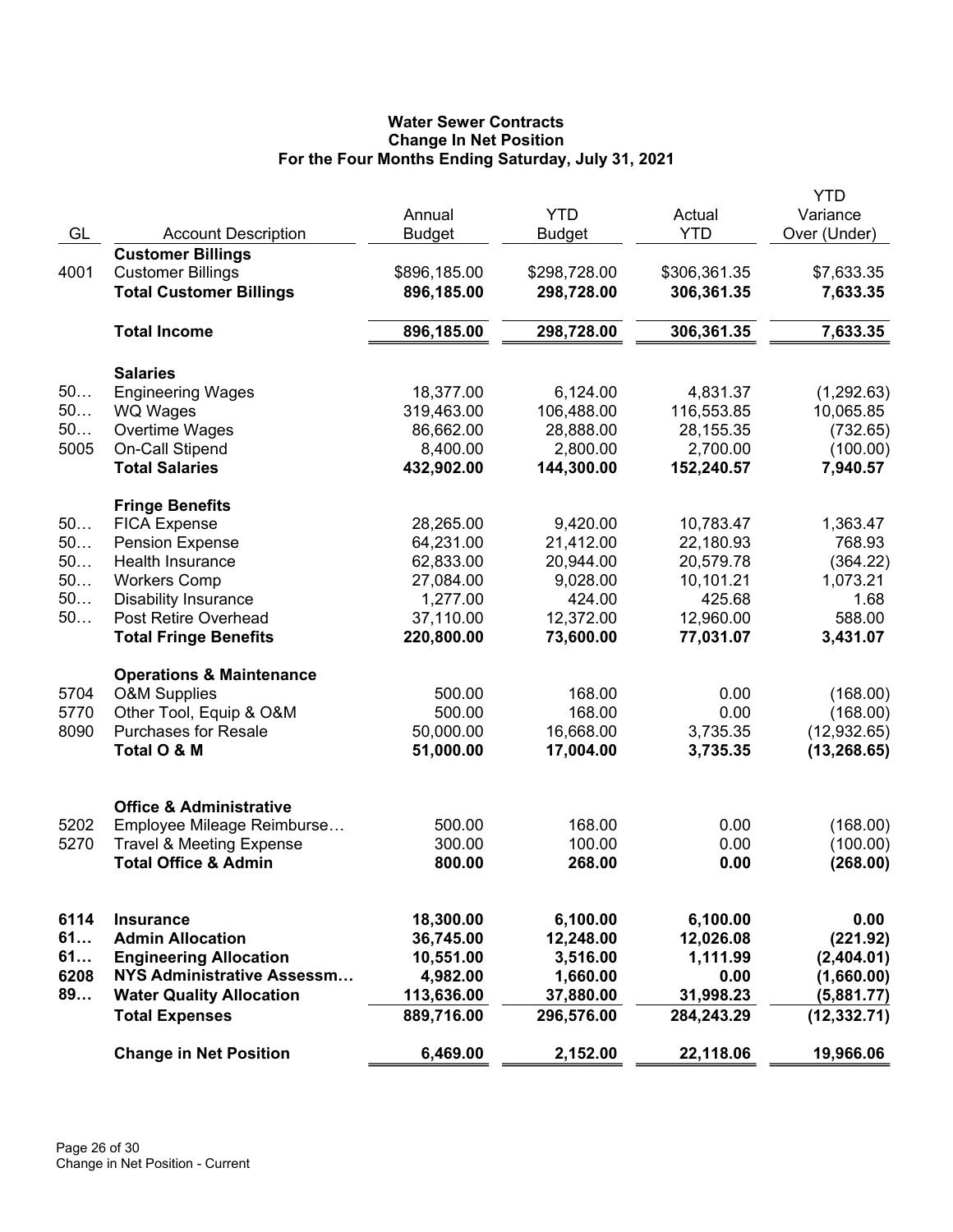#### **Engineering Change In Net Position For the Four Months Ending Saturday, July 31, 2021**

|      |                                           |                |               |              | <b>YTD</b>    |
|------|-------------------------------------------|----------------|---------------|--------------|---------------|
|      |                                           | Annual         | <b>YTD</b>    | Actual       | Variance      |
| GL   | <b>Account Description</b>                | <b>Budget</b>  | <b>Budget</b> | <b>YTD</b>   | Over (Under)  |
|      | <b>Customer Billings</b>                  |                |               |              |               |
| 4001 | <b>Customer Billings</b>                  | \$1,203,271.00 | \$401,092.00  | \$375,573.62 | (\$25,518.38) |
|      | <b>Total Customer Billings</b>            | 1,203,271.00   | 401,092.00    | 375,573.62   | (25, 518.38)  |
|      | <b>Total Income</b>                       | 1,203,271.00   | 401,092.00    | 375,573.62   | (25, 518.38)  |
|      | <b>Salaries</b>                           |                |               |              |               |
| 50   | <b>Engineering Wages</b>                  | 704,088.00     | 234,696.00    | 182,170.93   | (52, 525.07)  |
| 50   | <b>Technology Wages</b>                   | 0.00           | 0.00          | 1,452.00     | 1,452.00      |
| 50   | <b>WQ Wages</b>                           | 0.00           | 0.00          | 3,000.95     | 3,000.95      |
|      | <b>Total Salaries</b>                     | 704,088.00     | 234,696.00    | 186,623.88   | (48,072.12)   |
|      | <b>Fringe Benefits</b>                    |                |               |              |               |
| 50   | <b>FICA Expense</b>                       | 45,832.00      | 15,276.00     | 13,992.10    | (1,283.90)    |
| 50   | <b>Pension Expense</b>                    | 87,744.00      | 29,248.00     | 25,213.15    | (4,034.85)    |
| 50   | Health Insurance                          | 104,971.00     | 34,992.00     | 27,661.93    | (7,330.07)    |
| 50   | <b>Workers Comp</b>                       | 27,545.00      | 9,180.00      | 9,723.83     | 543.83        |
| 50   | <b>Disability Insurance</b>               | 1,617.00       | 540.00        | 538.95       | (1.05)        |
| 50   | Post Retire Overhead                      | 46,975.00      | 15,660.00     | 14,737.50    | (922.50)      |
| 5054 | <b>Employee Physicals &amp; Screening</b> | 600.00         | 201.32        | 0.00         | (201.32)      |
|      | <b>Total Fringe Benefits</b>              | 315,284.00     | 105,097.32    | 91,867.46    | (13, 229.86)  |
|      | <b>Operations &amp; Maintenance</b>       |                |               |              |               |
| 5403 | <b>Safety Equipment &amp; Supplies</b>    | 1,000.00       | 332.00        | 258.68       | (73.32)       |
| 5904 | <b>SCADA</b>                              | 19,550.00      | 6,516.00      | 722.90       | (5,793.10)    |
| 8090 | <b>Purchases for Resale</b>               | 38,500.00      | 12,832.00     | 23,218.00    | 10,386.00     |
|      | Total O & M                               | 59,050.00      | 19,680.00     | 24,199.58    | 4,519.58      |
|      | <b>Office &amp; Administrative</b>        |                |               |              |               |
| 5053 | Misc Employee Costs                       | 800.00         | 268.00        | 0.00         | (268.00)      |
| 5102 | <b>Office Rent</b>                        | 5,389.00       | 1,796.00      | 1,796.32     | 0.32          |
| 5104 | <b>Office Supplies</b>                    | 2,500.00       | 832.00        | 64.00        | (768.00)      |
| 5112 | Telephone                                 | 1,960.00       | 652.00        | 1,163.09     | 511.09        |
| 5114 | <b>Cellular Services</b>                  | 6,800.00       | 2,268.00      | 1,531.96     | (736.04)      |
| 5120 | Dues & Subscriptions                      | 600.00         | 200.00        | 242.00       | 42.00         |
| 5122 | Public Info & Advertising                 | 500.00         | 168.00        | 486.00       | 318.00        |
| 5130 | <b>Office Equipment</b>                   | 3,900.00       | 1,298.68      | 0.00         | (1,298.68)    |
| 5202 | Employee Mileage Reimburse                | 9,500.00       | 3,165.32      | 1,298.64     | (1,866.68)    |
| 5204 | Empl. Meals & Incidental                  | 2,500.00       | 832.00        | 552.78       | (279.22)      |
| 5206 | Empl. Lodging                             | 5,000.00       | 1,668.00      | 1,240.00     | (428.00)      |
| 5312 | <b>Continuing Education</b>               | 12,800.00      | 4,268.00      | 0.00         | (4,268.00)    |
| 5370 | Training & Development                    | 8,000.00       | 2,668.00      | 2,790.44     | 122.44        |
| 5402 | <b>Employee Uniforms</b>                  | 1,200.00       | 400.00        | 0.00         | (400.00)      |
|      | <b>Total Office &amp; Admin</b>           | 61,449.00      | 20,484.00     | 11,165.23    | (9,318.77)    |

## **Professional Fees**

Page 27 of 30 Change in Net Position - Current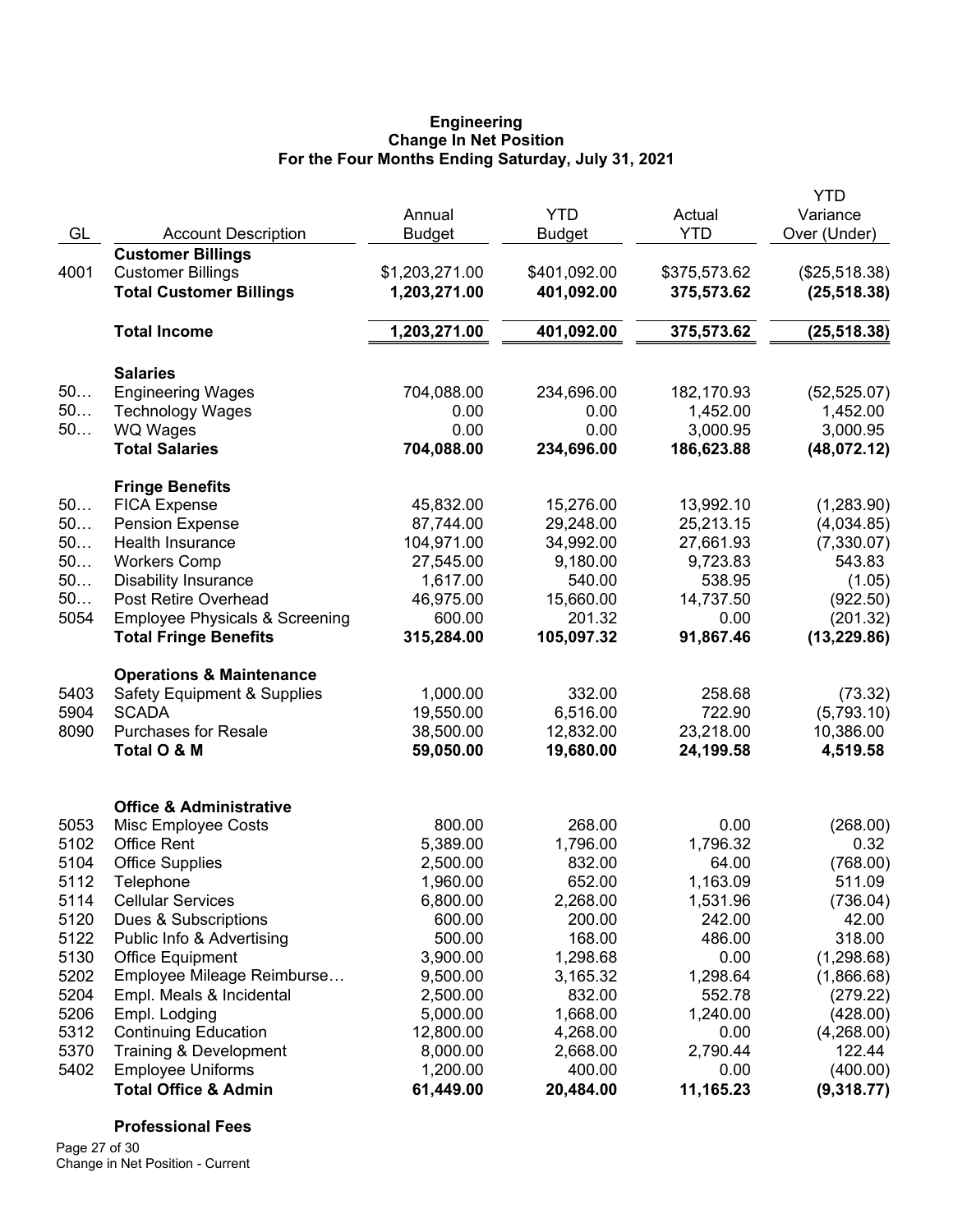## **Engineering Change In Net Position For the Four Months Ending Saturday, July 31, 2021**

|                                   |              |               |              | <b>YTD</b>   |
|-----------------------------------|--------------|---------------|--------------|--------------|
|                                   | Annual       | <b>YTD</b>    | Actual       | Variance     |
| <b>Account Description</b>        | Budget       | <b>Budget</b> | <b>YTD</b>   | Over (Under) |
|                                   | 2,000.00     | 668.00        | 1,646.25     | 978.25       |
| <b>Total Professional Fees</b>    | 2,000.00     | 668.00        | 1,646.25     | 978.25       |
| <b>Automobile</b>                 |              |               |              |              |
| Auto/Light Truck Rep. & Maint.    | 2,500.00     | 832.00        | 976.03       | 144.03       |
| <b>Auto/Light Truck Fuel</b>      | 4,000.00     | 1,334.68      | 894.01       | (440.67)     |
| Auto/Light Truck Rental/Lease     | 6,700.00     | 2,232.00      | 2,233.32     | 1.32         |
| Vehicle Ins                       | 2,200.00     | 732.00        | 733.32       | 1.32         |
| <b>Total Automobile</b>           | 15,400.00    | 5,130.68      | 4,836.68     | (294.00)     |
| Computer                          |              |               |              |              |
| <b>Computer Equipment</b>         | 6,000.00     | 2,000.00      | 0.00         | (2,000.00)   |
| Programming & Software            | 1,200.00     | 400.00        | 613.80       | 213.80       |
| <b>GIS</b>                        | 29,200.00    | 9,732.00      | 20,551.25    | 10,819.25    |
| <b>Total Computer</b>             | 36,400.00    | 12,132.00     | 21,165.05    | 9,033.05     |
| <b>Insurance</b>                  | 26,300.00    | 8,768.00      | 8,766.68     | (1.32)       |
| <b>Admin Allocation</b>           | 55,784.00    | 18,596.00     | 18,264.63    | (331.37)     |
| <b>Engineering Allocation</b>     | (79, 552.00) | (26, 516.00)  | (30, 038.84) | (3,522.84)   |
| <b>NYS Administrative Assessm</b> | 7,173.00     | 2,392.00      | 0.00         | (2, 392.00)  |
| <b>Depreciation</b>               | 12,700.00    | 4,232.00      | 5,902.20     | 1,670.20     |
| <b>Total Expenses</b>             | 1,216,076.00 | 405,360.00    | 344,398.80   | (60, 961.20) |
| <b>Change in Net Position</b>     | (12, 805.00) | (4, 268.00)   | 31,174.82    | 35,442.82    |
|                                   | Legal        |               |              |              |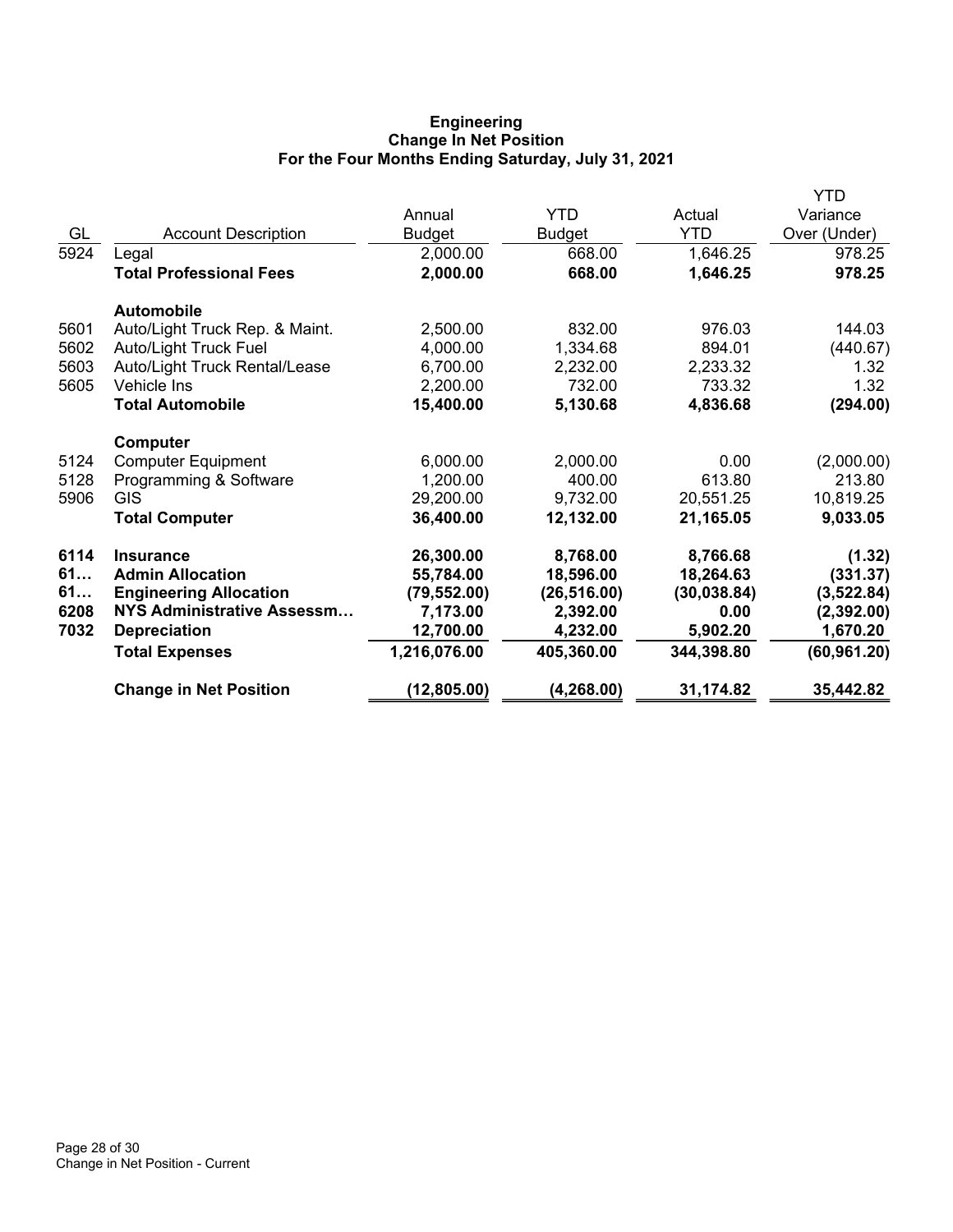## **Regional Development Change In Net Position For the Four Months Ending Saturday, July 31, 2021**

|          |                                         | Annual              | <b>YTD</b>          | Actual              | YTD<br>Variance   |
|----------|-----------------------------------------|---------------------|---------------------|---------------------|-------------------|
| GL       | <b>Account Description</b>              | <b>Budget</b>       | <b>Budget</b>       | <b>YTD</b>          | Over (Under)      |
|          | <b>Customer Billings</b>                |                     |                     |                     |                   |
| 4001     | <b>Customer Billings</b>                | \$134,876.00        | \$44,960.00         | \$93,826.77         | \$48,866.77       |
|          | <b>Total Customer Billings</b>          | 134,876.00          | 44,960.00           | 93,826.77           | 48,866.77         |
|          | <b>Grant Revenue</b>                    |                     |                     |                     |                   |
| 4181     | <b>Federal Grant Income</b>             | 114,211.00          | 38,072.00           | 30,551.55           | (7,520.45)        |
| 4183     | <b>NY State Grants</b>                  | 963,581.00          | 321,192.00          | 345,317.94          | 24,125.94         |
| 4184     | <b>Other Grants</b>                     | 40,000.00           | 13,332.00           | 0.00                | (13, 332.00)      |
|          | <b>Total Grant Revenue</b>              | 1,117,792.00        | 372,596.00          | 375,869.49          | 3,273.49          |
| 4104     | Loan Interest Income                    | 564,000.00          | 187,996.00          | 147,136.30          | (40, 859.70)      |
|          | <b>Other Income</b>                     |                     |                     |                     |                   |
| 4162     | <b>Processing Fees</b>                  | 10,000.00           | 3,332.00            | 1,250.00            | (2,082.00)        |
| 4164     | Miscellaneous                           | 10,550.00           | 3,520.00            | 6,665.67            | 3,145.67          |
| 4185     | <b>Grant Recapture</b>                  | 0.00                | 0.00                | 13,440.00           | 13,440.00         |
| 4190     | Recovery of Bad Debts                   | 0.00                | 0.00                | 49,052.78           | 49,052.78         |
|          | <b>Total Other Income</b>               | 20,550.00           | 6,852.00            | 70,408.45           | 63,556.45         |
|          | <b>Interest Income</b>                  |                     |                     |                     |                   |
| 4102     | Investment Interest Income              | 198,043.00          | 66,008.00           | 46,186.21           | (19,821.79)       |
| 42       | Mark to Market Adjustment               | 0.00                | 0.00                | 7,184.19            | 7,184.19          |
|          | <b>Total Interest Income</b>            | 198,043.00          | 66,008.00           | 53,370.40           | (12,637.60)       |
|          | <b>Total Income</b>                     | 2,035,261.00        | 678,412.00          | 740,611.41          | 62,199.41         |
|          | <b>Salaries</b>                         |                     |                     |                     |                   |
| 50       | <b>Administrative Wages</b>             | 17,585.00           | 5,860.00            | 5,273.88            | (586.12)          |
| 50       | <b>Engineering Wages</b>                | 22,453.00           | 7,484.00            | 4,001.49            | (3,482.51)        |
| $50$     | <b>Regional Development Wages</b>       | 347,175.00          | 115,724.00          | 108,665.19          | (7,058.81)        |
|          | <b>Total Salaries</b>                   | 387,213.00          | 129,068.00          | 117,940.56          | (11, 127.44)      |
|          | <b>Fringe Benefits</b>                  |                     |                     |                     |                   |
| 50       | <b>FICA Expense</b>                     | 25,246.00           | 8,416.00            | 8,181.05            | (234.95)          |
| 50       | <b>Pension Expense</b>                  | 63,855.00           | 21,284.00           | 20,880.72           | (403.28)          |
| 50<br>50 | Health Insurance<br><b>Workers Comp</b> | 57,204.00<br>739.00 | 19,068.00<br>248.00 | 19,594.79<br>216.65 | 526.79<br>(31.35) |
| 50       | <b>Disability Insurance</b>             | 1,255.00            | 416.00              | 418.12              | 2.12              |
| 50       | Post Retire Overhead                    | 25,667.00           | 8,556.00            | 8,297.13            | (258.87)          |
|          | <b>Total Fringe Benefits</b>            | 173,966.00          | 57,988.00           | 57,588.46           | (399.54)          |
|          | <b>Operations &amp; Maintenance</b>     |                     |                     |                     |                   |
| 6110     | Marketing                               | 5,000.00            | 1,668.00            | 0.00                | (1,668.00)        |
| 8090     | <b>Purchases for Resale</b>             | 7,000.00            | 2,332.00            | 925.00              | (1,407.00)        |
|          | Total O & M                             | 12,000.00           | 4,000.00            | 925.00              | (3,075.00)        |
| 6006     | <b>Host Community Benefits</b>          | 133,411.00          | 44,472.00           | 133,411.46          | 88,939.46         |